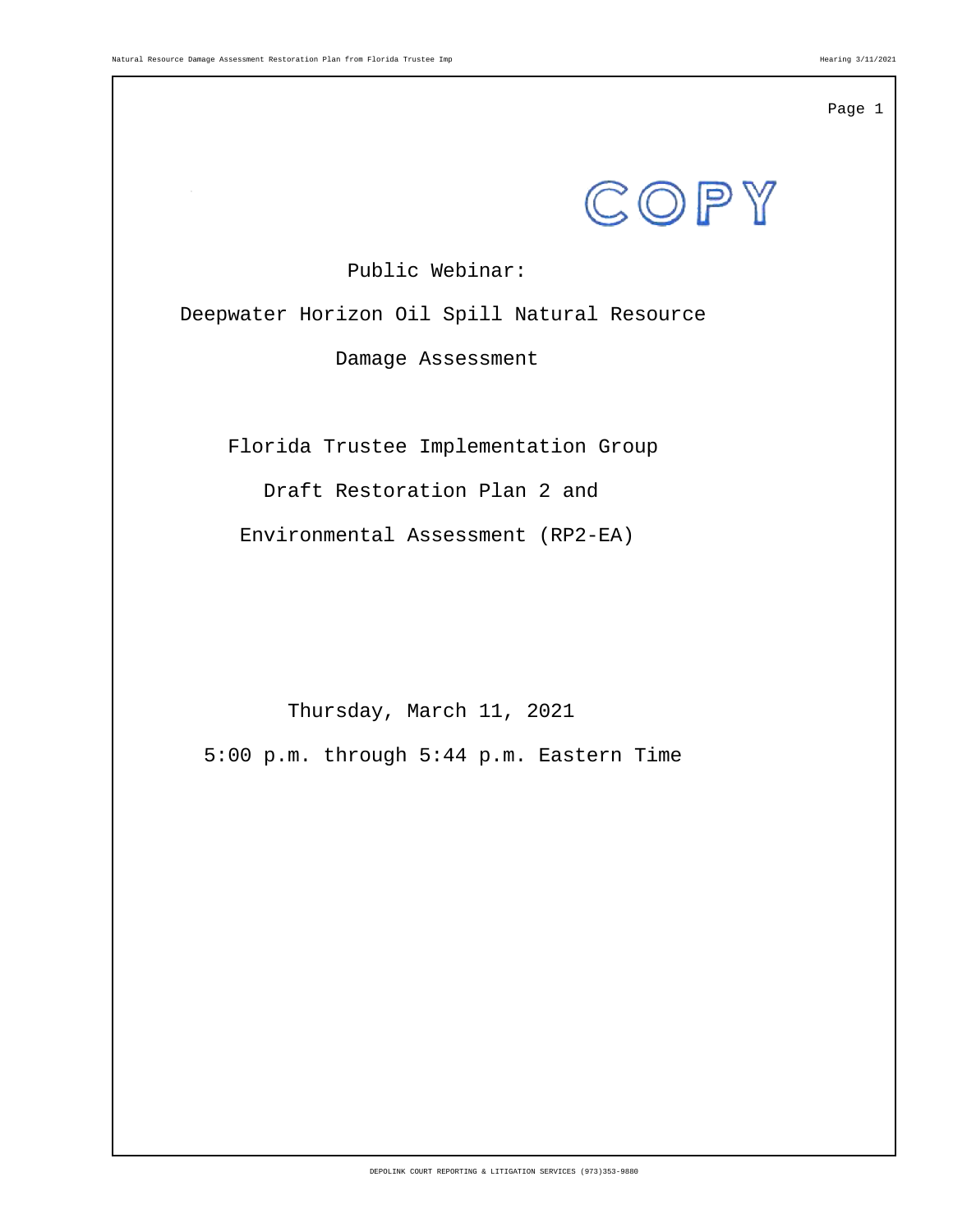## 2 (Pages 2 to 5)

|                | Page 2                                         | Page 4                                                               |
|----------------|------------------------------------------------|----------------------------------------------------------------------|
| 1              | PUBLIC WEBINAR STAFF:                          | 1<br>PROCEEDINGS                                                     |
| 2              | <b>NADIA MARTIN</b>                            | $\,2$                                                                |
| 3              | <b>GARETH LEONARD</b>                          | 3<br>MS. MARTIN: Hello and welcome. The                              |
| 4              | <b>AMY RAKER</b>                               | $\bf 4$<br>purpose of today's webinar is to provide                  |
| 5              | Florida Fish and Wildlife Conservation         | 5<br>information on the Florida Trustee                              |
| 6              | Commission                                     | 6<br>Implementation Group's Draft Restoration Plan 2                 |
| 7              |                                                | $\boldsymbol{7}$<br>and Environmental Assessment and to receive your |
| 8              |                                                | 8<br>comments. Thank you for taking the time to join                 |
| 9              |                                                | 9<br>this presentation tonight.                                      |
| 10             |                                                | 10<br>After today's webinar, in the next few                         |
| 11             |                                                | 11<br>days, we will post this presentation and the                   |
| 12             |                                                | 12<br>script to the Florida page of the Trustee                      |
| 13             |                                                | 13<br>website, www.gulfspillrestoration.noaa.gov, and                |
| 14             |                                                | $14\,$<br>we'll provide that website link again at the end           |
| 15             |                                                | 15<br>of the presentation.                                           |
| 16             |                                                | 16<br>My name is Nadia Martin, and I will be                         |
| 17             |                                                | 17<br>providing an overview of the webinar features                  |
| 18             |                                                | 18<br>that are available for your use today.                         |
| 19             |                                                | 19<br>Hopefully, you are now logged into the                         |
| 20             |                                                | 20<br>webinar and connected via audio, either by                     |
| 21             |                                                | 21<br>Computer or Phone Audio. You should be able to                 |
| 22             |                                                | 22<br>see the control panel on the right-hand side of                |
|                |                                                |                                                                      |
|                |                                                |                                                                      |
|                | Page 3                                         | Page 5                                                               |
| $\mathbf{1}$   | CONTENTS                                       | $\mathbf{1}$<br>your screen, and you may need to click the           |
| 2              |                                                | $\,2$<br>orange arrow to expand the panel.                           |
| 3              | <b>PAGE</b><br><b>SPEAKERS:</b>                | 3<br>As a reminder, all attendees are muted                          |
| $\overline{4}$ | <b>JACOB DALTON,</b>                           | $\bf{4}$<br>automatically, but we will unmute you when it is         |
| 5              | Resident, City of Pensacola, Florida<br>26     | 5<br>your turn to speak. If you have called in on a                  |
| 6              | <b>JULIE WRAITHMELL,</b>                       | 6<br>phone, as shown in the slide, please make sure                  |
| 7              | Executive Director, Audubon Florida<br>30      | that Computer Audio is not clicked. You need to                      |
| 8              | <b>JESSICA BIBZA,</b>                          | 8<br>make sure that the Phone Call Audio is checked.                 |
| 9              | National Wildlife Federation<br>34             | 9<br>If you are planning to speak during the                         |
| 10             | RICK GORDON,                                   | $10$<br>public comment portion of this webinar, you must             |
| 11             | Resident, Pensacola Beach, Florida<br>38       | $11\,$<br>enter your individual audio PIN, and keep in               |
| $1\,2$         | KENT WIMMER,                                   | $1\,2$<br>mind that this PIN is different than the access            |
| 13             | Defenders of Wildlife, Northwest Florida<br>40 | 13<br>code. However, if you are using Computer Audio,                |
| 14             |                                                | $1\,4$<br>you do not need a pin, and we will unmute you              |
| 15             |                                                | 15<br>when it's your turn to speak.                                  |
| 16             |                                                | 16<br>Please take a moment to locate the                             |
| 17             |                                                | 17<br>Questions box in the control panel. You may                    |
| 18             |                                                | $18\,$<br>need to expand the box. If you are having any              |
| 19             |                                                | 19<br>technical issues hearing or seeing the webinar,                |
| 20             |                                                | 20<br>please let us know via this box, and we'll do                  |
| 21             |                                                | 21<br>what we can to help you.                                       |
| 22             |                                                | 22<br>The link to the draft plan and the project                     |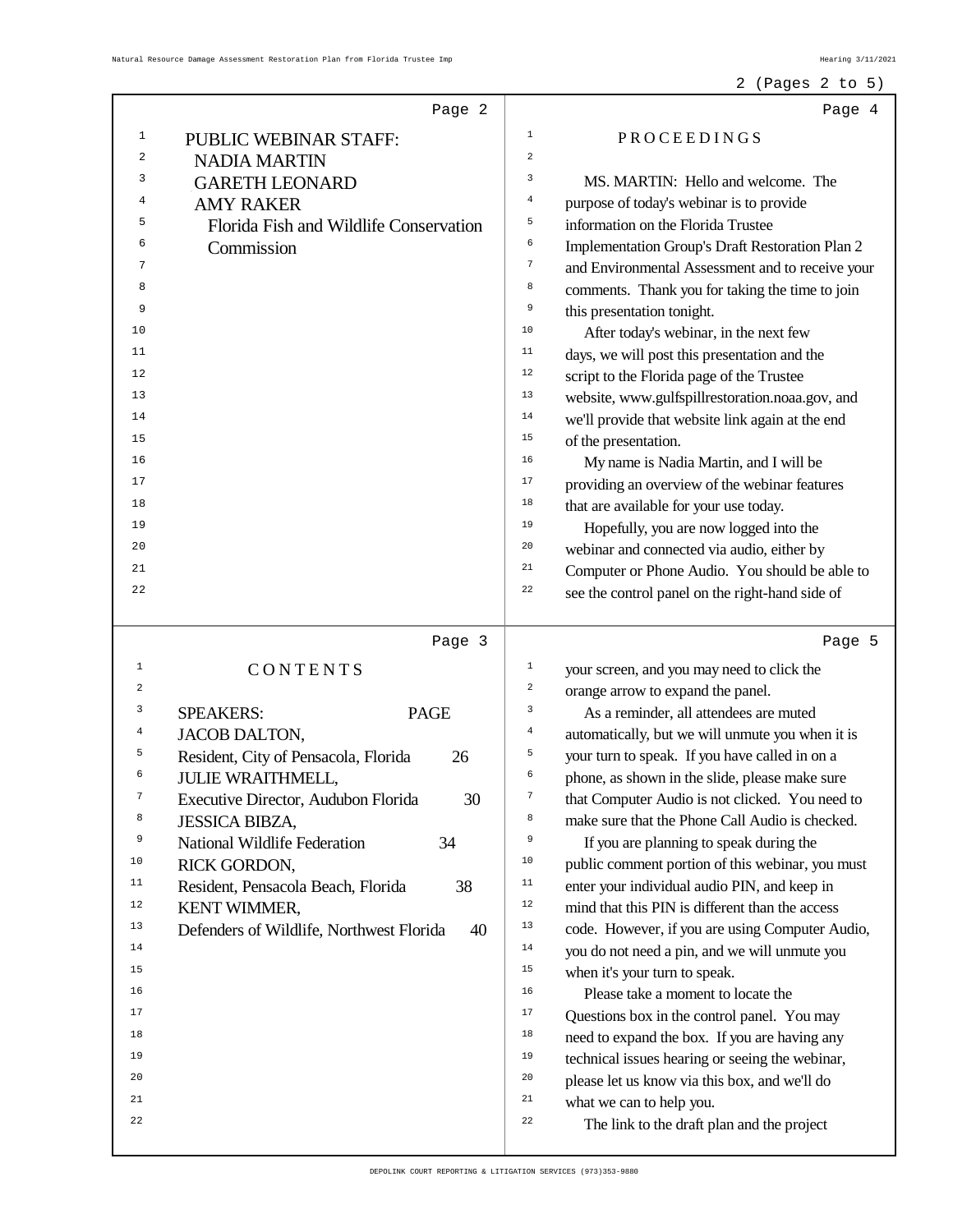#### 3 (Pages 6 to 9)

|                  | Page 6                                                                                            |                         | Page 8                                                                                              |
|------------------|---------------------------------------------------------------------------------------------------|-------------------------|-----------------------------------------------------------------------------------------------------|
| $\mathbf 1$      | fact sheets is going to be provided in the                                                        | $1\,$                   | to submit formal comments which will be included                                                    |
| $\mathbf 2$      | Questions box in a moment in case you need to                                                     | $\overline{\mathbf{c}}$ | in the administrative record for this plan and                                                      |
| 3                | reference those materials during the webinar.                                                     | 3                       | will be addressed by the Florida TIG in the                                                         |
| $\bf{4}$         | It will also be provided on the next slide.                                                       | $\overline{4}$          | final plan. Additional details will be provided                                                     |
| 5                | Now let's go ahead and begin the                                                                  | 5                       | during that portion of the webinar.                                                                 |
| 6                | presentation. I will now hand it off to Gareth                                                    | 6                       | Finally, we will review the public                                                                  |
| 7                | Leonard with the Florida Fish and Wildlife                                                        | $\overline{7}$          | commenting process following the webinar and                                                        |
| 8                | Conservation Commission.                                                                          | 8                       | next steps for this draft plan.                                                                     |
| 9                | MR. LEONARD: Thank you, Nadia.                                                                    | 9                       | What is NRDA? NRDA is a mandatory legal                                                             |
| $10$             | This is Gareth Leonard with FWC.                                                                  | $10$                    | process based on the Oil Pollution Act of 1990                                                      |
| $11$             | I am joined today by the following TIF                                                            | 11                      | that the Federal agencies and affected States                                                       |
| $1\,2$           | members: Dianne Ingram with DOI, Stella Wilson                                                    | 12                      | implement after an oil spill.                                                                       |
| 13               | with NOAA, Amy Newbold with EPA, Ben Battle with                                                  | 13                      | It is a process that the Trustee agencies                                                           |
| $1\,4$           | USDA, and Lisa Robertson with FDEP. Please note                                                   | $14$                    | use to assess the degree to which natural                                                           |
| $15$             | that the link to the draft plan and fact sheets                                                   | 15                      | resources and the services they provide may have                                                    |
| $16\,$           | is provided at the bottom of this slide.                                                          | 16                      | been injured by an oil spill and response                                                           |
| 17               | Today's agenda will begin with background                                                         | 17                      | activities.                                                                                         |
| $1\,8$           | on the Deepwater Horizon Oil Spill Natural                                                        | 18                      | Trustees then determine how to compensate                                                           |
| 19               | Resource Damage Assessment process, more                                                          | 19                      | the public through on-the-ground restoration                                                        |
| 20               | commonly referred to as NRDA, and the Florida                                                     | 20                      | activities. The goal is to restore injured                                                          |
| $2\sqrt{1}$      | Trustee Implementation Group, or Florida TIG.                                                     | 21                      | resources to the condition they would have been                                                     |
| 22               | As part of the NRDA process, Trustees undertake                                                   | 22                      | in had the spill not occurred and provide                                                           |
|                  |                                                                                                   |                         |                                                                                                     |
|                  |                                                                                                   |                         |                                                                                                     |
|                  | Page 7                                                                                            |                         | Page 9                                                                                              |
| $\mathbf{1}$     | restoration planning, including drafting                                                          | $\mathtt 1$             | compensation for interim losses of resources and                                                    |
| $\boldsymbol{2}$ | restoration plans for public review and comment,                                                  | $\mathbf 2$             | those services provided by the injured                                                              |
| 3                | followed by implementation of approved                                                            | 3                       | resources.                                                                                          |
| $\bf 4$          | restoration projects.                                                                             | $\bf 4$                 | Through NRDA, the Trustees develop the                                                              |
| 5                | Today we will be discussing the Florida                                                           | 5                       | public's claim for natural resource damages                                                         |
| 6                | TIG's Draft Restoration Plan 2 and Environmental                                                  | 6                       | against the parties responsible and seek                                                            |
| 7                | Assessment, which is the TIG's second                                                             | 7                       | restoration or compensation for the harm done.                                                      |
| 8                | post-settlement restoration plan.                                                                 | $\,$ 8 $\,$             | When we say injury, we not only mean the                                                            |
| 9                | This webinar will include an overview of                                                          | 9                       | environmental injuries caused by the oil spill                                                      |
| 10               | the planning timeline, screening process, and                                                     | 10                      | and associated response activities but also the                                                     |
| 11               | proposed projects for the draft plan.                                                             | $11\,$                  | effect those injuries had on the public use and                                                     |
| $1\,2$           | As a note, the Florida TIG's first                                                                | $12$                    | enjoyment of the many natural resources across                                                      |
| 13               | post-settlement plan was approved in March 2019                                                   | 13                      | the Gulf. Therefore, it is important to                                                             |
| $14\,$           | and included 23 preferred projects at an                                                          | $14$                    | remember that NRDA not only assesses ecological                                                     |
| 15               | estimated cost of approximately \$61.3 million.                                                   | 15                      | injury but also the loss of recreational use of                                                     |
| 16               | More information on that plan and previous                                                        | 16                      | those resources because of the spill.                                                               |
| 17               | restoration efforts of the Florida TIG can be                                                     | 17                      | Following the assessment of the injury, the                                                         |
| 18               | found on the Florida TIG page of the Trustee's                                                    | 18                      | NRDA process includes restoration planning                                                          |
| 19               | website.                                                                                          | 19                      | generally to determine what needs to be done to                                                     |
| 20               | As we have discussed, after presentation of                                                       | 20                      | restore the natural resources, determining the                                                      |
| 21<br>22         | the plan, there will be a virtual public comment<br>session. At that time, attendees will be able | 21<br>22                | cost of those needed restoration activities, and<br>finally, assessing and seeking monetary damages |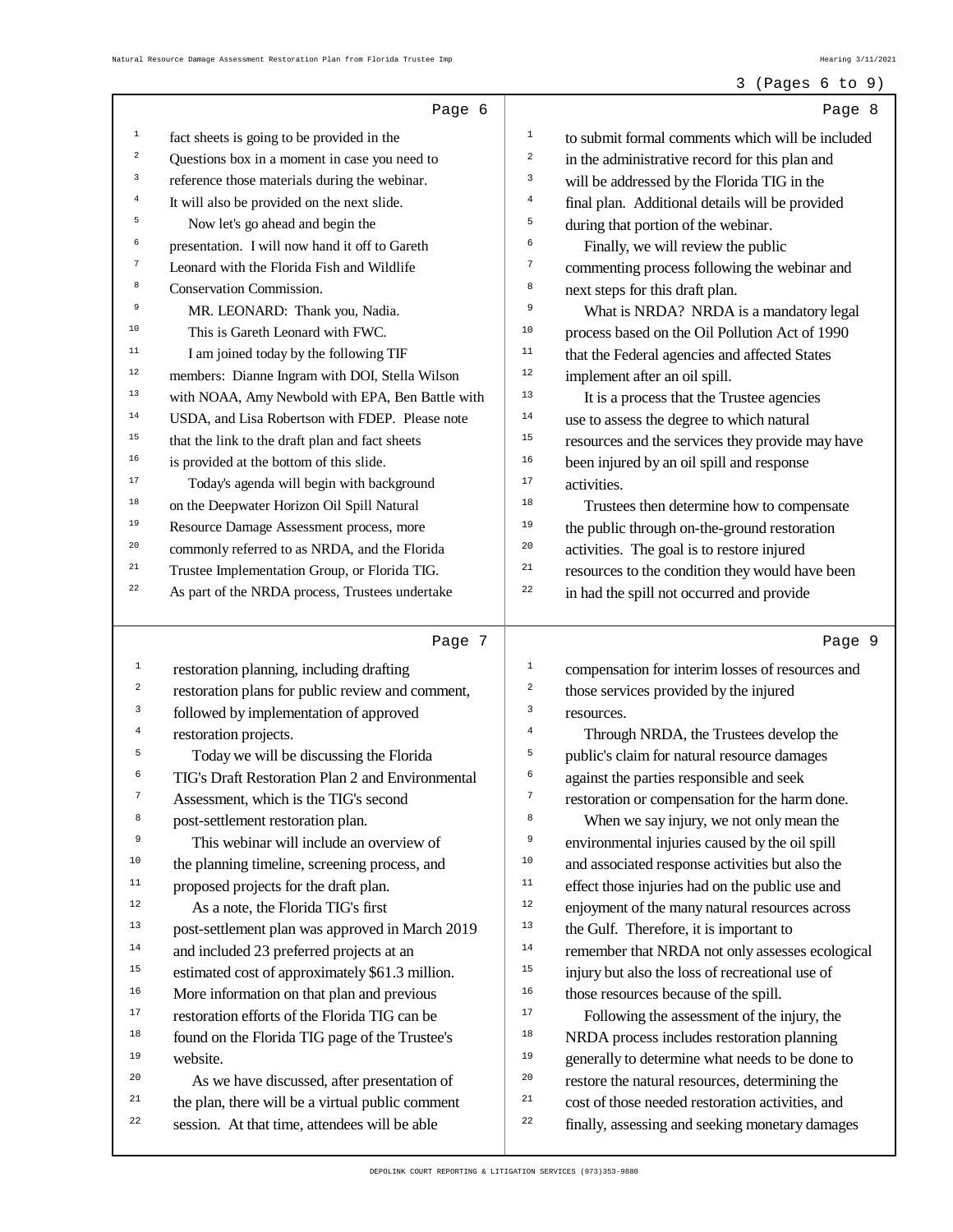## 4 (Pages 10 to 13)

|                         | Page 10                                          |                                                                                               | Page 12 |
|-------------------------|--------------------------------------------------|-----------------------------------------------------------------------------------------------|---------|
| 1                       | to pay for restoration.                          | $\mathbf 1$<br>Restoration Areas.                                                             |         |
| $\overline{\mathbf{c}}$ | The 2016 Deepwater Horizon settlement            | $\,2$<br>As a reminder, for Florida, the TIG is                                               |         |
| 3                       | included \$8.8 billion in damages to be paid by  | 3<br>comprised of Federal and State agencies,                                                 |         |
| 4                       | BP over 15 years to address the natural resource | $\bf{4}$<br>including DOI, EPA, NOAA, USDA, FDEP, and FWC.                                    |         |
| 5                       | damages and loss of use caused by the oil spill. | 5<br>Representatives from these agencies work                                                 |         |
| 6                       | This included approximately \$1 billion already  | 6<br>together to ensure that the pre- and                                                     |         |
| 7                       | committed for early restoration projects. The    | $\boldsymbol{7}$<br>post-settlement restoration goals of the                                  |         |
| 8                       | Florida TIG continues to implement its early     | 8<br>Trustees are met.                                                                        |         |
| 9                       | restoration projects in the Florida Restoration  | 9<br>Pursuant to the Deepwater Horizon                                                        |         |
| 10                      | Area. For more information on early restoration  | 10<br>settlement, the total Florida TIG allocation of                                         |         |
| $11\,$                  | projects, please visit the Florida TIG page on   | $1\,1$<br>restoration funds is approximately \$680 million,                                   |         |
| 12                      | the Trustee's website which is listed on the     | $1\,2$<br>which is spread over five programmatic                                              |         |
| 13                      | bottom of the slide.                             | $13$<br>restoration goals. Moving clockwise around the                                        |         |
| 14                      | In addition, the Trustees set aside an           | $14$<br>figure, you will see that Restore and Conserve                                        |         |
| 15                      | additional \$700 million for adaptive management | 15<br>Habitat has been allocated \$38 million. Next is                                        |         |
| 16                      | and unknown conditions. These funds will         | 16<br>Restore Water Quality, which has been allocated                                         |         |
| $17$                    | currently address unknown conditions that may be | $17$<br>\$335 million. Replenish and Protect Living                                           |         |
| 18                      | uncovered in the future.                         | 18<br>Coastal Marine Resources has been allocated \$93                                        |         |
| 19                      | In conjunction with the settlement, the          | 19<br>million, while Provide and Enhance Recreational                                         |         |
| 20                      | Trustees also prepared a Programmatic Damage     | $20\,$<br>Opportunities has been allocated \$184 million.                                     |         |
| 21                      | Assessment and Restoration Plan, more commonly   | 21<br>And finally, Monitoring, Adaptive Management,                                           |         |
| 22                      | referred to as the PDARP, which presented the    | $2\sqrt{2}$<br>and Administrative Oversight has been allocated                                |         |
|                         |                                                  |                                                                                               |         |
|                         | Page 11                                          |                                                                                               | Page 13 |
|                         |                                                  |                                                                                               |         |
| 1                       | Trustees' injury assessment and considered the   | $\mathbf{1}$<br>\$30 million.                                                                 |         |
| 2                       | environmental impacts of the proposed            | $\overline{\mathbf{c}}$                                                                       |         |
| 3                       | restoration alternatives at a programmatic       | Here is another way to look at the Florida<br>3<br>TIG allocation. This slide is adapted from |         |
| 4                       | level. The draft plan we are presenting today    | 4<br>Table 1-1 of the draft plan. I'd like to draw                                            |         |
| 5                       | contains specific restoration projects that are  | 5<br>your attention to the nine restoration types                                             |         |
| 6                       | consistent with the goals and objectives         | 6<br>outlined in blue to which funds are allocated to                                         |         |
| 7                       | outlined in the PDARP for restoring natural      | 7<br>in the Florida Restoration Area.                                                         |         |
| 8                       | resources and the services they provide.         | 8<br>In addition to the Florida TIG settlement                                                |         |
| 9                       | The Deepwater Horizon Settlement also            | 9<br>funds, this table also shows the funds allocated                                         |         |
| 10                      | formally established the Trustee Council         | 10<br>for restoration planning, early restoration                                             |         |
| $11$                    | Structure. This graphic shows the                | 11<br>projects, and projects selected in the FL TIG's                                         |         |
| $1\,2$                  | post-settlement structure of the Deepwater       | $1\,2$<br>first post settlement restoration plan.                                             |         |
| 13                      | Horizon NRDA Trustee Council, which now serves   | 13<br>For this plan, we are proposing projects                                                |         |
| $14\,$                  | in an oversight role.                            | 14<br>under three restoration goals and five                                                  |         |
| 15                      | The settlement and associated legal              | $15$<br>restoration types, which are Habitat Projects on                                      |         |
| 16                      | documents established Restoration Areas, one for | 16<br>Federally Managed Lands, Sea Turtles, Marine                                            |         |
| 17                      | each Gulf State, as well as for the Open Ocean   | $17$<br>Mammals, Birds, and Provide and Enhance                                               |         |
| 18                      | and Regionwide Restoration Areas, which are      | 18<br>Recreational Opportunities.                                                             |         |
| 19                      | represented by OO and RW on the figure.          | 19<br>Now we will move on to the draft plan                                                   |         |
| 20                      | Restoration Area-specific TIGs conduct the       | 20<br>portion of the presentation, where I'll present                                         |         |
| 21                      | work to develop restoration plans and implement  | 21<br>the plan, including the planning timeline,                                              |         |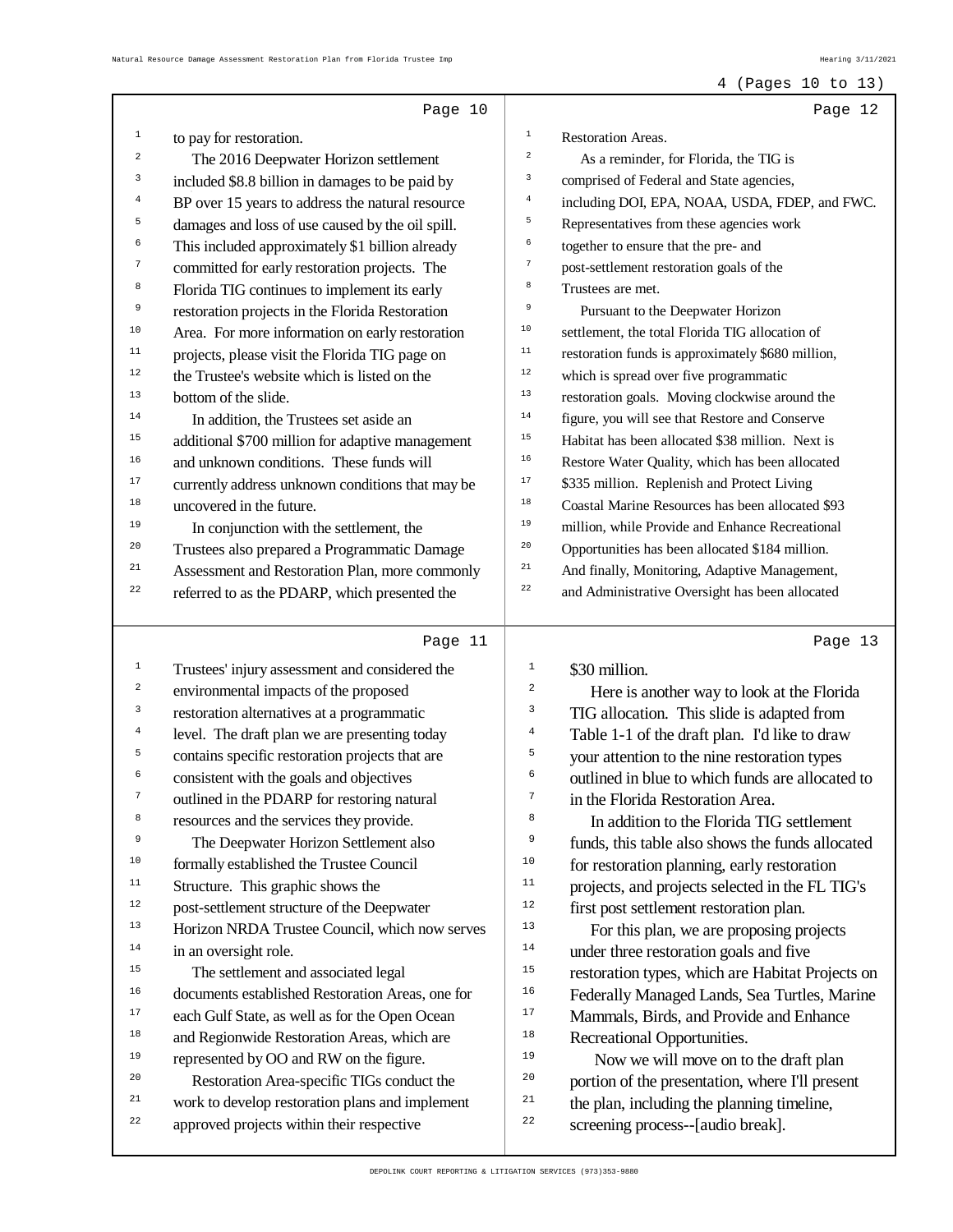|                         | Page 14                                                 |                | Page 16                                                                                              |
|-------------------------|---------------------------------------------------------|----------------|------------------------------------------------------------------------------------------------------|
| 1                       | [Pause.]                                                | $\mathbf{1}$   | identifying 1,005 project ideas that need to be                                                      |
| $\overline{\mathbf{c}}$ | MS. MARTIN: Oh, I think we're having some               | 2              | screened.                                                                                            |
| 3                       | audio difficulty. So just give us a moment              | 3              | The Florida TIG then performed three steps                                                           |
| 4                       | here. Apologies for the delay.                          | 4              | of screening--primary, secondary, and                                                                |
| 5                       | [Pause.]                                                | 5              | final--which resulted in the 1,005 project ideas                                                     |
| 6                       | MS. RAKER: Okay. Hello, everyone. It                    | 6              | being reduced to the 24 project ideas, with one                                                      |
| 7                       | appears that Gareth is having some audio                | $\overline{7}$ | being proposed under two restoration types that                                                      |
| 8                       | difficulties. This is Amy Raker with the                | 8              | are included in Florida TIG's reasonable range                                                       |
| 9                       | Florida Fish and Wildlife Conservation                  | 9              | of alternatives for this draft plan.                                                                 |
| $10$                    | Commission, and I will take over for Gareth and         | 10             | For more detail on the screening process,                                                            |
| 11                      | finish out the remainder of the presentation.           | 11             | please see Chapter 2 of the draft plan.                                                              |
| 12                      | Thank you for your patience.                            | 12             | And I believe that Gareth has resolved some                                                          |
| 13                      | So let's begin with an overview of the                  | 13             | of his audio difficulties. So I am going to                                                          |
| $14\,$                  | planning milestones of the Florida TIG in               | 14             | hand it back over to him. Thank you.                                                                 |
| 15                      | developing this draft plan. So, on August 20th,         | 15             | MR. LEONARD: Appreciate it, Amy. Of                                                                  |
| 16                      | 2019, the Florida TIG posted a public invitation        | 16             | course, your internet goes out at exactly the                                                        |
| 17                      | on the Trustee website to submit project ideas          | 17             | wrong time.                                                                                          |
| 18                      | for restoration in Florida related to six               | 18             | So picking back up, in this draft plan,                                                              |
| 19                      | restoration types, and those included Habitat           | 19             | there are a total of 19 preferred projects; in                                                       |
| 20                      | Projects on Federally Managed Lands, Oysters,           | 20             | other words, recommended for funding. This                                                           |
| 21                      | Sea Turtles, Marine Mammals, Birds, and Provide         | 21             | total includes one project jointly proposed and                                                      |
| 22                      | and Enhance Recreational Opportunities.                 | 22             | described under two restoration types--Habitat                                                       |
|                         |                                                         |                |                                                                                                      |
|                         | Page 15                                                 |                | Page 17                                                                                              |
| 1                       |                                                         | $\mathbf 1$    |                                                                                                      |
| 2                       | Then on July 29th, 2020, the Florida TIG                | $\overline{a}$ | Projects on Federally Managed Lands and Provide                                                      |
| 3                       | posted a public notice on the Trustee website           | 3              | and Enhance Recreational Opportunities.                                                              |
| $\bf{4}$                | indicating that the TIG was initiating                  | $\overline{4}$ | All 19 projects are consistent with the                                                              |
| 5                       | restoration planning.                                   | 5              | PDARP and the six OPA evaluation criteria, which                                                     |
| 6                       | Subsequently, on February 25th, 2021, the               | 6              | are cost-effectiveness, Trustee goals and                                                            |
|                         | plan's notice of availability was posted in the         | 7              | objectives, likelihood of success, collateral                                                        |
| 8                       | Federal Register. The public is encouraged to           | 8              | injury, benefits to multiple natural                                                                 |
| 9                       | review and comment on this draft plan during the        | 9              | resources/services, and public health and                                                            |
| $10\,$                  | ongoing public comment period, which will end on        | 10             | safety.                                                                                              |
| $11\,$                  | March 29th, 2021.                                       | 11             | The Florida TIG proposes to use                                                                      |
| 12                      | This is Figure 2-1 in the draft plan. By                | 12             | approximately \$62.2 million of the Florida TIG                                                      |
| 13                      | restoration type, it summarizes the Florida             | 13             | settlement funds plus a little over \$39,000 in<br>interest earned on the Florida TIG accounts to    |
| $14\,$                  | TIG's screening process used to develop the             | 14             |                                                                                                      |
| 15                      | reasonable range of alternatives in this draft<br>plan. | 15             | fund the preferred projects in this draft plan.<br>This would leave a balance of approximately \$398 |
| 16                      | The Florida TIG began the screening process             | 16             | million and any unallocated earned interest                                                          |
| 17                      | by reviewing the 2,162 project ideas that were          | 17             | remaining for future restoration plans.                                                              |
| $18\,$                  | in the Deepwater Horizon Trustee and Florida            | $18\,$         | The Florida TIG would coordinate                                                                     |
| 19                      | portals and removing project ideas that did not         | 19             | implementation of certain projects with the                                                          |
| 20                      | address one or more of the five restoration             | $20\,$         | Regionwide TIG, which is currently planning                                                          |
| 21                      | types identified for this restoration plan.             | 21             | restoration for living coastal and marine                                                            |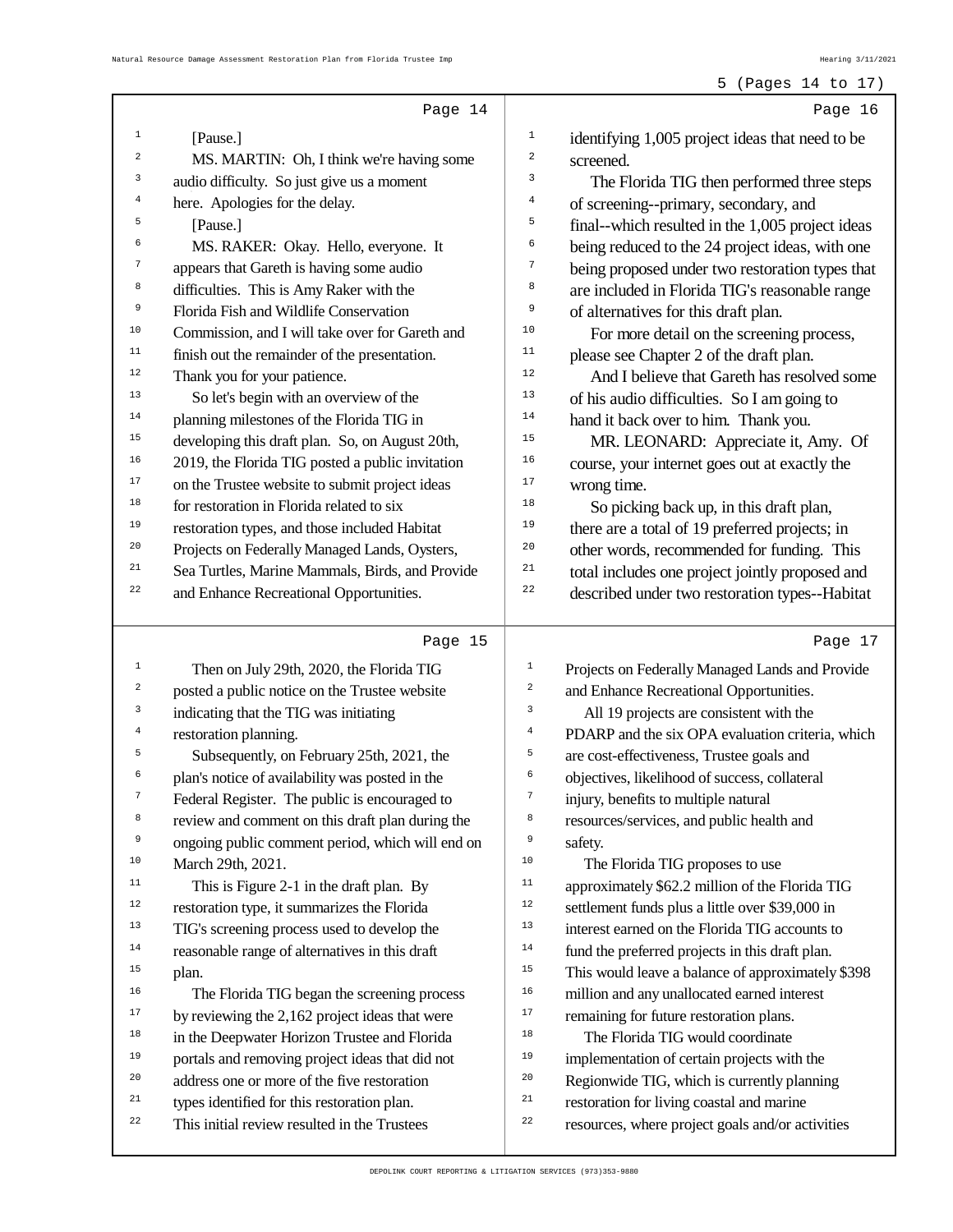#### 6 (Pages 18 to 21)

|                         | Page 18                                                                    |                     | Page 20                                                                                         |
|-------------------------|----------------------------------------------------------------------------|---------------------|-------------------------------------------------------------------------------------------------|
| $\mathbf{1}$            | are complementarily, specifically for the sea                              | $\verb 1 $          | Reducing Threats to Sea Turtles through Removal                                                 |
| $\mathbf 2$             | turtle and bird restoration types.                                         | $\boldsymbol{2}$    | of In-water Marine Debris along Florida's Gulf                                                  |
| 3                       | On the next few slides, we will look at the                                | 3                   | Coast, which would address the threat and                                                       |
| $\bf 4$                 | preferred projects in more detail by restoration                           | $\bf{4}$            | impacts of marine debris on sea turtles, and                                                    |
| 5                       | type. Note there are fact sheets for both the                              | 5                   | Assessing Risk and Conducting Public Outreach to                                                |
| 6                       | preferred and nonpreferred projects. Detailed                              | 6                   | Reduce Vessel Strikes on Sea Turtles along                                                      |
| 7                       | information on all projects can be found in                                | $\boldsymbol{7}$    | Florida's Gulf Coast, which would gather and                                                    |
| 8                       | Section 2.5 of the draft plan.                                             | $\,$ 8 $\,$         | provide information to help reduce the mortality                                                |
| 9                       | For the Habitat Projects on Federally                                      | 9                   | of multiple sea turtle species from injuries due                                                |
| $10$                    | Managed Lands Restoration Type, this draft plan                            | $10\,$              | to strikes by motorized watercraft.                                                             |
| $11\,$                  | identifies five restoration alternatives, with                             | 11                  | For the Marine Mammals restoration type,                                                        |
| 12                      | four of them being preferred. These four                                   | 12                  | this draft plan identifies two restoration                                                      |
| 13                      | projects are Johnson Beach Access Management and                           | 13                  | alternatives, with the preferred alternative                                                    |
| $14\,$                  | Habitat Protection; Perdido Key Sediment                                   | $14\,$              | being the Florida Gulf Coast Marine Mammal                                                      |
| 15                      | Placement; Pensacola Beach Fort Pickens Road                               | 15                  | Stranding Network. This project would maintain                                                  |
| 16                      | Wildlife Lighting Retrofits; and St. Vincent                               | 16                  | the stranding network's enhanced capabilities to                                                |
| $17\,$                  | National Wildlife Refuge Access and Recreational                           | $17\,$              | increase marine mammal survival through                                                         |
| $18\,$                  | Improvements through Acquisition at Indian Pass                            | $18\,$              | improving understanding of key causes of                                                        |
| 19                      | which is jointly proposed and described under                              | 19                  | morbidity and mortality.                                                                        |
| 20                      | two Restoration Types, Habitat Projects on                                 | $20\,$              | For the Birds restoration type, this draft                                                      |
| 21                      | Federally Managed Lands and Provide and Enhance                            | 21                  | plan identifies five restoration alternatives,                                                  |
| 22                      | Recreational Opportunities.                                                | 22                  | with four of them being preferred. These four                                                   |
|                         |                                                                            |                     |                                                                                                 |
|                         |                                                                            |                     |                                                                                                 |
|                         | Page 19                                                                    |                     | Page 21                                                                                         |
| $\mathbf{1}$            | This suite of projects would help restore                                  | $\mathbf 1$         | projects are Gomez Key Oyster Reef Expansion and                                                |
| 2                       | beach and dune habitat by managing visitor                                 | $\,2$               | Breakwaters for American Oystercatchers;                                                        |
| 3                       | access at Gulf Islands National Seashore with                              | 3                   | Egmont Key Vegetation Management and Dune                                                       |
| $\overline{\mathbf{4}}$ | designated parking and dune crossovers and                                 | $\overline{4}$      | Retention; Northeast Florida Coastal Predation                                                  |
| 5                       | installing other habitat disturbance-deterrent                             | 5                   | Management; and                                                                                 |
| 6                       | measures, placing dredged material on Perdido                              | 6<br>$\overline{ }$ | Florida Shorebird and Seabird Stewardship and                                                   |
|                         | Key to partially supplement the natural sediment                           |                     | Habitat Management, 5 years.                                                                    |
| 8                       | budget, retrofitting existing streetlights on                              | 8                   | This suite of projects would help address                                                       |
| 9                       | Ft. Pickens Road with more wildlife friendly                               | 9                   | injuries to birds by restoring and enhancing                                                    |
| $10$                    | fixtures, and ensuring access to St. Vincent                               | $10$                | nesting and foraging habitat for multiple                                                       |
| 11                      | National Wildlife Refuge for continued habitat                             | 11                  | Deepwater Horizon-injured bird species through                                                  |
| 12                      | protection and management activities.                                      | $12\,$              | habitat restoration, invasive species control,                                                  |
| 13                      | For the Sea Turtle Restoration type, this                                  | 13<br>$14\,$        | predation management, and bird stewardship.                                                     |
| $1\,4$                  | draft plan identifies four restoration                                     | 15                  | For the Provide and Enhance Recreational                                                        |
| 15<br>16                | alternatives, with three of them being                                     | 16                  | Opportunities Restoration Type, this draft plan                                                 |
| 17                      | preferred. The first preferred project is                                  | $17\,$              | identifies nine restoration alternatives, with                                                  |
| $1\,8$                  | Increased Observers and Outreach to Reduce                                 | 18                  | eight of them being preferred. The first four                                                   |
| 19                      | Incidental Hooking of Sea Turtles in                                       | 19                  | preferred projects are                                                                          |
| 20                      | Recreational Fisheries along Florida's Gulf                                | $20\,$              | Pensacola Community Maritime Park Public Fishing                                                |
| 21                      | Coast, which would target a reduction in                                   | 21                  | Marina,                                                                                         |
| 22                      | incidental capture of sea turtles.<br>The other two preferred projects are | 22                  | Baars Park and Sanders Beach Kayak Fishing Trail<br>Access Upgrades, Engineering and Design for |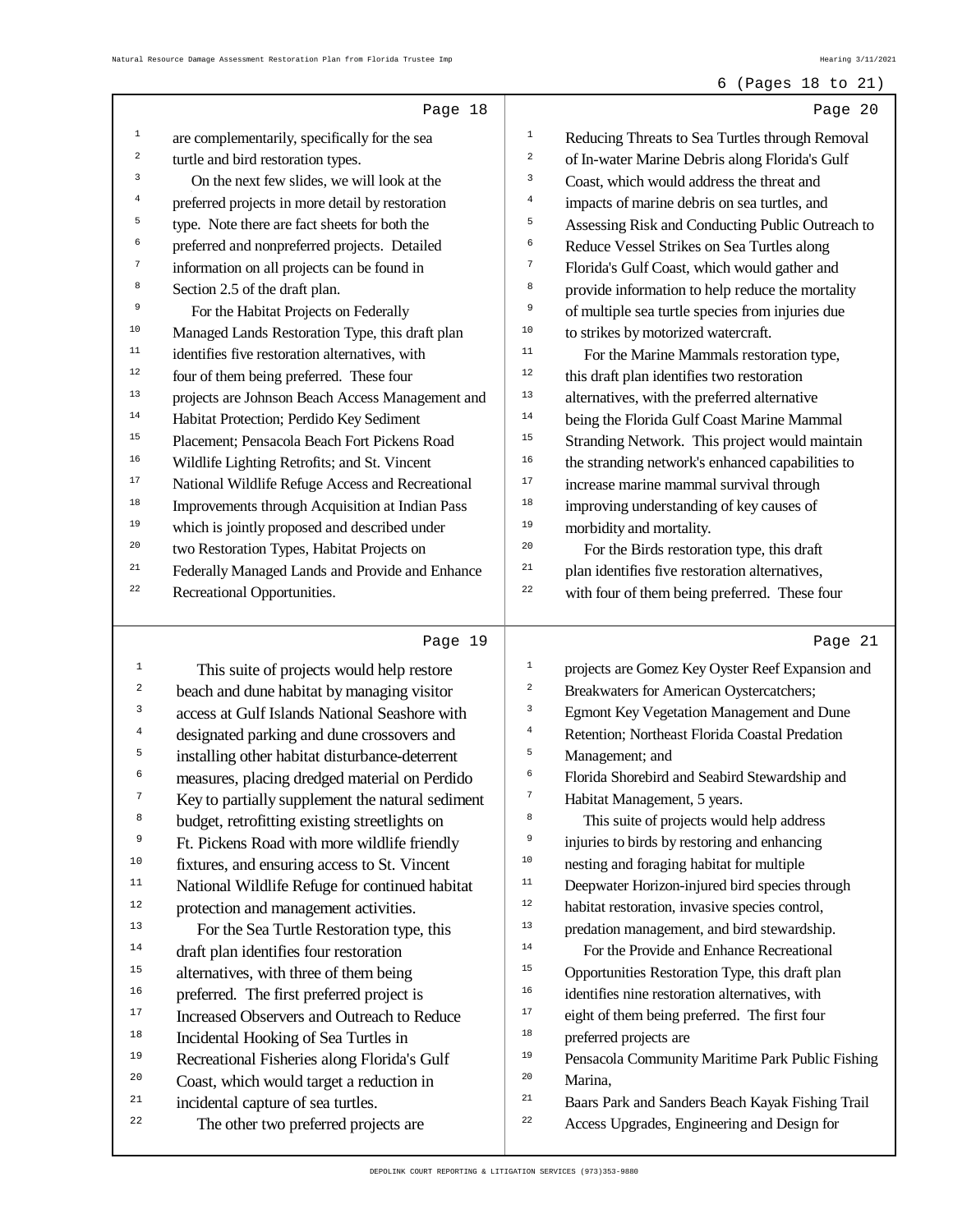#### 7 (Pages 22 to 25)

|                  | Page 22                                                                                        |                  | Page 24                                                                   |
|------------------|------------------------------------------------------------------------------------------------|------------------|---------------------------------------------------------------------------|
| $\mathbf 1$      | Pensacola Beach Park West Fishing Pier and                                                     | $\mathbf 1$      | We already have several people who have signed                            |
| $\,2$            | Access Improvements, and Gulf Breeze Parks                                                     | 2                | up to comment. If you signed up, you should                               |
| 3                | Boating and Fishing Access Upgrades.                                                           | 3                | have received an email yesterday with your                                |
| $\bf{4}$         | These four projects would help address lost                                                    | $\overline{4}$   | number and your speaking order. However, we                               |
| 5                | recreational fishing opportunities in Florida                                                  | 5                | will do our best to adhere to that order, but we                          |
| 6                | through the engineering design of a new fishing                                                | 6                | probably will have some adjustments this                                  |
| 7                | pier on Pensacola Beach, enhancement or                                                        | $\boldsymbol{7}$ | evening.                                                                  |
| 8                | construction of recreational fishing amenities                                                 | 8                | If you did not sign up to speak but would                                 |
| 9                | at existing parks in the Cities of Pensacola and                                               | 9                | like to do so, please type your name in the                               |
| 10               | Gulf Breeze, and construction of a public                                                      | 10               | Questions box. Again, if you would like to make                           |
| $11\,$           | day-use fishing marina in the City of Pensacola.                                               | 11               | a comment, but you did not make that known                                |
| 12               | The other four preferred projects are                                                          | 12               | during registration, go ahead and just type your                          |
| 13               | Lincoln Park Boat Ramp and Dock Improvements,                                                  | 13               | name in the Questions box at this time, and we                            |
| $14\,$           | St. Vincent National Wildlife Refuge Access and                                                | 14               | will get you in to the lineup shortly.                                    |
| 15               | Recreational Improvements through Acquisition at                                               | 15               | As a reminder, we will unmute you when it                                 |
| 16               | Indian Pass, Florida Artificial Reef Creation                                                  | 16               | is your turn to speak. If you have called in                              |
| 17               | and Restoration Phase 2, and Apollo Beach                                                      | $17\,$           | using a phone and are planning to speak, you                              |
| 18               | Recreational Sportfish Hatchery Facility.                                                      | 18               | must enter your individual audio PIN, and again,                          |
| 19               | These four projects would also contribute                                                      | 19               | this is different than the access code. If                                |
| 20               | to addressing lost recreational fishing                                                        | 20               | you're having any trouble, definitely put in a                            |
| 21               | opportunities in Florida through the enhancement                                               | 21               | comment in the Questions box, and we'll do                                |
| 22               | of an existing boat ramp facility in the City of                                               | 22               | everything we can to help you. Also note if you                           |
|                  |                                                                                                |                  |                                                                           |
|                  |                                                                                                |                  |                                                                           |
|                  | Page 23                                                                                        |                  | Page 25                                                                   |
| $\mathtt 1$      | Valparaiso, the acquisition of land and                                                        | $1\,$            | are using Computer Audio, you do not need that                            |
| $\boldsymbol{2}$ | installing recreational fisheries enhancements                                                 | $\boldsymbol{2}$ | individual audio PIN.                                                     |
| 3                | to support St. Vincent National Wildlife Refuge,                                               | 3                | Once we get started, I will call the first                                |
| $\bf{4}$         | creation of new artificial reef sites in State                                                 | $\bf{4}$         | person's name and at the same time call the name                          |
| 5                | and Federal waters off the Florida Panhandle,                                                  | 5                | of the couple people in line so that you have                             |
| 6                | and the design and construction of a fish                                                      | 6                | time to prepare. When I call your name, we will                           |
| 7                | production facility of juvenile red drum and                                                   | 7                | unmute your line, and you will have 3 minutes to                          |
| 8                | spotted seatrout in Apollo Beach.                                                              | 8                | speak. We will have a timer on the screen to                              |
| 9                | That concludes the overview of the draft                                                       | 9                | let you know when a comment is in progress and                            |
| 10               | plan. I will now hand it back to Nadia.                                                        | $10$             | when you have one minute remaining and again at                           |
| 11               | MS. MARTIN: Thanks, Gareth.                                                                    | 11               | 30 seconds and 10 seconds remaining.                                      |
| $1\,2$           | We will now move into the Public Comment                                                       | $12$             | I want to thank everyone in advance for                                   |
| 13               | portion of the webinar. The Florida TIG will                                                   | 13               | respecting the 3-minute rule when giving your                             |
| $14\,$           | not be verbally responding to comments or                                                      | $14$             | comment. Also, please state your name when you                            |
| 15               | questions during today's webinar; however, a                                                   | 15               | begin to speak, and if you are representing an                            |
| 16               | chapter will be included in the final plan that                                                | 16               | organization, please state the name of the                                |
| 17               | summarizes the comments received, responses, and                                               | 17               | organization prior to making your comments.                               |
| $1\,8$           | how the plan was revised based on any comments.                                                | 18               | Please note if you do not want to make a                                  |
| 19               | Comments will also become part of the                                                          | 19               | comment on today's webinar, there are other ways                          |
| 20               | administrative record for this plan.                                                           | 20               | to submit comments, which we will describe after                          |
| 21<br>22         | When you registered, you were asked if you<br>wanted to make a comment during today's webinar. | 21<br>22         | we take the verbal comments.<br>Let's go ahead and get started. Our first |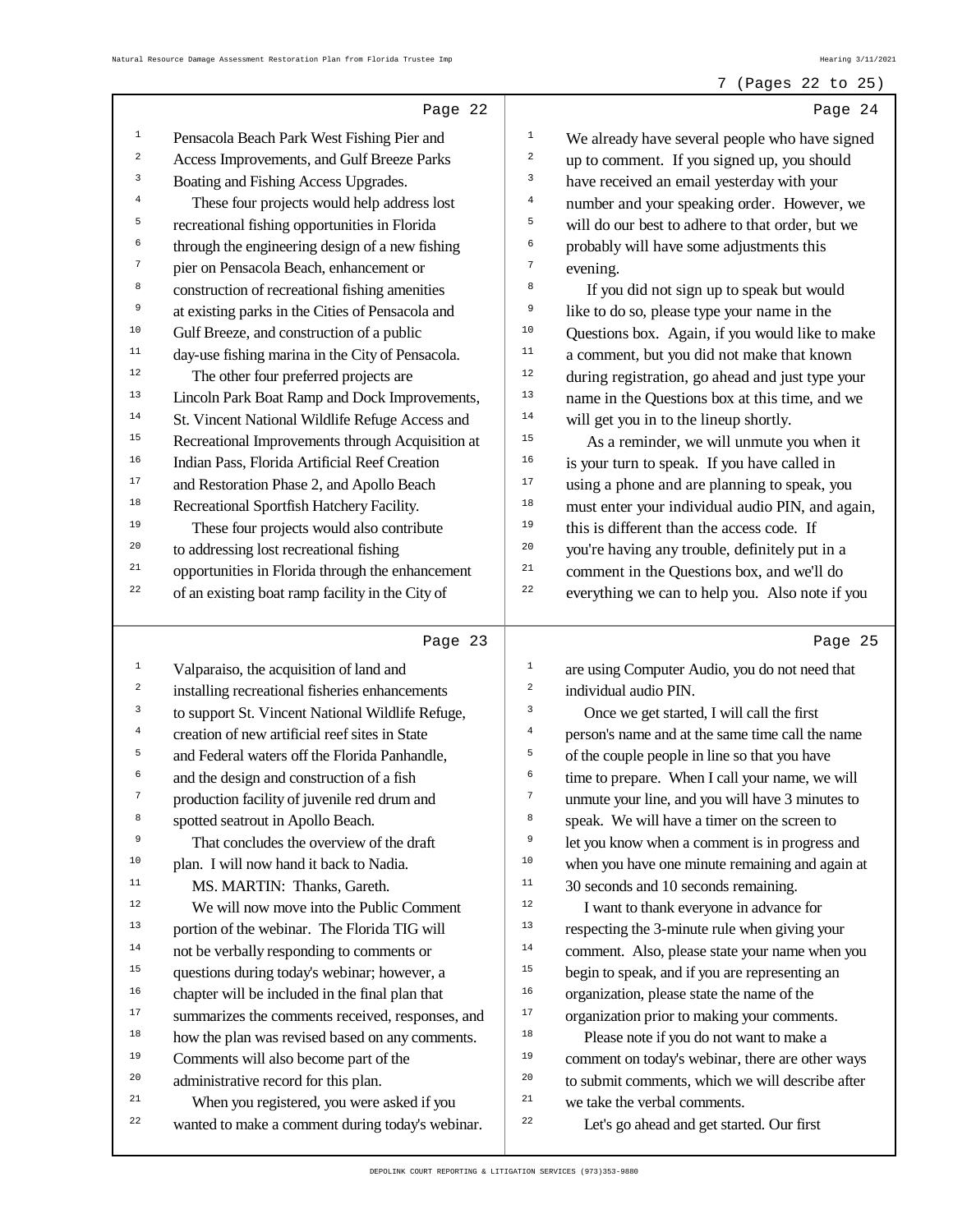8 (Pages 26 to 29)

#### Page 26 1 commenter will be Jacob Dalton followed by Julie <sup>2</sup> Wraithmell and Jessica Bibza. 3 Again, please remember to state your name 4 and your affiliation before beginning your  $\epsilon$ comment. 6 Jacob, we are going to unmute you now. You 7 should be unmuted. So go ahead and proceed with <sup>8</sup> your comment. 9 MR. DALTON: Thank you. My name is Jacob <sup>10</sup> Dalton. I'm a resident of Escambia County, <sup>11</sup> Florida. I reside in the City of Pensacola. I <sup>12</sup> do not have any affiliation with anyone. <sup>13</sup> MS. MARTIN: Jacob? I'm sorry to interrupt <sup>14</sup> you, Jacob. We're having a little trouble <sup>15</sup> hearing you. Do you mind kind of moving closer  $16$  to your mic? I just want to make sure we <sup>17</sup> capture your comment accurately. <sup>18</sup> MR. DALTON: Yes, ma'am. That's about as <sup>19</sup> close as I can get out it the most. <sup>20</sup> MS. MARTIN: Okay. Okay, thanks. Go <sup>21</sup> ahead. Sorry about that. <sup>22</sup> MR. DALTON: No worries. Page 27 1 Again, I appreciate everyone's time. My <sup>2</sup> name is Jacob Dalton. I'm a resident of <sup>3</sup> Escambia County. I live in the City of <sup>4</sup> Pensacola. I do not have any affiliation with <sup>5</sup> government agencies or private. I'm only a <sup>6</sup> private citizen. 7 I am a diver in the Pensacola area. My 8 comment is about NRDA's Artificial Reef funding <sup>9</sup> being limited to only modules. I believe the <sup>10</sup> divers in the area are being unrestored due to <sup>11</sup> reef structures being put back through modules, <sup>12</sup> precast concrete structures, or rubble, <sup>13</sup> essentially. <sup>14</sup> I want to voice my support specifically for <sup>15</sup> vessel reefs in the upcoming draft Restoration <sup>16</sup> Plan. I understand that there is concern about <sup>17</sup> the dangers that could possible be posed to the <sup>18</sup> Brydes whale habitat. It's, however, my <sup>19</sup> understanding the best available science shows <sup>20</sup> that this habitat is primarily between 100 and <sup>21</sup> 400 meters, and the wholesale disallowing of <sup>22</sup> vessel reefs in considerably shallower waters, Page 28 1 typical of restored areas in waters such as 50 <sup>2</sup> meters or less, does not make sense to me. It 3 leaves our community unrestored. 4 I further understand there is also concern 5 also focused on marine turtle entrapment and 6 entanglement with vessel reefs. Florida <sup>7</sup> Wildlife Commission has submitted extensive <sup>8</sup> documentation to NRDA for review of current and 9 active permits, allowing the vessel deployments. <sup>10</sup> I understand that the Federal pass-through of <sup>11</sup> NRDA funds involves the National Marine <sup>12</sup> Fisheries Service reviewers, which places us in <sup>13</sup> a higher expectation, a higher level of scrutiny  $14$  of review, which is one of the reasons I'm left <sup>15</sup> to understand that these vessel reefs are not <sup>16</sup> allowed. <sup>17</sup> Because there is a separate biological <sup>18</sup> opinion that is going to be required for vessel <sup>19</sup> reefs, that pushes these outside of funding. <sup>20</sup> Availability will be years down the road. I  $21$  believe that the documentation of FWC has been <sup>22</sup> sufficient and that this item needs to be Page 29 1 revisited so that the area, community, and <sup>2</sup> divers can be left as fully restored as <sup>3</sup> possible. 4 Thank you for your time and consideration. <sup>5</sup> Thank you. 6 MS. MARTIN: Thanks, Jacob. 7 Also, if you don't mind, Jacob, could you <sup>8</sup> please also submit your comment to the webinar's 9 email. We just want to make sure we capture <sup>10</sup> that correctly since we did have a little bit of <sup>11</sup> trouble hearing you there. So if you don't mind <sup>12</sup> doing that, we can answer any questions you have <sup>13</sup> over the chat box, if needed, on that. <sup>14</sup> All right. We are going to move on to our <sup>15</sup> next speaker. So our next speaker will be Julie <sup>16</sup> Wraithmell, and we will follow her with Jessica <sup>17</sup> Bibza and Rick Gordon. <sup>18</sup> So, Julie, we are going to unmute you now. <sup>19</sup> As a reminder, please state your name and your <sup>20</sup> affiliation, if you have one, before you get <sup>21</sup> started. 22 Julie, go ahead.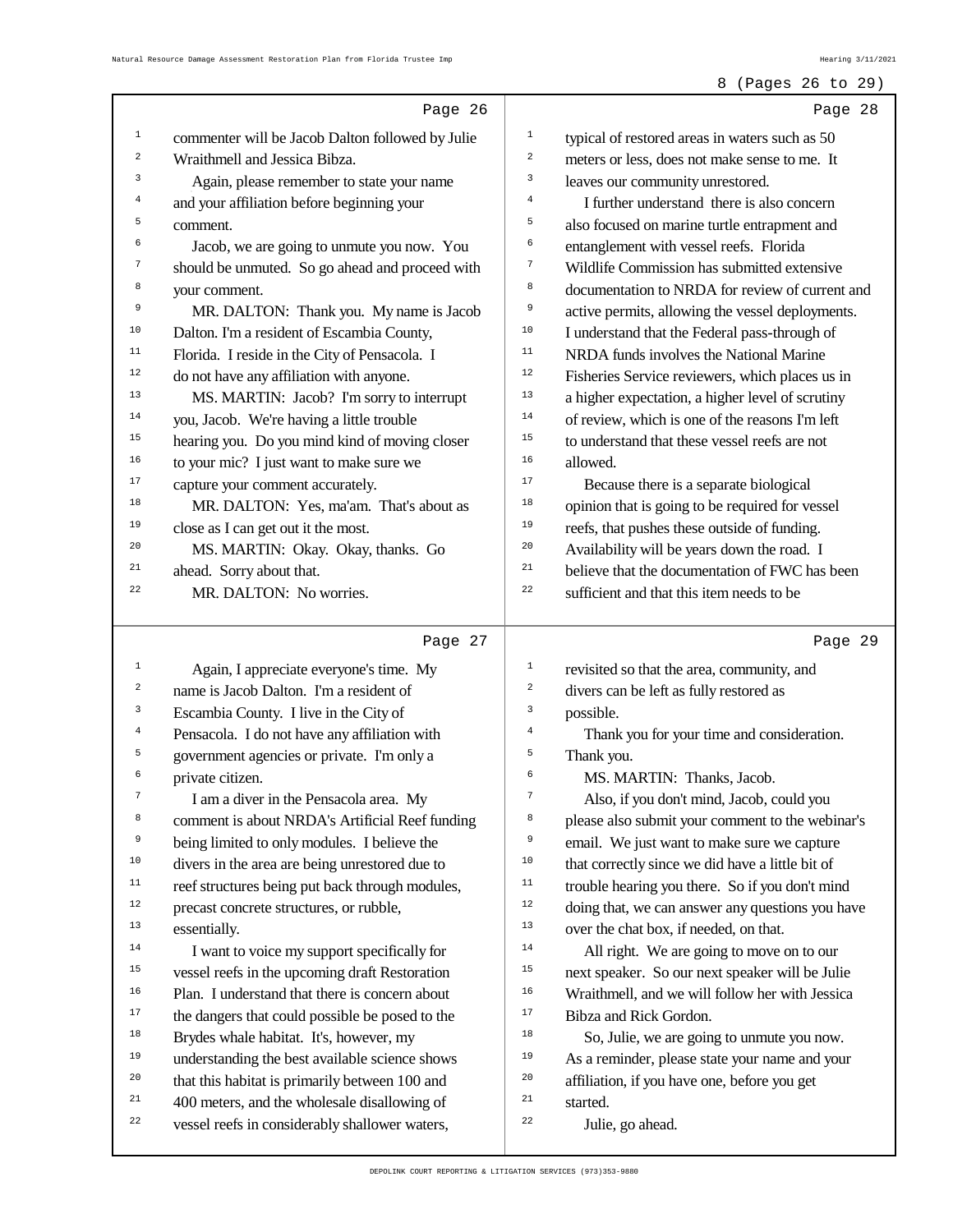### 9 (Pages 30 to 33)

|          | Page 30                                                                                              | Page 32                                                                           |  |
|----------|------------------------------------------------------------------------------------------------------|-----------------------------------------------------------------------------------|--|
| 1        | [No audible response.]                                                                               | $\mathbf{1}$<br>tropical storms. It's hard to believe that                        |  |
| 2        | MS. MARTIN: Oh, Julie, you might be muted                                                            | $\sqrt{2}$<br>these parking lots won't face a similar fate and                    |  |
| 3        | on your end. If you want to try to unmute                                                            | 3<br>become a subsequent burden of restoration that                               |  |
| 4        | yourself, then we can see if we can hear you.                                                        | 4<br>will need to be attended to.                                                 |  |
| 5        | MS. WRAITHMELL: Can you hear me now?                                                                 | 5<br>Other alternatives for public access exist.                                  |  |
| 6        | MS. MARTIN: Yes. Excellent. Thank you.                                                               | 6<br>Gulf Islands National Seashore already employs                               |  |
| 7        | Go ahead, Julie.                                                                                     | $\boldsymbol{7}$<br>trams and ferries in other locations to convey                |  |
| 8        | MS. WRAITHMELL: Wonderful. I'm so sorry                                                              | 8<br>visitors to appropriate access points. There                                 |  |
| 9        | about that.                                                                                          | 9<br>could also be other ways of configuring the                                  |  |
| 10       | This is Julie Wraithmell. I'm the                                                                    | 10<br>infrastructure that is suggested in this                                    |  |
| $11\,$   | executive director for Audubon Florida, where                                                        | 11<br>proposal that simply has been dismissed without                             |  |
| 12       | the State office is the National Audubon                                                             | 12<br>further consideration.                                                      |  |
| 13       |                                                                                                      | 13                                                                                |  |
| 14       | Society. We'll submit more comprehensive                                                             | While some dismiss these options as more<br>14                                    |  |
| 15       | comments on the entire RP2, but this evening, I                                                      | costly, it's likely to actually be the more<br>15                                 |  |
| 16       | specifically wanted to comment on the FM1,                                                           | affordable option when the impacts to imperiled<br>16                             |  |
|          | Johnson Beach Access Management and Habitat                                                          | species' habitat and the cost of eventual                                         |  |
| 17       | Protection proposal.                                                                                 | 17<br>removal of storm debris caused by the parking                               |  |
| 18       | It's Audubon's opinion that this proposal                                                            | 18<br>lots are factored in.                                                       |  |
| 19       | is a miscarriage of the intent of this category                                                      | 19<br>Given this administration's priorities on                                   |  |
| 20       | of restoration funding, which was intended to                                                        | 20<br>coastal resilience, migratory bird protection,                              |  |
| 21       | remedy injury to habitat on Federal lands, and                                                       | 21<br>and climate adaptation, we struggle to see how                              |  |
| 22       | in fact, it's a shortsighted waste of public                                                         | 22<br>this could be such a priority for this                                      |  |
|          |                                                                                                      |                                                                                   |  |
|          |                                                                                                      |                                                                                   |  |
| 1        | Page 31                                                                                              | Page 33<br>$\mathbf 1$                                                            |  |
| 2        | trust resources.                                                                                     | restoration category, and so Audubon<br>$\sqrt{2}$                                |  |
| 3        | Specifically, the project proposes to use                                                            | respectfully requests that the Department of<br>3                                 |  |
| 4        | funding intended to protect and restore habitat                                                      | Interior withdraws this proposal from its<br>$\bf{4}$                             |  |
| 5        | that pave habitat that's used annually by State                                                      | current consideration in order to evaluate<br>5                                   |  |
| 6        | imperiled species for nesting.                                                                       | whether it truly represents the best opportunity<br>6                             |  |
|          | Providing infrastructure for recreational                                                            | for habitat protection, restoration on Federal                                    |  |
|          | use and destroying habitat of imperiled least                                                        | 7<br>Islands and at Gulf Islands National Seashore.                               |  |
| 8        | terns and snowy plovers not only should not                                                          | 8<br>The reality is that penalties resulting                                      |  |
| 9        | qualify as habitat projects on federally managed                                                     | 9<br>from the Deepwater Horizon disaster's egregious                              |  |
| $10$     | lands, but it actually runs counter to the                                                           | $10$<br>harm to Gulf habitats should not be used to do                            |  |
| $11\,$   | intended goals of this funding.                                                                      | 11<br>further harm to those habitats, especially in                               |  |
| 12       | This barrier island unit is extremely                                                                | 12<br>such important and valuable protected areas as                              |  |
| 13       | vulnerable to overwash and storm surge and                                                           | 13<br>our National Park System.                                                   |  |
| $14$     | struggles frequent damage and loss of                                                                | 14<br>So thanks so much to the Trustees for your                                  |  |
| 15       | infrastructure from hurricanes in all of Gulf                                                        | 15<br>consideration on this. Again, we will be                                    |  |
| 16       | Islands National Seashore. Rubble from pavement                                                      | 16<br>submitting formal written comments of a more                                |  |
| $17$     | and other infrastructure further degrades this                                                       | 17<br>thorough nature on the entire RP2, and our                                  |  |
| 18       | resource, and in fact, the Gulf Restoration                                                          | 18<br>members will be commenting as well on this                                  |  |
| 19       | Trustees have already spent millions of dollars                                                      | 19<br>particular project.                                                         |  |
| 20       | of restoration funds to remove asphalt and other                                                     | 20<br>Thank you.                                                                  |  |
| 21<br>22 | debris that originated as parking lots and roads<br>on the seashore when they were destroyed by past | 21<br>MS. MARTIN: Thanks, Julie.<br>22<br>So we have a couple more folks who have |  |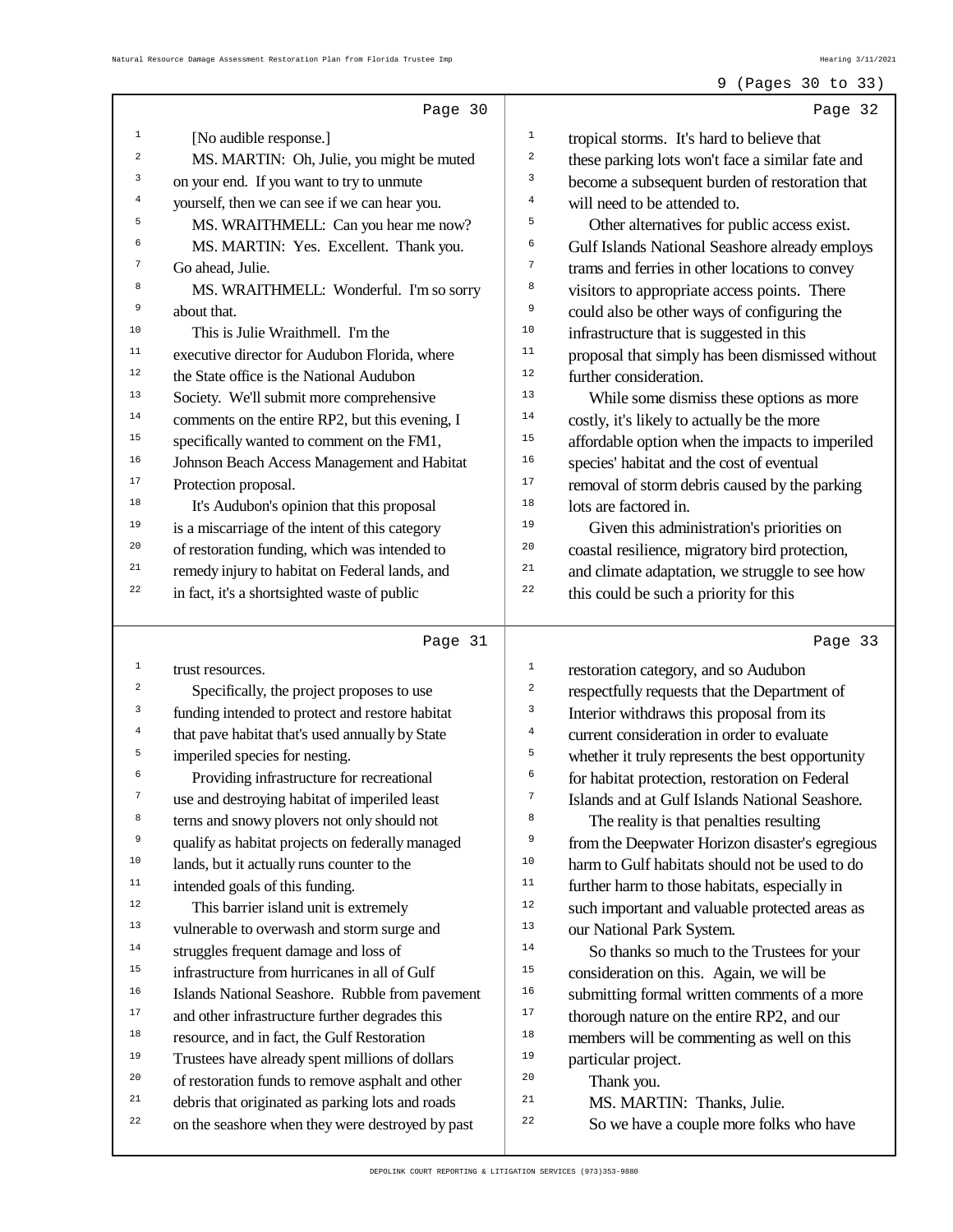#### 10 (Pages 34 to 37)

|                  | Page 34                                                                                       |                | Page 36                                                                |
|------------------|-----------------------------------------------------------------------------------------------|----------------|------------------------------------------------------------------------|
| $1\,$            | signed up to speak tonight. So next up would be                                               | $\mathbf{1}$   | restrictions to assist sea turtles. So we know                         |
| $\mathbf 2$      | Jessica Bibza, and after her, Rick Gordon. But                                                | 2              | that there are vessel strikes in that area,                            |
| 3                | I just want to make a plug again. If you have                                                 | 3              | don't know what's going to happen with the                             |
| $\bf 4$          | not already registered to speak tonight or if                                                 | $\overline{4}$ | sanctuary regulations, but it would be great if                        |
| 5                | you'd like to make a comment verbally, please go                                              | 5              | through the NRDA process, through that project,                        |
| 6                | ahead and just put your name in the Questions                                                 | 6              | that they can be looking at that site, as it                           |
| 7                | box, and we will get you into the lineup if you                                               | $\sqrt{ }$     | definitely falls in the Gulf Coast Region.                             |
| 8                | would like to make a comment tonight.                                                         | 8              | To the other sea turtle projects, ST1 and                              |
| 9                | So, as I mentioned, Jessica Bibza is up                                                       | 9              | ST2, really encourage the implementation of                            |
| $10$             | next and then Rick Gordon. Please do remember                                                 | 10             | portions of those projects such as the observers                       |
| 11               | to state your name and affiliation before you                                                 | 11             | and the coordination with pier operators and                           |
| 12               | proceed with your comment.                                                                    | 12             | looking at the marine debris, to look at the                           |
| 13               | Jessica, we should have unmuted you. Now                                                      | 13             | impacts to other species as well, such as birds                        |
| $14$             | you can go ahead.                                                                             | $14\,$         | and dolphins.                                                          |
| 15               | MS. BIBZA: Hi. Thank you very much. This                                                      | 15             | Really supported both of the Marine Mammal                             |
| 16               | is Jessica Bibza with National Wildlife                                                       | 16             | projects that were in the proposal and hope that                       |
| $17$             | Federation, and I do appreciate you all having                                                | $17$           | some of the other TIGs, Open Ocean or                                  |
| 18               | us at the webinar tonight. But I do have to                                                   | 18             | Regionwide, will pick up the feeding project.                          |
| 19               | admit that I miss the in-person meetings, which                                               | 19             | I also wanted to speak quickly about that                              |
| 20               | include that open-house format before the formal                                              | 20             | Johnson Beach project that Julie mentioned. I                          |
| 21               | meeting where we have the opportunity for a                                                   | 21             | think that certain elements align with the                             |
| 22               | dialogue and a question-and-answer. I know I                                                  | 22             | Florida TIG Trustee, the goals and objectives of                       |
|                  |                                                                                               |                |                                                                        |
|                  |                                                                                               |                |                                                                        |
|                  | Page 35                                                                                       |                | Page 37                                                                |
| $\mathbf{1}$     | would welcome the opportunity to have a                                                       | $\mathbf 1$    | restoring dunes and beaches, but a lot of the                          |
| $\boldsymbol{2}$ | conversation about some of the points that I'm                                                | 2              | other elements do not--and also encourage you to                       |
| 3                | going to make now, and actually, results of that                                              | 3              | really look at whether or not constructing paved                       |
| $\overline{4}$   | conversation might negate my need to make some                                                | $\overline{4}$ | parking lots align with the TIG's objectives and                       |
| 5                | of these comments.                                                                            | 5              | goals.                                                                 |
| 6                | I'm glad to see the Restoration Plan 2                                                        | 6              | And finally, the Perdido Key Sediment                                  |
|                  | address the living marine and coastal resources,                                              |                | Placement, I just wanted to know--obviously,                           |
| 8                | especially sea turtles and marine mammals. I'm                                                | 8              | that's going to help some aspects of habitat but                       |
| 9                | going to touch quickly on a couple projects, but                                              | 9              | impact others and just hoping you're going to be                       |
| 10               | I will be submitting more comments in writing as                                              | 10             | looking at mitigating possible loss of function                        |
| 11               | well.                                                                                         | $11$           | as forage habitat for imperiled species.                               |
| 12               | FP3 assessing the risk of vessel strikes of                                                   | 12             | Thanks very much. Last thing is just this                              |
| 13               | sea turtles along Florida's Gulf Coast, I'd ask                                               | 13             | is a really short comment period for a 450-page                        |
| 14               | that you consider including sites in the Florida                                              | 14             | document that was 2 years in the making. Thank                         |
| 15               | Keys National Marine Sanctuary, specifically the                                              | 15             | you.                                                                   |
| 16               | Marquesas Key Wildlife Management Areas and the                                               | 16             | MS. MARTIN: Thanks, Jessica.                                           |
| $17\,$           | Marquesas Key Turtle Wildlife Management Area,                                                | $17\,$         | We have one other speaker signed up so far.                            |
| 18               | conservation areas. You might know that the                                                   | 18             | So, Rick Gordon, you are up next. Again, please                        |
| 19               | Florida Keys National Marine Sanctuary is                                                     | 19             | state your name and affiliation, if you have                           |
| 20               | currently looking at areas for doing additional                                               | 20             | one, before you start your comment. Rick, you                          |
| $21\,$<br>22     | protection, and that is one place where they are<br>looking at putting in some speed zones or | 21<br>22       | can go ahead. We should be unmuting you now.<br>[No audible response.] |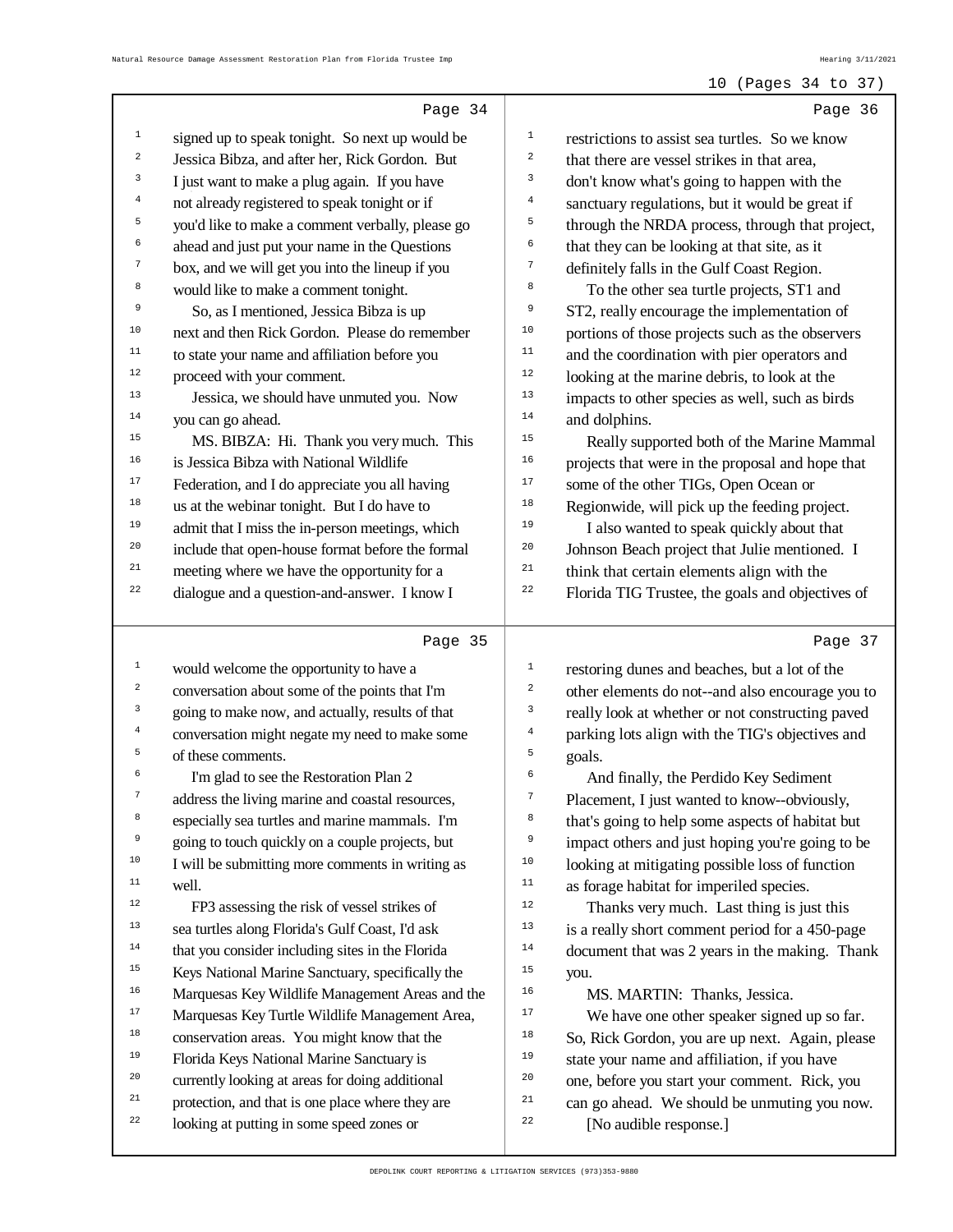11 (Pages 38 to 41)

#### Page 38 1 MS. MARTIN: Rick, we can't hear you yet. <sup>2</sup> Do you want to try to-- 3 MR. GORDON: I'm sorry. I'm sorry. 4 MS. MARTIN: There you are. 5 MR. GORDON: Okay. My name is Rick Gordon. 6 I'm just a citizen, a resident of Pensacola <sup>7</sup> Beach, and I have comments about proposed 8 fishing pier and other changes made to the Park <sup>9</sup> West area of Pensacola Beach. <sup>10</sup> They're really very short, I believe, but I <sup>11</sup> am concerned about the aspects of--several <sup>12</sup> aspects of the proposed project. Currently, <sup>13</sup> there are numerous fishing piers in Pensacola <sup>14</sup> Beach. They are available on both sides of the <sup>15</sup> Bob Sikes Bridge. There's, of course, the main <sup>16</sup> bridge, main fishing pier in downtown Pensacola <sup>17</sup> Beach, and also the fishing pier out at Fort <sup>18</sup> Pickens. So those are there and available for <sup>19</sup> public use today. Currently--and Park West, <sup>20</sup> which is a relatively small, constrained area at <sup>21</sup> the end of the Pensacola Beach property. <sup>22</sup> We are very fully utilized. Parking is Page 39 1 limited, and it's fully utilized during the 2 summer. There are no spaces available. It is <sup>3</sup> primarily a family area used for family picnics 4 and especially with a lot of young children who 5 feel more--families feel more comfortable there 6 than in the Casino Beach area. 7 I'm concerned about things like fishing <sup>8</sup> hooks are not suitable necessarily for where <sup>9</sup> young children are swimming in the water quite a <sup>10</sup> lot. It's a very shallow area, both on the <sup>11</sup> Sound and the Gulf side. So I'm concerned about <sup>12</sup> it being disruptive to the current usage, which <sup>13</sup> the public, both from the mainland of Pensacola <sup>14</sup> as well as Pensacola Beach makes full use of <sup>15</sup> during the season, and parking and just noise <sup>16</sup> and congestion. <sup>17</sup> We have one road in and one road out, as <sup>18</sup> you know, Fort Pickens, and that's it. So I <sup>19</sup> would like to say if we are going to expand and <sup>20</sup> put in another fishing pier, consider putting it <sup>21</sup> within the Gulf Islands National Seashore where <sup>22</sup> there's a lot of open space, and surely a spot Page 40 1 could be found for it. But I do not think it's 2 suitable to put it in the Park West area of <sup>3</sup> Pensacola Beach. 4 That's my thought and my comments. I 5 appreciate the opportunity to make them. 6 MS. MARTIN: Thanks, Rick. 7 We have one more person who has signed up 8 to give a comment tonight so far, Kent Wimmer, <sup>9</sup> but I want to put another plug in that if you <sup>10</sup> would like to make a comment tonight, please go <sup>11</sup> ahead and put your name into the Questions box. <sup>12</sup> So next up is Kent. Kent, please do state <sup>13</sup> your name and affiliation, if you have one, <sup>14</sup> before you give your comment. We should be <sup>15</sup> unmuting you now. Please go ahead and proceed. <sup>16</sup> MR. WIMMER: Kent Wimmer, Defenders of <sup>17</sup> Wildlife representing Northwest Florida. <sup>18</sup> I'm sorry I have not had the opportunity to <sup>19</sup> read the whole report. I just had a simple <sup>20</sup> question as IA was going through all the <sup>21</sup> one-page flyers. <sup>22</sup> In the titles, you have classifications of Page 41 <sup>1</sup> preferred and nonpreferred, and I'd like to know <sup>2</sup> what that means for establishing priorities for <sup>3</sup> project funding. Does that mean you're going to 4 fund the preferred projects and not the <sup>5</sup> nonpreferred projects, or what does that 6 actually mean? 7 I don't have a comment beyond that question 8 at this point. I'm sorry. 9 MS. MARTIN: Thanks, Kent. <sup>10</sup> Please feel free to submit that in writing, <sup>11</sup> and the TIG can get back to you in response on <sup>12</sup> that as well.<br><sup>13</sup> So again So, again, we have no other speakers signed <sup>14</sup> up as of right now to provide a comment. So I <sup>15</sup> am going to pause for a little bit here. So <sup>16</sup> bear with us with some dead space here, but want <sup>17</sup> to give folks a chance to put their name into  $18$  the Questions box if there is anyone else who <sup>19</sup> would like to provide a verbal comment tonight, <sup>20</sup> so just going to pause for a few seconds here.  $^{21}$  [Pause.] <sup>22</sup> MS. MARTIN: All right. We're not getting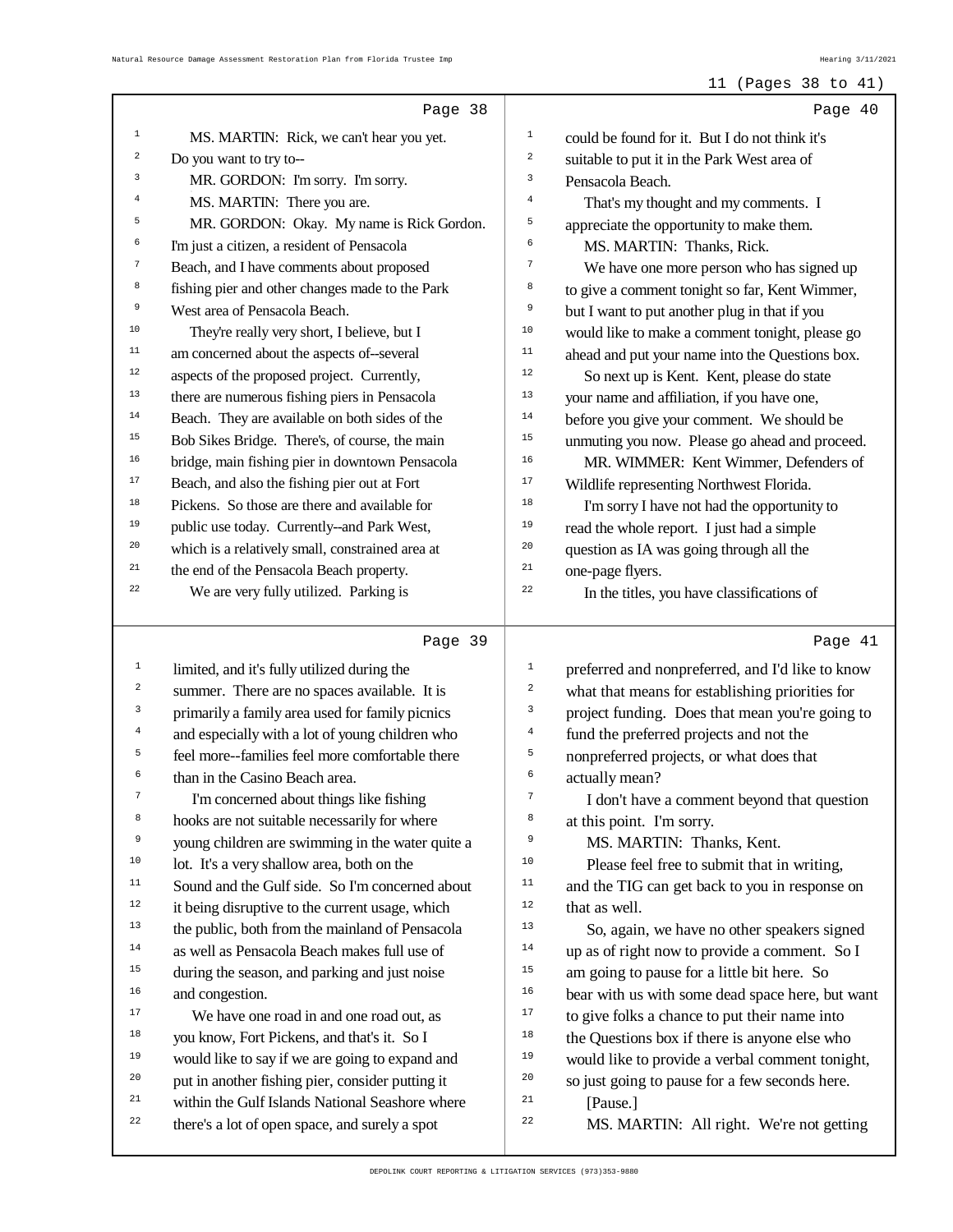#### 12 (Pages 42 to 44)

|                  | Page 42                                          | Page 44                                                                                        |
|------------------|--------------------------------------------------|------------------------------------------------------------------------------------------------|
| $\mathbf{1}$     | any other names in the Questions box so far. So  | $\,1$<br><b>CERTIFICATE OF REPORTER</b>                                                        |
| $\boldsymbol{2}$ | I think we will go ahead and proceed and provide | $\overline{\mathbf{c}}$                                                                        |
| 3                | some additional information on the Public        | 3<br>I, CHERYL NICHOLSON, Certified Court                                                      |
| $\overline{4}$   | Comment process on the next slide here.          | $\bf{4}$<br>Reporter, Certified LiveNote Reporter, and                                         |
| 5                | So in addition to this webinar, there are        | 5<br>Certified Realtime Systems Administrator, hereby                                          |
| 6                | two other ways that you can provide comments.    | 6<br>certify that the foregoing proceedings were                                               |
| 7                | Comments can either be submitted electronically  | $\boldsymbol{7}$<br>recorded by me in shorthand and electronically                             |
| 8                | via the Florida page of the Trustee website,     | 8<br>at the time and place mentioned in the caption                                            |
| 9                | with the link there on the slide, or can be      | 9<br>hereof and thereafter transcribed by me; that                                             |
| 10               | submitted by mail to the address that's on the   | $10$<br>said proceeding is a true record of the                                                |
| 11               | slide.                                           | $11\,$<br>testimony given by said participants; that I am<br>$1\,2$                            |
| 12               | I wanted to remind everyone that all             | neither counsel for, related to, nor employed by<br>13                                         |
| 13               | comments must be received by Monday, March 29th, | any of the parties to the action in which this<br>$14$                                         |
| 14               | 2021.                                            | proceeding was taken; and further, that I am not<br>15                                         |
| 15               | Again, the Public Comment period for this        | a relative or employee of any counsel or<br>16<br>attorney employed by the parties hereto, nor |
| 16               | plan will close on March 29th. The Florida TIG   | $17\,$<br>financially or otherwise interested in the                                           |
| 17               | will then review and consider all of the         | 18<br>outcome of this action.                                                                  |
| 18               | comments received and finalize the plan. The     | 19                                                                                             |
| 19               | project selected by the Florida TIG in the final | 20<br>EsigCherylLNicholson                                                                     |
| 20               | plan will then proceed to implementation.        | CHERYL L. NICHOLSON                                                                            |
| 21               | We want to thank you all for your interest       | 21                                                                                             |
| 22               | and your participation in the webinar tonight.   | 22                                                                                             |
|                  |                                                  |                                                                                                |
|                  | Page 43                                          |                                                                                                |
| $\mathbf{1}$     | This now concludes the public webinar for the    |                                                                                                |
| 2                | Florida TIG's draft Restoration Plan 2. We hope  |                                                                                                |
| 3                | you have a great evening, and we will now end    |                                                                                                |
| 4                | this webinar.                                    |                                                                                                |
| 5                |                                                  |                                                                                                |
| 6                | [Whereupon, at 5:44 p.m., the public             |                                                                                                |
|                  | webinar concluded.                               |                                                                                                |
| 8                |                                                  |                                                                                                |
| 9                |                                                  |                                                                                                |
| 10               |                                                  |                                                                                                |
| 11               |                                                  |                                                                                                |
| 12               |                                                  |                                                                                                |
| 13               |                                                  |                                                                                                |
| 14               |                                                  |                                                                                                |
| 15               |                                                  |                                                                                                |
| 16               |                                                  |                                                                                                |
| 17               |                                                  |                                                                                                |
| 18               |                                                  |                                                                                                |
| 19               |                                                  |                                                                                                |
| 20               |                                                  |                                                                                                |
| 21               |                                                  |                                                                                                |
| 22               |                                                  |                                                                                                |
|                  |                                                  |                                                                                                |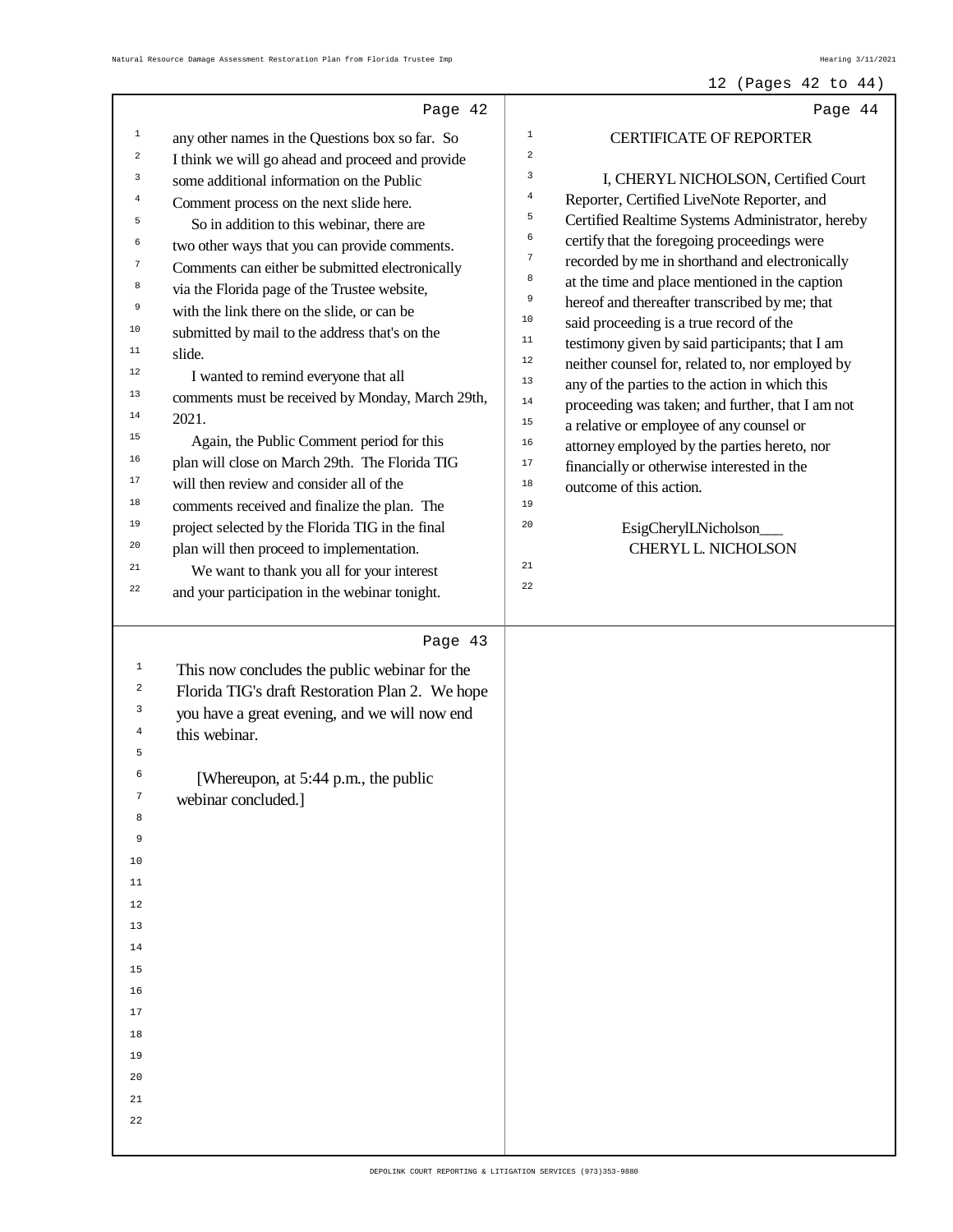| A                                       |  |
|-----------------------------------------|--|
| able                                    |  |
| 4:21 7:22                               |  |
| access                                  |  |
| 5:12 18:13,17 19:3,10 21:22             |  |
| 22:2,3,14 24:19 30:16 32:5,8            |  |
| accounts<br>17:13                       |  |
| accurately                              |  |
| 26:17                                   |  |
| acquisition                             |  |
| 18:18 22:15 23:1                        |  |
| Act                                     |  |
| 8:10<br>action                          |  |
| 44:13,18                                |  |
| active                                  |  |
| 28:9                                    |  |
| activities                              |  |
| 8:17,20 9:10,21 17:22 19:12             |  |
| adaptation                              |  |
| 32:21                                   |  |
| adapted<br>13:3                         |  |
| adaptive                                |  |
| 10:15 12:21                             |  |
| addition                                |  |
| 10:14 13:8 42:5                         |  |
| additional<br>8:4 10:15 35:20 42:3      |  |
| address                                 |  |
| 10:4,17 15:20 20:3 21:8 22:4            |  |
| 35:7 42:10                              |  |
| addressed                               |  |
| 8:3                                     |  |
| addressing                              |  |
| 22:20<br>adhere                         |  |
| 24:5                                    |  |
| adjustments                             |  |
| 24:6                                    |  |
| administration's                        |  |
| 32:19                                   |  |
| administrative                          |  |
| 8:2 12:22 23:20<br><b>Administrator</b> |  |
|                                         |  |
|                                         |  |

 $44:5$ **admit** 34:19 **advance** 25:12 **affiliation** 26:4,12 27:4 29:20 34:11 37:19 40:13 **affordable** 32:15 **agencies** 8:11,13 12:3,5 27:5 **agenda** 6:17 **ahead** 6:5 24:12 25:22 26:7,21 29:22 30:7 34:6,14 37:21 40:11,15 42:2 **align** 36:21 37:4 **allocated** 12:15,16,18,20,22 13:6,9 **allocation** 12:10 13:3 **allowed** 28:16 **allowing** 28:9 **alternative**  $20:13$ **alternatives** 11:3 15:14 16:9 18:11 19:15 20:13,21 21:16 32:5 **amenities** 22:8 **American** 21:2 **Amy** 2:4 6:13 14:8 16:15 **and/or** 17:22 **annually** 31:4 **answer** 29:12 **Apollo** 22:17 23:8

**Apologies** 14:4 **appears** 14:7 **appreciate** 16:15 27:1 34:17 40:5 **appropriate** 32:8 **approved** 7:3,13 11:22 **approximately** 7:15 10:6 12:11 17:11,15 **area** 10:10 13:7 27:7,10 29:1 35:17 36:2 38:9,20 39:3,6,10 40:2 **Area-specific** 11:20 **areas** 11:16,18 12:1 28:1 33:12 35:16,18,20 **arrow** 5:2 **artificial** 22:16 23:4 27:8 **aside** 10:14 **asked** 23:21 **aspects** 37:8 38:11,12 **asphalt** 31:20 **assess**  $8:14$ **assesses** 9:14 **assessing** 9:22 20:5 35:12 **assessment** 1:6,10 4:7 6:19 7:7 9:17 10:21 11:1 **assist** 36:1 **associated** 9:10 11:15 **attended** 32:4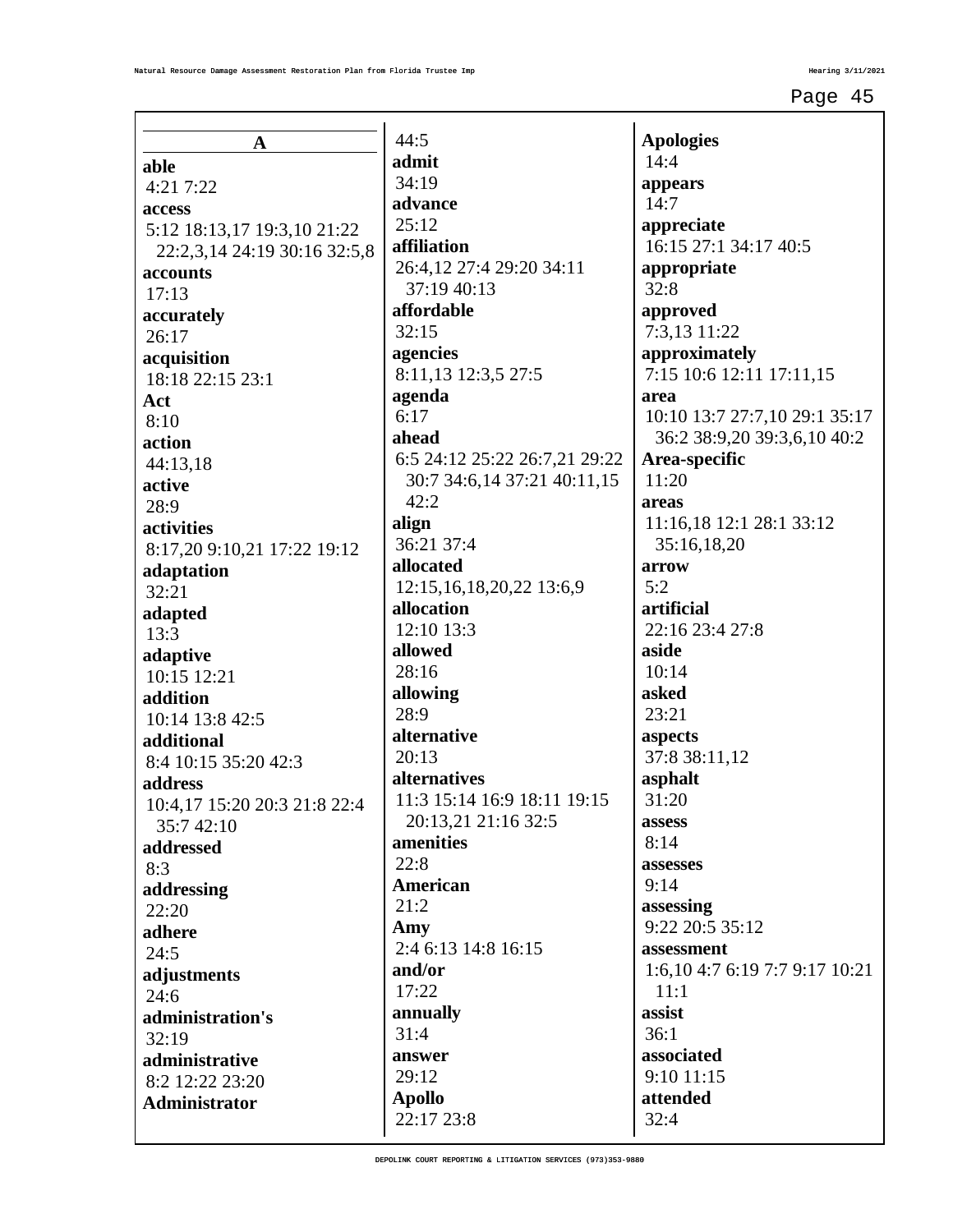| attendees                     | began                  |
|-------------------------------|------------------------|
| 5:3 7:22                      | 15:16                  |
| attention                     | beginnin               |
| 13:5                          | 26:4                   |
| attorney                      | believe                |
| 44:16                         | 16:12 27               |
| audible                       | <b>Ben</b>             |
| 30:1 37:22                    | 6:13                   |
| audio                         | benefits               |
| 4:20,21 5:7,8,11,13 14:3,7    | 17:7                   |
| 16:13 24:18 25:1,2            | best                   |
| <b>Audubon</b>                | 24:5 27:               |
| 3:7 30:11,12 33:1             | beyond                 |
| <b>Audubon's</b>              | 41:7                   |
| 30:18                         | <b>Bibza</b>           |
| <b>August</b>                 | 3:8 26:2               |
| 14:15                         | billion                |
| automatically                 | 10:3,6                 |
| 5:4                           | biologica              |
| availability                  | 28:17                  |
| 15:6 28:20                    | bird                   |
| available                     | 18:2 21:               |
| 4:18 27:19 38:14,18 39:2      | birds                  |
|                               | 13:17 14               |
|                               |                        |
| B                             | bit                    |
| <b>Baars</b>                  | 29:10 41               |
| 21:21                         | blue                   |
| back                          | 13:6                   |
| 16:14,18 23:10 27:11 41:11    | boat                   |
| background                    | 22:13,22               |
| 6:17                          | <b>Boating</b>         |
| balance                       | 22:3                   |
| 17:15                         | <b>Bob</b>             |
| barrier                       | 38:15                  |
| 31:12<br><b>based</b>         | bottom                 |
| 8:10 23:18                    | 6:1610:                |
| <b>Battle</b>                 | box                    |
| 6:13                          | 5:17,18,2              |
| beach                         | 29:133                 |
| 3:11 18:13,15 19:2 21:21 22:1 | BP<br>10:4             |
| 22:7,17 23:8 30:16 36:20      | break                  |
| 38:7,9,14,17,21 39:6,14 40:3  |                        |
| beaches                       | 13:22                  |
| 37:1                          | <b>Breakwa</b><br>21:2 |
| bear                          | <b>Breeze</b>          |
| 41:16                         | 22:2,10                |

**beginning** 16:12 27:9 28:21 32:1 38:10  $:193:5$ 29:17 34:2,9,15,16 **biological** :11,13 32:20 13:17 14:21 20:20 21:9 36:13  $1:15$ 22:13,22 6:16 10:13 5:17,18,20 6:2 24:10,13,21 29:13 34:7 40:11 41:18 42:1 **Breakwaters**

| bridge                   |
|--------------------------|
| 38:15,16                 |
| <b>Brydes</b>            |
| 27:18                    |
| budget                   |
| 19:8                     |
| burden                   |
| 32:3                     |
| C                        |
| $\overline{C}$           |
| 3:14:1                   |
| call                     |
| 5:8 25:3,4,6             |
| called                   |
| 5:5 24:16                |
| capabilities<br>20:16    |
| caption                  |
| 44:8                     |
| capture                  |
| 19:21 26:17 29:9         |
| case                     |
| 6:2                      |
| Casino                   |
| 39:6                     |
| category                 |
| 30:19 33:1               |
| caused                   |
| 9:9 10:5 32:17<br>causes |
| 20:18                    |
| certain                  |
| 17:19 36:21              |
| <b>CERTIFICATE</b>       |
| 44:1                     |
| <b>Certified</b>         |
| 44:3,4,5                 |
| certify                  |
| 44:6                     |
| chance<br>41:17          |
| changes                  |
| 38:8                     |
| chapter                  |
| 16:11 23:16              |
| chat                     |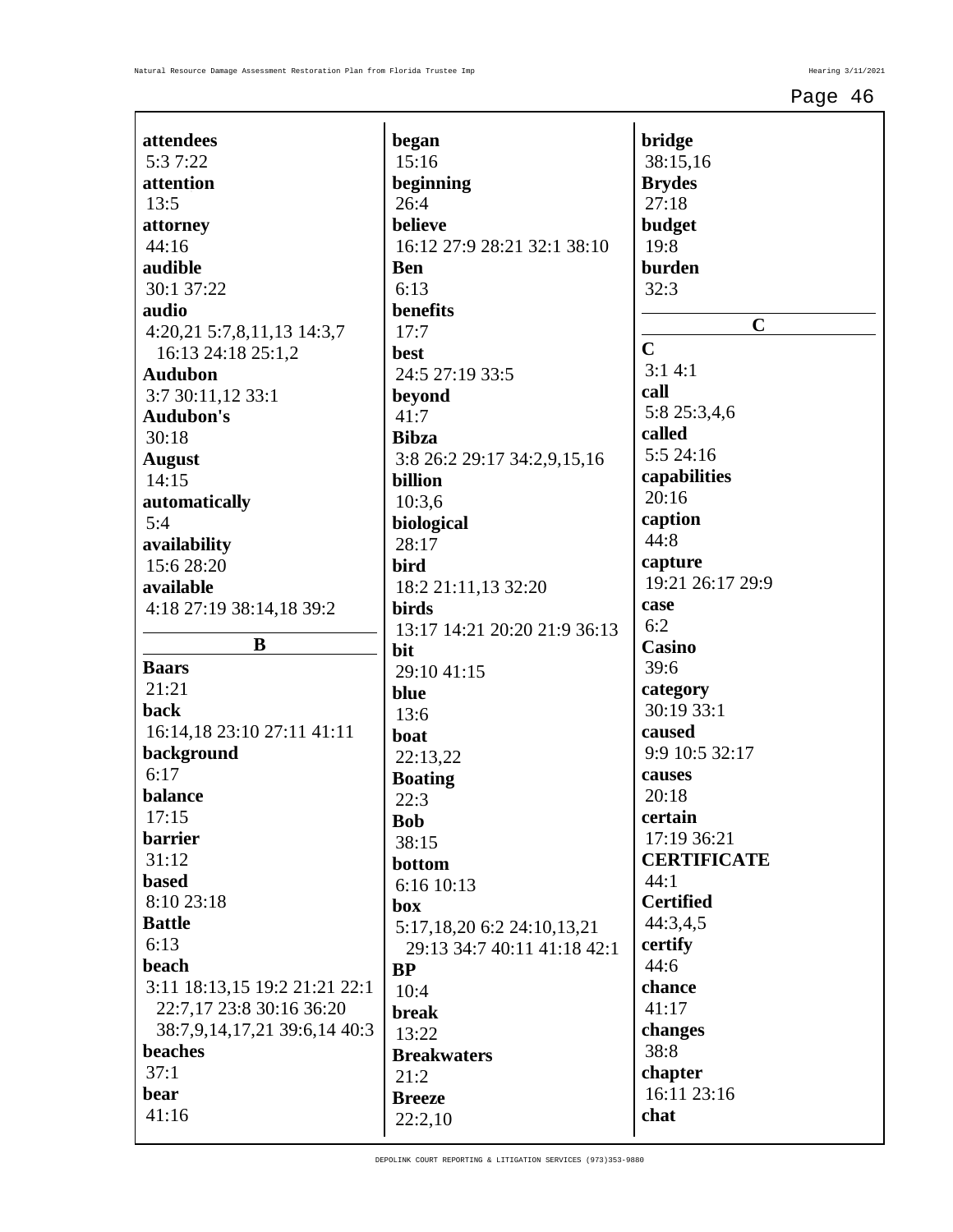| 29:13                        |
|------------------------------|
| checked                      |
| 5:8                          |
| <b>CHERYL</b>                |
| 44:3,20                      |
| children                     |
| 39:4,9                       |
| <b>Cities</b>                |
| 22:9                         |
| citizen                      |
| 27:6 38:6                    |
| <b>City</b>                  |
| 3:5 22:11,22 26:11 27:3      |
| claim                        |
| 9:5                          |
| classifications              |
| 40:22                        |
| click                        |
| 5:1                          |
| clicked                      |
| 5:7                          |
| climate                      |
| 32:21                        |
| clockwise                    |
| 12:13                        |
| close                        |
| 26:19 42:16                  |
| closer                       |
| 26:15                        |
| Coast                        |
| 19:20 20:3,7,14 35:13 36:7   |
| coastal                      |
| 12:18 17:21 21:4 32:20 35:7  |
| code                         |
| 5:13 24:19                   |
| collateral                   |
| 17:6                         |
| comfortable                  |
| 39:5                         |
| comment                      |
| 5:10 7:2,21 15:8,9 23:12,22  |
| 24:2,11,21 25:9,14,19 26:5,8 |
| 26:17 27:8 29:8 30:15 34:5,8 |
| 34:12 37:13,20 40:8,10,14    |
| 41:7,14,19 42:4,15           |
| commenter                    |
| 26:1                         |
|                              |

**commenting** 8:7 33:18 **comments** 4:8 8:1 23:14,17,18,19 25:17 25:20,21 30:14 33:16 35:5 35:10 38:7 40:4 42:6,7,13,18 **Commission** 2:6 6:8 14:10 28:7 **committed** 10:7 **commonly** 6:20 10:21 **community** 21:19 28:3 29:1 **compensate** 8:18 **compensation** 9:1,7 **complementarily** 18:1 **comprehensive** 30:13 **comprised** 12:3 **Computer** 4:21 5:7,13 25:1 **concern** 27:16 28:4 **concerned** 38:11 39:7,11 **concluded** 43:7 **concludes** 23:9 43:1 **concrete** 27:12 **condition** 8:21 **conditions** 10:16,17 **conduct** 11:20 **Conducting** 20:5 **configuring** 32:9 **congestion**

39:16 **conjunction** 10:19 **connected** 4:20 **conservation** 2:5 6:8 14:9 35:18 **Conserve** 12:14 **consider** 35:14 39:20 42:17 **considerably** 27:22 **consideration** 29:4 32:12 33:4,15 **considered** 11:1 **consistent** 11:6 17:3 **constrained** 38:20 **constructing** 37:3 **construction** 22:8,10 23:6 **contains** 11:5 **continued** 19:11 **continues** 10:8 **contribute** 22:19 **control** 4:22 5:17 21:12 **conversation** 35:2,4 **convey** 32:7 **coordinate** 17:18 **coordination** 36:11 **correctly** 29:10 **cost** 7:15 9:21 32:16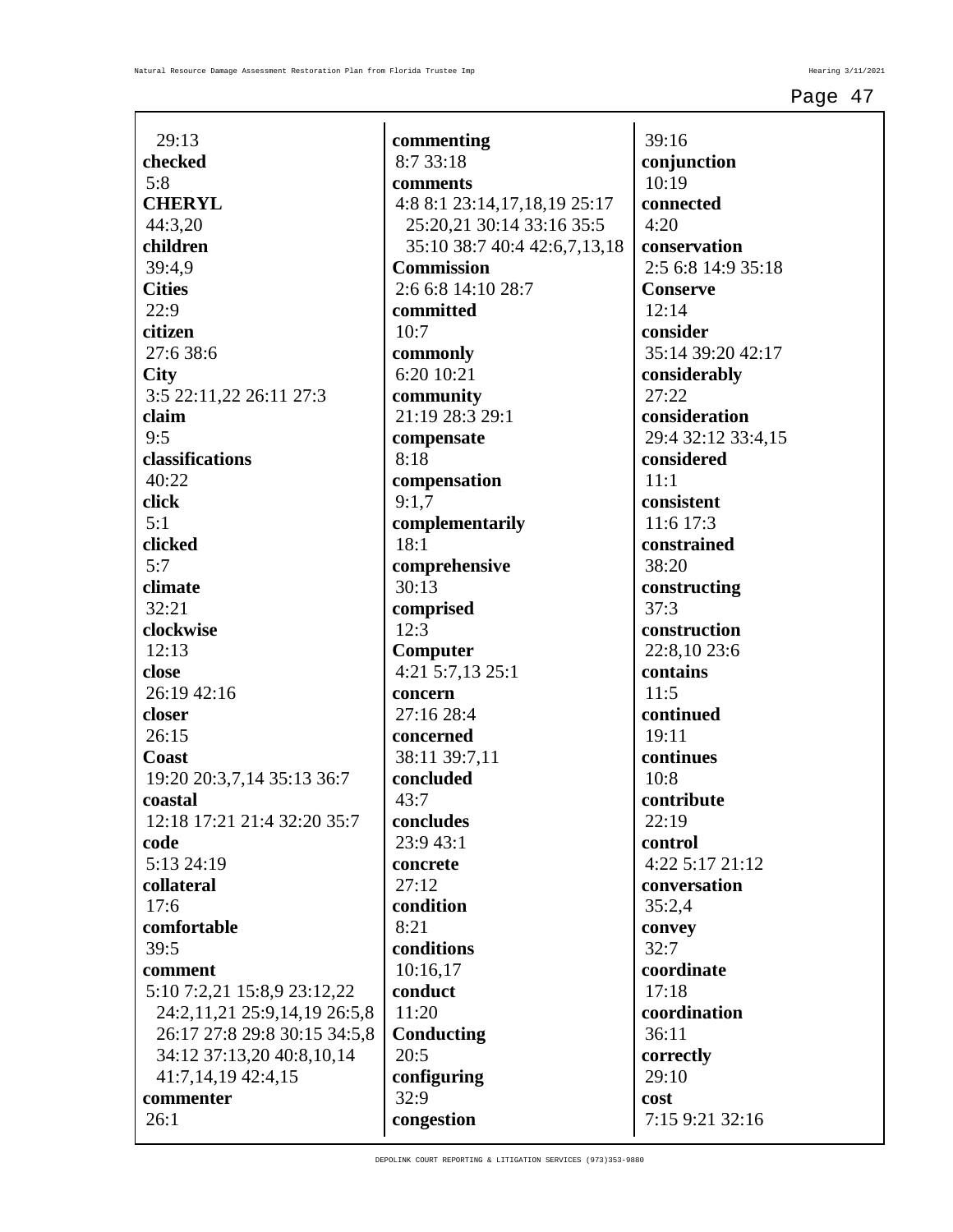| cost-effectiveness             | 41:16                                          |
|--------------------------------|------------------------------------------------|
| 17:5                           | debris                                         |
| costly                         | 20:2,4 31:21 32:17 36:12                       |
| 32:14                          | <b>Deepwater</b>                               |
| <b>Council</b>                 | 1:5 6:18 10:2 11:9,12 12:9<br>15:18 21:11 33:9 |
| 11:10,13                       | <b>Defenders</b>                               |
| counsel<br>44:12,15            | 3:13 40:16                                     |
| counter                        | definitely                                     |
| 31:10                          | 24:20 36:7                                     |
| County                         | degrades                                       |
| 26:10 27:3                     | 31:17                                          |
| couple                         | degree                                         |
| 25:5 33:22 35:9                | 8:14                                           |
| course                         | delay                                          |
| 16:16 38:15                    | 14:4                                           |
| Court                          | <b>Department</b>                              |
| 44:3                           | 33:2                                           |
| creation                       | deployments                                    |
| 22:16 23:4                     | 28:9                                           |
| criteria                       | describe                                       |
| 17:4                           | 25:20                                          |
| crossovers                     | described                                      |
| 19:4                           | 16:22 18:19                                    |
| current                        | design                                         |
| 28:8 33:4 39:12                | 21:22 22:6 23:6                                |
| currently                      | designated                                     |
| 10:17 17:20 35:20 38:12        | 19:4                                           |
| <b>Currently--and</b><br>38:19 | destroyed<br>31:22                             |
|                                | destroying                                     |
| D                              | 31:7                                           |
| D                              | detail                                         |
| 4:1                            | 16:10 18:4                                     |
| <b>Dalton</b>                  | <b>Detailed</b>                                |
| 3:4 26:1,9,10,18,22 27:2       | 18:6                                           |
| damage                         | details                                        |
| 1:6 6:19 10:20 31:14           | 8:4                                            |
| damages                        | determine                                      |
| 9:5,22 10:3,5                  | 8:18 9:19                                      |
| dangers                        | determining                                    |
| 27:17                          | 9:20                                           |
| day-use                        | develop                                        |
| 22:11                          | 9:4 11:21 15:13                                |
| days                           | developing                                     |
| 4:11                           | 14:15                                          |
| dead                           | dialogue                                       |

34:22 **Dianne** 6:12 **different** 5:12 24:19 **difficulties** 14:8 16:13 **difficulty** 14:3 **director** 3:7 30:11 **disallowing** 27:21 **disaster's** 33:9 **discussed** 7:20 **discussing** 7:5 **dismiss** 32:13 **dismissed** 32:11 **disruptive** 39:12 **disturbance-deterrent** 19:5 **diver** 27:7 **divers** 27:10 29:2 **Dock** 22:13 **document** 37:14 **documentation** 28:8,21 **documents** 11:16 **DOI** 6:12 12:4 **doing** 29:12 35:20 **dollars** 31:19 **dolphins** 36:14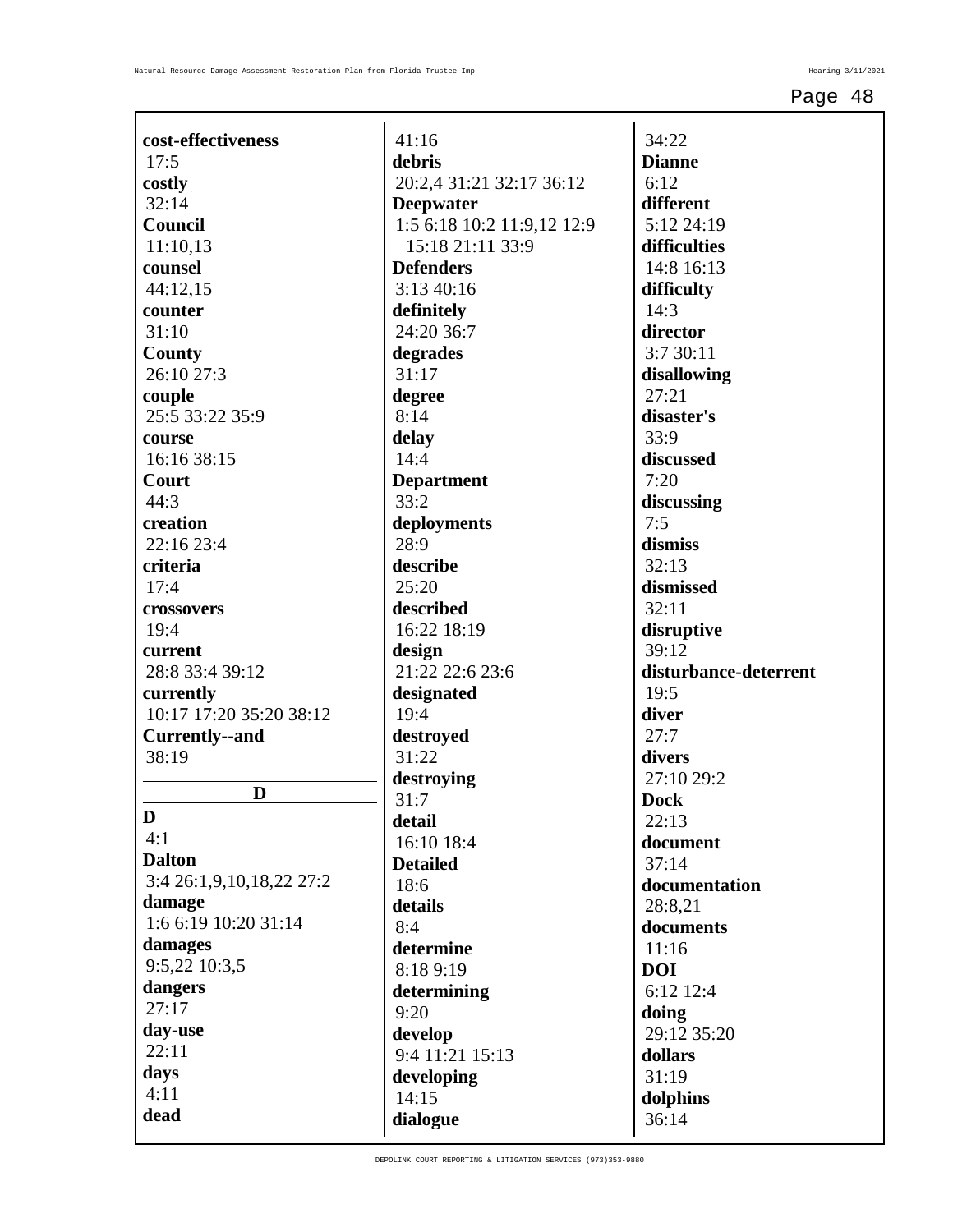| downtown                     | 42:7 44:7                    | 26:10 27:3                  |
|------------------------------|------------------------------|-----------------------------|
| 38:16                        | elements                     | <b>EsigCherylLNicholson</b> |
| draft                        | 36:21 37:2                   | 44:20                       |
| 1:9 4:6 5:22 6:15 7:6,11 8:8 | email                        | especially                  |
| 11:4 13:4,19 14:15 15:8,11   | 24:3 29:9                    | 33:11 35:8 39:4             |
| 15:14 16:9,11,18 17:14 18:8  | employed                     | essentially                 |
| 18:10 19:14 20:12,20 21:15   | 44:12,16                     | 27:13                       |
| 23:9 27:15 43:2              | employee                     | established                 |
| drafting                     | 44:15                        | 11:10,16                    |
| 7:1                          | employs                      | establishing                |
| draw                         | 32:6                         | 41:2                        |
| 13:4                         |                              | estimated                   |
|                              | encourage<br>36:9 37:2       | 7:15                        |
| dredged<br>19:6              |                              | evaluate                    |
|                              | encouraged                   |                             |
| drum                         | 15:7                         | 33:4                        |
| 23:7                         | engineering                  | evaluation                  |
| due                          | 21:22 22:6                   | 17:4                        |
| 20:9 27:10                   | <b>Enhance</b>               | evening                     |
| dune                         | 12:19 13:17 14:22 17:2 18:21 | 24:7 30:14 43:3             |
| 19:2,4 21:3                  | 21:14                        | eventual                    |
| dunes                        | enhanced                     | 32:16                       |
| 37:1                         | 20:16                        | everyone's                  |
| E                            | enhancement                  | 27:1                        |
| E                            | 22:7,21                      | exactly                     |
|                              | enhancements                 | 16:16                       |
| 3:14:1,1                     | 23:2                         | <b>Excellent</b>            |
| early                        | enhancing                    | 30:6                        |
| 10:7,8,10 13:10              | 21:9                         | executive                   |
| earned                       | enjoyment                    | 3:7 30:11                   |
| 17:13,16                     | 9:12                         | exist                       |
| <b>Eastern</b>               | ensure                       | 32:5                        |
| 1:15                         | 12:6                         | existing                    |
| ecological                   | ensuring                     | 19:8 22:9,22                |
| 9:14                         | 19:10                        | expand                      |
| effect                       | entanglement                 | 5:2,18 39:19                |
| 9:11                         | 28:6                         | <b>Expansion</b>            |
| efforts                      | enter                        | 21:1                        |
| 7:17                         | 5:11 24:18                   | expectation                 |
| <b>Egmont</b>                | entire                       | 28:13                       |
| 21:3                         | 30:14 33:17                  | extensive                   |
| egregious                    | entrapment                   | 28:7                        |
| 33:9                         | 28:5                         | extremely                   |
| eight                        | environmental                | 31:12                       |
| 21:17                        | 1:10 4:7 7:6 9:9 11:2        |                             |
| either                       | <b>EPA</b>                   | $\mathbf{F}$                |
| 4:20 42:7                    | 6:13 12:4                    | face                        |
| electronically               | <b>Escambia</b>              | 32:2                        |
|                              |                              |                             |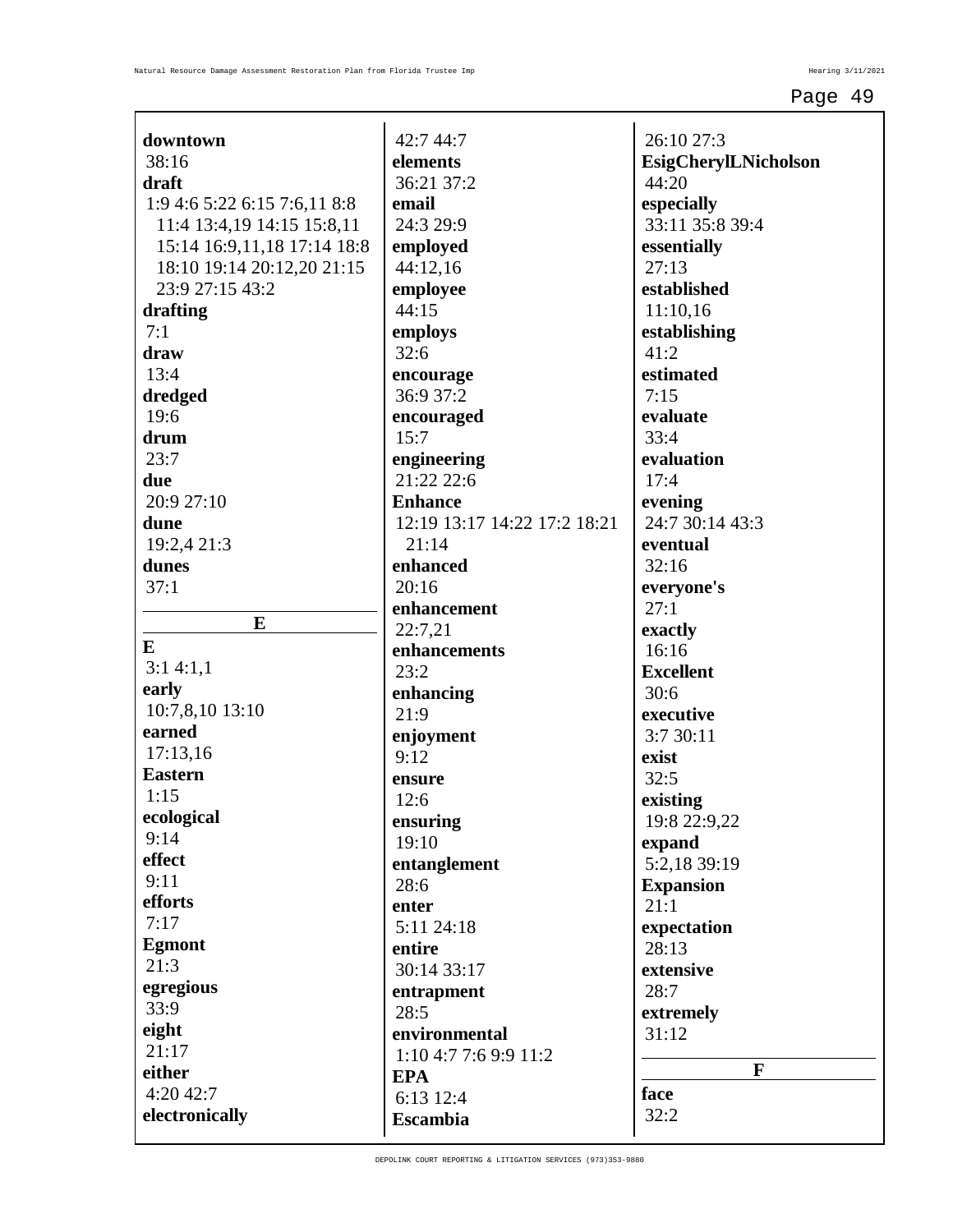| facility                        |
|---------------------------------|
| 22:18,22 23:7                   |
| fact<br>6:1,15 18:5 30:22 31:18 |
| factored                        |
| 32:18                           |
| falls                           |
| 36:7                            |
| family                          |
| 39:3,3                          |
| far                             |
| 37:17 40:8 42:1                 |
| fate                            |
| 32:2                            |
| <b>FDEP</b>                     |
| 6:14 12:4                       |
| features                        |
| 4:17                            |
| February                        |
| 15:5                            |
| <b>Federal</b>                  |
| 8:11 12:3 15:7 23:5 28:10       |
| 30:21 33:6                      |
| federally                       |
| 13:16 14:20 17:1 18:9,21 31:9   |
| <b>Federation</b>               |
| 3:9 34:17                       |
| feeding                         |
| 36:18                           |
| feel                            |
| 39:5,5 41:10                    |
| ferries                         |
| 32:7                            |
| figure                          |
| 11:19 12:14 15:11               |
| final                           |
| 8:4 23:16 42:19                 |
| final--which                    |
| 16:5                            |
| finalize                        |
| 42:18                           |
| finally<br>8:6 9:22 12:21 37:6  |
| financially                     |
| 44:17                           |
| finish                          |
| 14:11                           |
|                                 |

**first** 7:12 13:12 19:16 21:17 25:3 25:22 **fish** 2:5 6:7 14:9 23:6 **fisheries** 19:19 23:2 28:12 **fishing** 21:19,21 22:1,3,5,6,8,11,20 38:8,13,16,17 39:7,20 **five** 12:12 13:14 15:20 18:11 20:21 **fixtures** 19:10 **FL** 13:11 **Florida** 1:8 2:5 3:5,7,11,13 4:5,12 6:7 6:20,21 7:5,12,17,18 8:3 10:8,9,11 12:2,10 13:2,7,8 14:9,14,16,18 15:1,12,16,18 16:3,8 17:10,11,13,18 20:14 21:4,6 22:5,16,21 23:5,13 26:11 28:6 30:11 35:14,19 36:22 40:17 42:8,16,19 43:2 **Florida's** 19:19 20:2,7 35:13 **flyers**  $40:21$ **FM1** 30:15 **focused** 28:5 **folks** 33:22 41:17 **follow** 29:16 **followed** 7:3 26:1 **following** 6:11 8:7 9:17 **forage** 37:11 **foraging** 21:10 **foregoing**

44:6 **formal** 8:1 33:16 34:20 **formally** 11:10 **format** 34:20 **Fort** 18:15 38:17 39:18 **found** 7:18 18:7 40:1 **four** 18:12,12 19:14 20:22,22 21:17 22:4,12,19 **FP3** 35:12 **free** 41:10 **frequent** 31:14 **friendly** 19:9 **Ft** 19:9 **full** 39:14 **fully** 29:2 38:22 39:1 **function**  $37:10$ **fund** 17:14 41:4 **funding** 16:20 27:8 28:19 30:20 31:3 31:11 41:3 **funds** 10:16 12:11 13:6,9,9 17:12 28:11 31:20 **further** 28:4 31:17 32:12 33:11 44:14 **future** 10:18 17:17 **FWC** 6:10 12:4 28:21 **G G**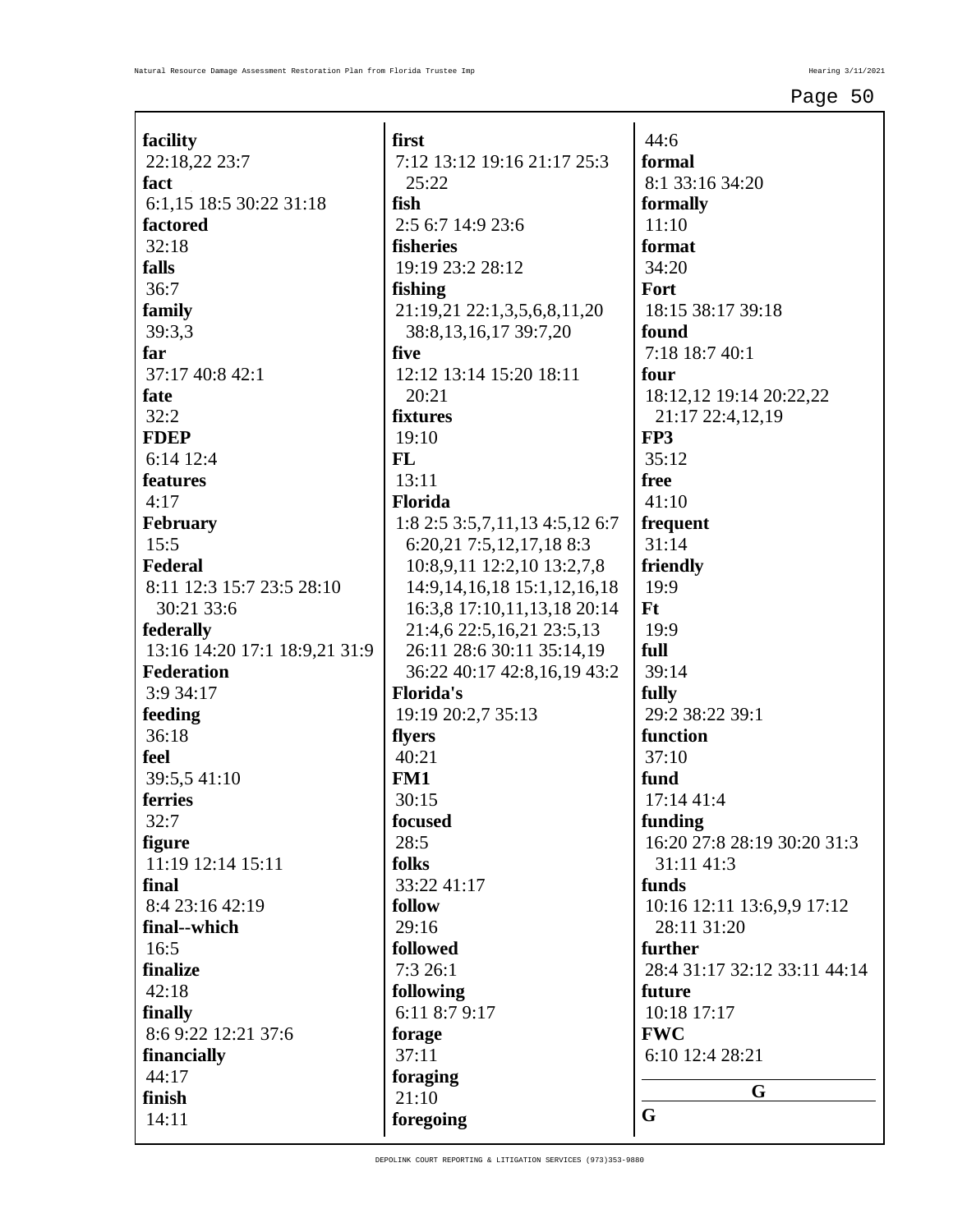| 4:1                                 |
|-------------------------------------|
| Gareth                              |
| 2:3 6:6,10 14:7,10 16:12            |
| 23:11                               |
| gather                              |
| 20:7                                |
| generally                           |
| 9:19                                |
| getting                             |
| 41:22                               |
| give                                |
| 14:3 40:8,14 41:17                  |
| given<br>32:19 44:11                |
|                                     |
| giving<br>25:13                     |
| glad                                |
| 35:6                                |
|                                     |
| go<br>6:5 24:12 25:22 26:7,20 29:22 |
| 30:7 34:5,14 37:21 40:10,15         |
| 42:2                                |
| goal                                |
| 8:20                                |
| goals                               |
| 11:6 12:7,13 13:14 17:5,22          |
| 31:11 36:22 37:5                    |
| goes                                |
| 16:16                               |
| going                               |
| 6:1 16:13 26:6 28:18 29:14,18       |
| 35:3,9 36:3 37:8,9 39:19            |
| 40:20 41:3,15,20                    |
| Gomez                               |
| 21:1                                |
| Gordon                              |
| 3:10 29:17 34:2,10 37:18 38:3       |
| 38:5,5                              |
| government                          |
| 27:5                                |
| graphic                             |
| 11:11                               |
| great                               |
| 36:4 43:3                           |
| Group                               |
| 1:8 6:21                            |
| Group's                             |

4:6 **Gulf** 9:13 11:17 19:3,19 20:2,7,14 22:2,10 31:15,18 32:6 33:7 33:10 35:13 36:7 39:11,21 **H habitat** 12:15 13:15 14:19 18:9,14,20 19:2,5,11 21:7,10,12 27:18 27:20 30:16,21 31:3,4,7,9 32:16 33:6 37:8,11 **habitats** 33:10,11 **hand** 6:6 16:14 23:10 **happen** 36:3 **hard** 32:1 **harm** 9:7 33:10,11 **Hatchery** 22:18 **health** 17:8 **hear** 30:4,5 38:1 **hearing** 5:19 26:15 29:11 **Hello** 4:3 14:6 **help** 5:21 19:1 20:8 21:8 22:4 24:22 37:8 **hereof** 44:9 **hereto** 44:16 **Hi** 34:15 **higher** 28:13,13 **Hooking** 19:18 **hooks** 39:8

**hope** 36:16 43:2 **Hopefully** 4:19 **hoping** 37:9 **Horizon** 1:5 6:18 10:2 11:9,13 12:9 15:18 33:9 **Horizon-injured** 21:11 **hurricanes** 31:15 **I IA** 40:20 **ideas** 14:17 15:17,19 16:1,5,6 **identified** 15:21 **identifies** 18:11 19:14 20:12,21 21:16 **identifying** 16:1 **impact** 37:9 **impacts** 11:2 20:4 32:15 36:13 **imperiled** 31:5,7 32:15 37:11 **implement** 8:12 10:8 11:21 **implementation** 1:8 4:6 6:21 7:3 17:19 36:9 42:20 **important** 9:13 33:12 **Improvements** 18:18 22:2,13,15 **improving** 20:18 **in-person** 34:19 **In-water** 20:2 **incidental**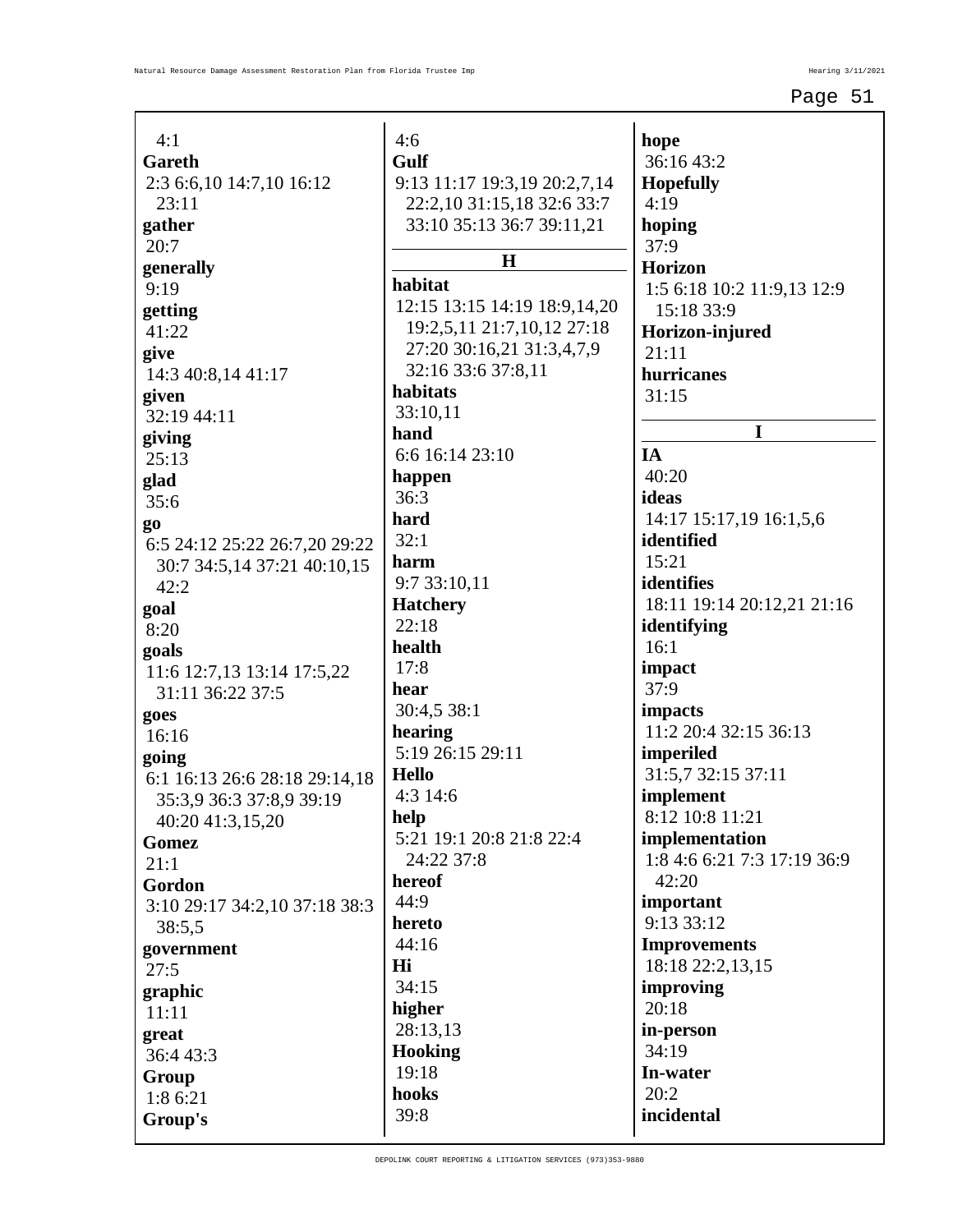| 5:11<br><b>Interior</b><br>7:9 34:20<br>33:3<br>Kent<br>internet<br>3:12 40:8,12,12,16 41:9<br>7:14 8:1 10:3,6 14:19 16:8<br>16:16<br>key<br>23:16<br>18:14 19:7 20:18 21:1,3 35:16<br>interrupt<br>26:13<br>35:17 37:6<br>9:18 16:21<br>invasive<br><b>Keys</b><br>21:12<br>35:15,19<br>7:1 12:4 13:21 35:14<br>kind<br>invitation<br>14:16<br>26:15<br>20:17<br>involves<br>know<br>28:11<br>5:20 25:9 34:22 35:18 36:1,3<br>19:17<br>island<br>39:18 41:1<br>31:12<br>know--obviously<br>18:18 22:16<br><b>Islands</b><br>37:7<br>19:3 31:16 32:6 33:7,7 39:21<br>known<br>15:3<br>issues<br>24:11<br>5:19<br>L<br>5:11 24:18 25:2<br>item<br>L<br>28:22<br>44:20<br>4:5 7:16 10:10 18:7 20:8 42:3<br>${\bf J}$<br>land<br>23:1<br><b>Jacob</b><br>31:6,15,17 32:10<br>3:4 26:1,6,9,13,14 27:2 29:6,7<br>lands<br><b>Jessica</b><br>13:16 14:20 17:1 18:10,21<br>6:12<br>30:21 31:10<br>3:8 26:2 29:16 34:2,9,13,16<br>37:16<br>leave<br>15:22<br><b>Johnson</b><br>17:15<br>18:13 30:16 36:20<br>leaves<br>28:3<br>join<br>4:8<br>left<br>8:16,209:2<br>joined<br>28:14 29:2<br>legal<br>6:11<br>9:9,11 20:9 21:9<br>jointly<br>8:9 11:15<br>16:21 18:19<br><b>Leonard</b><br>9:8,15,17 11:1 17:7 30:21<br>2:3 6:7,9,10 16:15<br>Julie<br>3:6 26:1 29:15,18,22 30:2,7<br>let's<br>19:5 23:2<br>30:10 33:21 36:20<br>6:5 14:13 25:22<br><b>July</b><br>level<br>30:20 31:3,11<br>15:1<br>11:4 28:13<br>juvenile<br><b>Lighting</b><br>30:19<br>23:7<br>18:16<br>likelihood<br>17:13,16 42:21<br>$\mathbf K$<br>17:6 | include<br>included<br>includes<br>including<br>increase<br><b>Increased</b><br><b>Indian</b><br>indicating<br>individual<br>information<br>infrastructure<br><b>Ingram</b><br>initial<br>initiating<br>15:3<br>injured<br>injuries<br>injury<br>installing<br>intended<br>intent<br>interest<br>interested<br><b>Kayak</b><br>limited<br>44:17<br>21:21<br>27:9 39:1<br>interim | 19:18,21 | 9:1 | keep |
|------------------------------------------------------------------------------------------------------------------------------------------------------------------------------------------------------------------------------------------------------------------------------------------------------------------------------------------------------------------------------------------------------------------------------------------------------------------------------------------------------------------------------------------------------------------------------------------------------------------------------------------------------------------------------------------------------------------------------------------------------------------------------------------------------------------------------------------------------------------------------------------------------------------------------------------------------------------------------------------------------------------------------------------------------------------------------------------------------------------------------------------------------------------------------------------------------------------------------------------------------------------------------------------------------------------------------------------------------------------------------------------------------------------------------------------------------------------------------------------------------------------------|----------------------------------------------------------------------------------------------------------------------------------------------------------------------------------------------------------------------------------------------------------------------------------------------------------------------------------------------------------------------------------|----------|-----|------|
|                                                                                                                                                                                                                                                                                                                                                                                                                                                                                                                                                                                                                                                                                                                                                                                                                                                                                                                                                                                                                                                                                                                                                                                                                                                                                                                                                                                                                                                                                                                        |                                                                                                                                                                                                                                                                                                                                                                                  |          |     |      |
|                                                                                                                                                                                                                                                                                                                                                                                                                                                                                                                                                                                                                                                                                                                                                                                                                                                                                                                                                                                                                                                                                                                                                                                                                                                                                                                                                                                                                                                                                                                        |                                                                                                                                                                                                                                                                                                                                                                                  |          |     |      |
|                                                                                                                                                                                                                                                                                                                                                                                                                                                                                                                                                                                                                                                                                                                                                                                                                                                                                                                                                                                                                                                                                                                                                                                                                                                                                                                                                                                                                                                                                                                        |                                                                                                                                                                                                                                                                                                                                                                                  |          |     |      |
|                                                                                                                                                                                                                                                                                                                                                                                                                                                                                                                                                                                                                                                                                                                                                                                                                                                                                                                                                                                                                                                                                                                                                                                                                                                                                                                                                                                                                                                                                                                        |                                                                                                                                                                                                                                                                                                                                                                                  |          |     |      |
|                                                                                                                                                                                                                                                                                                                                                                                                                                                                                                                                                                                                                                                                                                                                                                                                                                                                                                                                                                                                                                                                                                                                                                                                                                                                                                                                                                                                                                                                                                                        |                                                                                                                                                                                                                                                                                                                                                                                  |          |     |      |
|                                                                                                                                                                                                                                                                                                                                                                                                                                                                                                                                                                                                                                                                                                                                                                                                                                                                                                                                                                                                                                                                                                                                                                                                                                                                                                                                                                                                                                                                                                                        |                                                                                                                                                                                                                                                                                                                                                                                  |          |     |      |
|                                                                                                                                                                                                                                                                                                                                                                                                                                                                                                                                                                                                                                                                                                                                                                                                                                                                                                                                                                                                                                                                                                                                                                                                                                                                                                                                                                                                                                                                                                                        |                                                                                                                                                                                                                                                                                                                                                                                  |          |     |      |
|                                                                                                                                                                                                                                                                                                                                                                                                                                                                                                                                                                                                                                                                                                                                                                                                                                                                                                                                                                                                                                                                                                                                                                                                                                                                                                                                                                                                                                                                                                                        |                                                                                                                                                                                                                                                                                                                                                                                  |          |     |      |
|                                                                                                                                                                                                                                                                                                                                                                                                                                                                                                                                                                                                                                                                                                                                                                                                                                                                                                                                                                                                                                                                                                                                                                                                                                                                                                                                                                                                                                                                                                                        |                                                                                                                                                                                                                                                                                                                                                                                  |          |     |      |
|                                                                                                                                                                                                                                                                                                                                                                                                                                                                                                                                                                                                                                                                                                                                                                                                                                                                                                                                                                                                                                                                                                                                                                                                                                                                                                                                                                                                                                                                                                                        |                                                                                                                                                                                                                                                                                                                                                                                  |          |     |      |
|                                                                                                                                                                                                                                                                                                                                                                                                                                                                                                                                                                                                                                                                                                                                                                                                                                                                                                                                                                                                                                                                                                                                                                                                                                                                                                                                                                                                                                                                                                                        |                                                                                                                                                                                                                                                                                                                                                                                  |          |     |      |
|                                                                                                                                                                                                                                                                                                                                                                                                                                                                                                                                                                                                                                                                                                                                                                                                                                                                                                                                                                                                                                                                                                                                                                                                                                                                                                                                                                                                                                                                                                                        |                                                                                                                                                                                                                                                                                                                                                                                  |          |     |      |
|                                                                                                                                                                                                                                                                                                                                                                                                                                                                                                                                                                                                                                                                                                                                                                                                                                                                                                                                                                                                                                                                                                                                                                                                                                                                                                                                                                                                                                                                                                                        |                                                                                                                                                                                                                                                                                                                                                                                  |          |     |      |
|                                                                                                                                                                                                                                                                                                                                                                                                                                                                                                                                                                                                                                                                                                                                                                                                                                                                                                                                                                                                                                                                                                                                                                                                                                                                                                                                                                                                                                                                                                                        |                                                                                                                                                                                                                                                                                                                                                                                  |          |     |      |
|                                                                                                                                                                                                                                                                                                                                                                                                                                                                                                                                                                                                                                                                                                                                                                                                                                                                                                                                                                                                                                                                                                                                                                                                                                                                                                                                                                                                                                                                                                                        |                                                                                                                                                                                                                                                                                                                                                                                  |          |     |      |
|                                                                                                                                                                                                                                                                                                                                                                                                                                                                                                                                                                                                                                                                                                                                                                                                                                                                                                                                                                                                                                                                                                                                                                                                                                                                                                                                                                                                                                                                                                                        |                                                                                                                                                                                                                                                                                                                                                                                  |          |     |      |
|                                                                                                                                                                                                                                                                                                                                                                                                                                                                                                                                                                                                                                                                                                                                                                                                                                                                                                                                                                                                                                                                                                                                                                                                                                                                                                                                                                                                                                                                                                                        |                                                                                                                                                                                                                                                                                                                                                                                  |          |     |      |
|                                                                                                                                                                                                                                                                                                                                                                                                                                                                                                                                                                                                                                                                                                                                                                                                                                                                                                                                                                                                                                                                                                                                                                                                                                                                                                                                                                                                                                                                                                                        |                                                                                                                                                                                                                                                                                                                                                                                  |          |     |      |
|                                                                                                                                                                                                                                                                                                                                                                                                                                                                                                                                                                                                                                                                                                                                                                                                                                                                                                                                                                                                                                                                                                                                                                                                                                                                                                                                                                                                                                                                                                                        |                                                                                                                                                                                                                                                                                                                                                                                  |          |     |      |
|                                                                                                                                                                                                                                                                                                                                                                                                                                                                                                                                                                                                                                                                                                                                                                                                                                                                                                                                                                                                                                                                                                                                                                                                                                                                                                                                                                                                                                                                                                                        |                                                                                                                                                                                                                                                                                                                                                                                  |          |     |      |
|                                                                                                                                                                                                                                                                                                                                                                                                                                                                                                                                                                                                                                                                                                                                                                                                                                                                                                                                                                                                                                                                                                                                                                                                                                                                                                                                                                                                                                                                                                                        |                                                                                                                                                                                                                                                                                                                                                                                  |          |     |      |
|                                                                                                                                                                                                                                                                                                                                                                                                                                                                                                                                                                                                                                                                                                                                                                                                                                                                                                                                                                                                                                                                                                                                                                                                                                                                                                                                                                                                                                                                                                                        |                                                                                                                                                                                                                                                                                                                                                                                  |          |     |      |
|                                                                                                                                                                                                                                                                                                                                                                                                                                                                                                                                                                                                                                                                                                                                                                                                                                                                                                                                                                                                                                                                                                                                                                                                                                                                                                                                                                                                                                                                                                                        |                                                                                                                                                                                                                                                                                                                                                                                  |          |     |      |
|                                                                                                                                                                                                                                                                                                                                                                                                                                                                                                                                                                                                                                                                                                                                                                                                                                                                                                                                                                                                                                                                                                                                                                                                                                                                                                                                                                                                                                                                                                                        |                                                                                                                                                                                                                                                                                                                                                                                  |          |     |      |
|                                                                                                                                                                                                                                                                                                                                                                                                                                                                                                                                                                                                                                                                                                                                                                                                                                                                                                                                                                                                                                                                                                                                                                                                                                                                                                                                                                                                                                                                                                                        |                                                                                                                                                                                                                                                                                                                                                                                  |          |     |      |
|                                                                                                                                                                                                                                                                                                                                                                                                                                                                                                                                                                                                                                                                                                                                                                                                                                                                                                                                                                                                                                                                                                                                                                                                                                                                                                                                                                                                                                                                                                                        |                                                                                                                                                                                                                                                                                                                                                                                  |          |     |      |
|                                                                                                                                                                                                                                                                                                                                                                                                                                                                                                                                                                                                                                                                                                                                                                                                                                                                                                                                                                                                                                                                                                                                                                                                                                                                                                                                                                                                                                                                                                                        |                                                                                                                                                                                                                                                                                                                                                                                  |          |     |      |
|                                                                                                                                                                                                                                                                                                                                                                                                                                                                                                                                                                                                                                                                                                                                                                                                                                                                                                                                                                                                                                                                                                                                                                                                                                                                                                                                                                                                                                                                                                                        |                                                                                                                                                                                                                                                                                                                                                                                  |          |     |      |
|                                                                                                                                                                                                                                                                                                                                                                                                                                                                                                                                                                                                                                                                                                                                                                                                                                                                                                                                                                                                                                                                                                                                                                                                                                                                                                                                                                                                                                                                                                                        |                                                                                                                                                                                                                                                                                                                                                                                  |          |     |      |
|                                                                                                                                                                                                                                                                                                                                                                                                                                                                                                                                                                                                                                                                                                                                                                                                                                                                                                                                                                                                                                                                                                                                                                                                                                                                                                                                                                                                                                                                                                                        |                                                                                                                                                                                                                                                                                                                                                                                  |          |     |      |
|                                                                                                                                                                                                                                                                                                                                                                                                                                                                                                                                                                                                                                                                                                                                                                                                                                                                                                                                                                                                                                                                                                                                                                                                                                                                                                                                                                                                                                                                                                                        |                                                                                                                                                                                                                                                                                                                                                                                  |          |     |      |
|                                                                                                                                                                                                                                                                                                                                                                                                                                                                                                                                                                                                                                                                                                                                                                                                                                                                                                                                                                                                                                                                                                                                                                                                                                                                                                                                                                                                                                                                                                                        |                                                                                                                                                                                                                                                                                                                                                                                  |          |     |      |
|                                                                                                                                                                                                                                                                                                                                                                                                                                                                                                                                                                                                                                                                                                                                                                                                                                                                                                                                                                                                                                                                                                                                                                                                                                                                                                                                                                                                                                                                                                                        |                                                                                                                                                                                                                                                                                                                                                                                  |          |     |      |
|                                                                                                                                                                                                                                                                                                                                                                                                                                                                                                                                                                                                                                                                                                                                                                                                                                                                                                                                                                                                                                                                                                                                                                                                                                                                                                                                                                                                                                                                                                                        |                                                                                                                                                                                                                                                                                                                                                                                  |          |     |      |
|                                                                                                                                                                                                                                                                                                                                                                                                                                                                                                                                                                                                                                                                                                                                                                                                                                                                                                                                                                                                                                                                                                                                                                                                                                                                                                                                                                                                                                                                                                                        |                                                                                                                                                                                                                                                                                                                                                                                  |          |     |      |
|                                                                                                                                                                                                                                                                                                                                                                                                                                                                                                                                                                                                                                                                                                                                                                                                                                                                                                                                                                                                                                                                                                                                                                                                                                                                                                                                                                                                                                                                                                                        |                                                                                                                                                                                                                                                                                                                                                                                  |          |     |      |
|                                                                                                                                                                                                                                                                                                                                                                                                                                                                                                                                                                                                                                                                                                                                                                                                                                                                                                                                                                                                                                                                                                                                                                                                                                                                                                                                                                                                                                                                                                                        |                                                                                                                                                                                                                                                                                                                                                                                  |          |     |      |
|                                                                                                                                                                                                                                                                                                                                                                                                                                                                                                                                                                                                                                                                                                                                                                                                                                                                                                                                                                                                                                                                                                                                                                                                                                                                                                                                                                                                                                                                                                                        |                                                                                                                                                                                                                                                                                                                                                                                  |          |     |      |
|                                                                                                                                                                                                                                                                                                                                                                                                                                                                                                                                                                                                                                                                                                                                                                                                                                                                                                                                                                                                                                                                                                                                                                                                                                                                                                                                                                                                                                                                                                                        |                                                                                                                                                                                                                                                                                                                                                                                  |          |     |      |
|                                                                                                                                                                                                                                                                                                                                                                                                                                                                                                                                                                                                                                                                                                                                                                                                                                                                                                                                                                                                                                                                                                                                                                                                                                                                                                                                                                                                                                                                                                                        |                                                                                                                                                                                                                                                                                                                                                                                  |          |     |      |
|                                                                                                                                                                                                                                                                                                                                                                                                                                                                                                                                                                                                                                                                                                                                                                                                                                                                                                                                                                                                                                                                                                                                                                                                                                                                                                                                                                                                                                                                                                                        |                                                                                                                                                                                                                                                                                                                                                                                  |          |     |      |
|                                                                                                                                                                                                                                                                                                                                                                                                                                                                                                                                                                                                                                                                                                                                                                                                                                                                                                                                                                                                                                                                                                                                                                                                                                                                                                                                                                                                                                                                                                                        |                                                                                                                                                                                                                                                                                                                                                                                  |          |     |      |
|                                                                                                                                                                                                                                                                                                                                                                                                                                                                                                                                                                                                                                                                                                                                                                                                                                                                                                                                                                                                                                                                                                                                                                                                                                                                                                                                                                                                                                                                                                                        |                                                                                                                                                                                                                                                                                                                                                                                  |          |     |      |
|                                                                                                                                                                                                                                                                                                                                                                                                                                                                                                                                                                                                                                                                                                                                                                                                                                                                                                                                                                                                                                                                                                                                                                                                                                                                                                                                                                                                                                                                                                                        |                                                                                                                                                                                                                                                                                                                                                                                  |          |     |      |
|                                                                                                                                                                                                                                                                                                                                                                                                                                                                                                                                                                                                                                                                                                                                                                                                                                                                                                                                                                                                                                                                                                                                                                                                                                                                                                                                                                                                                                                                                                                        |                                                                                                                                                                                                                                                                                                                                                                                  |          |     |      |
|                                                                                                                                                                                                                                                                                                                                                                                                                                                                                                                                                                                                                                                                                                                                                                                                                                                                                                                                                                                                                                                                                                                                                                                                                                                                                                                                                                                                                                                                                                                        |                                                                                                                                                                                                                                                                                                                                                                                  |          |     |      |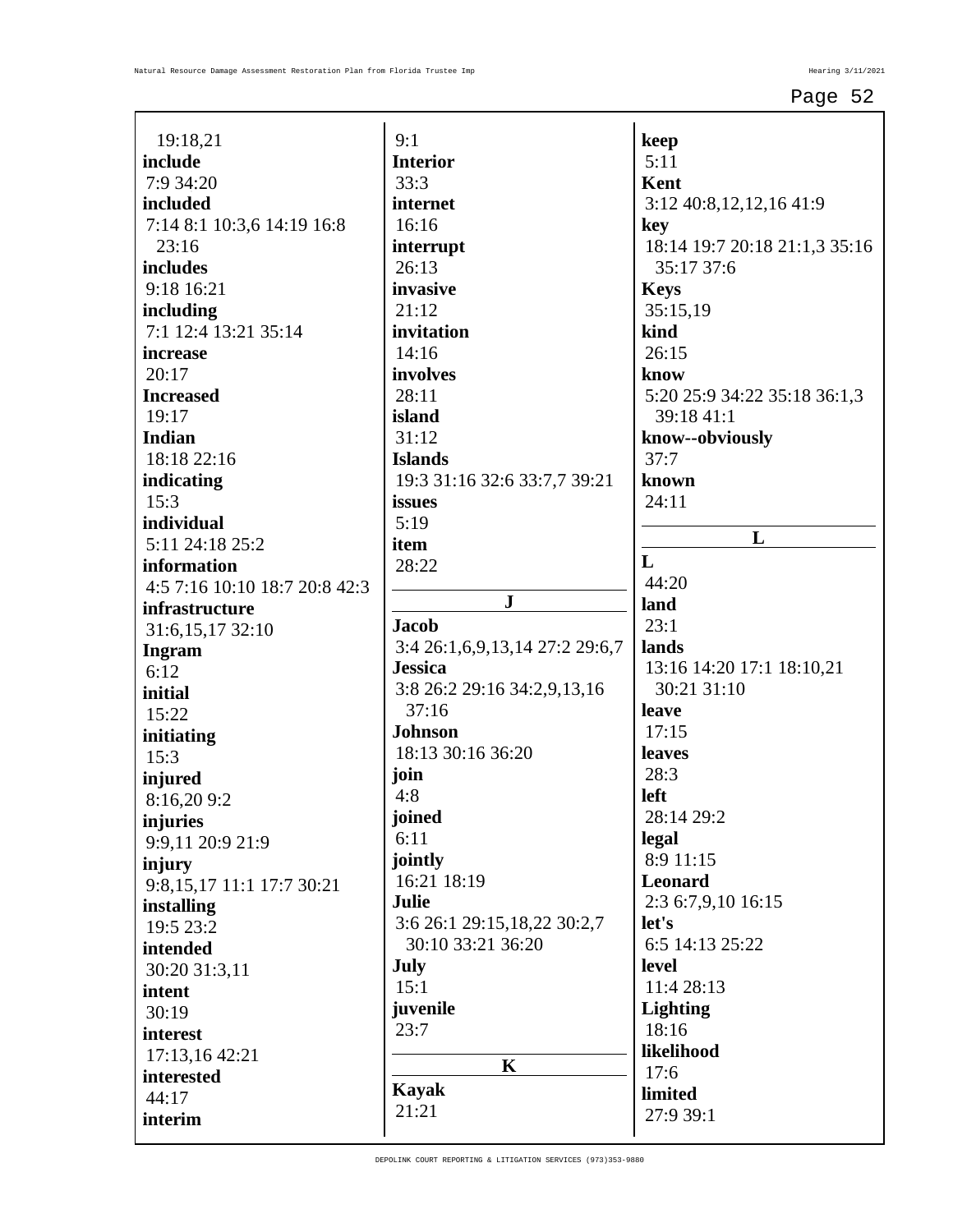| <b>Lincoln</b>          |
|-------------------------|
| 22:13                   |
| line                    |
| 25:5,7                  |
|                         |
| lineup                  |
| 24:14 34:7              |
| link                    |
| 4:14 5:22 6:15 42:9     |
| Lisa                    |
| 6:14                    |
| <b>listed</b>           |
|                         |
| 10:12                   |
| little                  |
| 17:12 26:14 29:10 41:15 |
| live                    |
| 27:3                    |
| <b>LiveNote</b>         |
| 44:4                    |
|                         |
| living                  |
| 12:17 17:21 35:7        |
| locate                  |
| 5:16                    |
| locations               |
| 32:7                    |
|                         |
| logged                  |
| 4:19                    |
| look                    |
| 13:2 18:3 36:12 37:3    |
| looking                 |
| 35:20,22 36:6,12 37:10  |
| loss                    |
| 9:15 10:5 31:14 37:10   |
|                         |
| <b>losses</b>           |
| 9:1                     |
| lost                    |
| 22:4,20                 |
| lot                     |
| 37:1 39:4,10,22         |
| lots                    |
|                         |
| 31:21 32:2,18 37:4      |
| M                       |
| ma'am                   |
|                         |
| 26:18                   |
| mail                    |
| 42:10                   |
| main                    |
|                         |

38:15,16 **mainland** 39:13 **maintain** 20:15 **making** 25:17 37:14 **mammal** 20:14,17 36:15 **mammals** 13:17 14:21 20:11 35:8 **managed** 13:16 14:20 17:1 18:10,21 31:9 **management** 10:15 12:21 18:13 19:12 21:3 21:5,7,13 30:16 35:16,17 **managing** 19:2 **mandatory** 8:9 **March** 1:14 7:13 15:10 42:13,16 **marina** 21:20 22:11 **marine** 12:18 13:16 14:21 17:21 20:2 20:4,11,14,17 28:5,11 35:7,8 35:15,19 36:12,15 **Maritime** 21:19 **Marquesas** 35:16,17 **Martin** 2:2 4:3,16 14:2 23:11 26:13 26:20 29:6 30:2,6 33:21 37:16 38:1,4 40:6 41:9,22 **material** 19:6 **materials** 6:3 **mean** 9:8 41:3,6 **means** 41:2 **measures** 19:6

**meeting** 34:21 **meetings** 34:19 **members** 6:12 33:18 **mentioned** 34:9 36:20 44:8 **met** 12:8 **meters** 27:21 28:2 **mic** 26:16 **migratory** 32:20 **milestones** 14:14 **million** 7:15 10:15 12:11,15,17,19,20 13:1 17:11,16 **millions** 31:19 **mind** 5:12 26:15 29:7,11 **minute** 25:10 **minutes** 25:7 **miscarriage** 30:19 **mitigating** 37:10 **modules** 27:9,11 **moment** 5:16 6:2 14:3 **Monday** 42:13 **monetary** 9:22 **Monitoring** 12:21 **morbidity** 20:19 **more--families** 39:5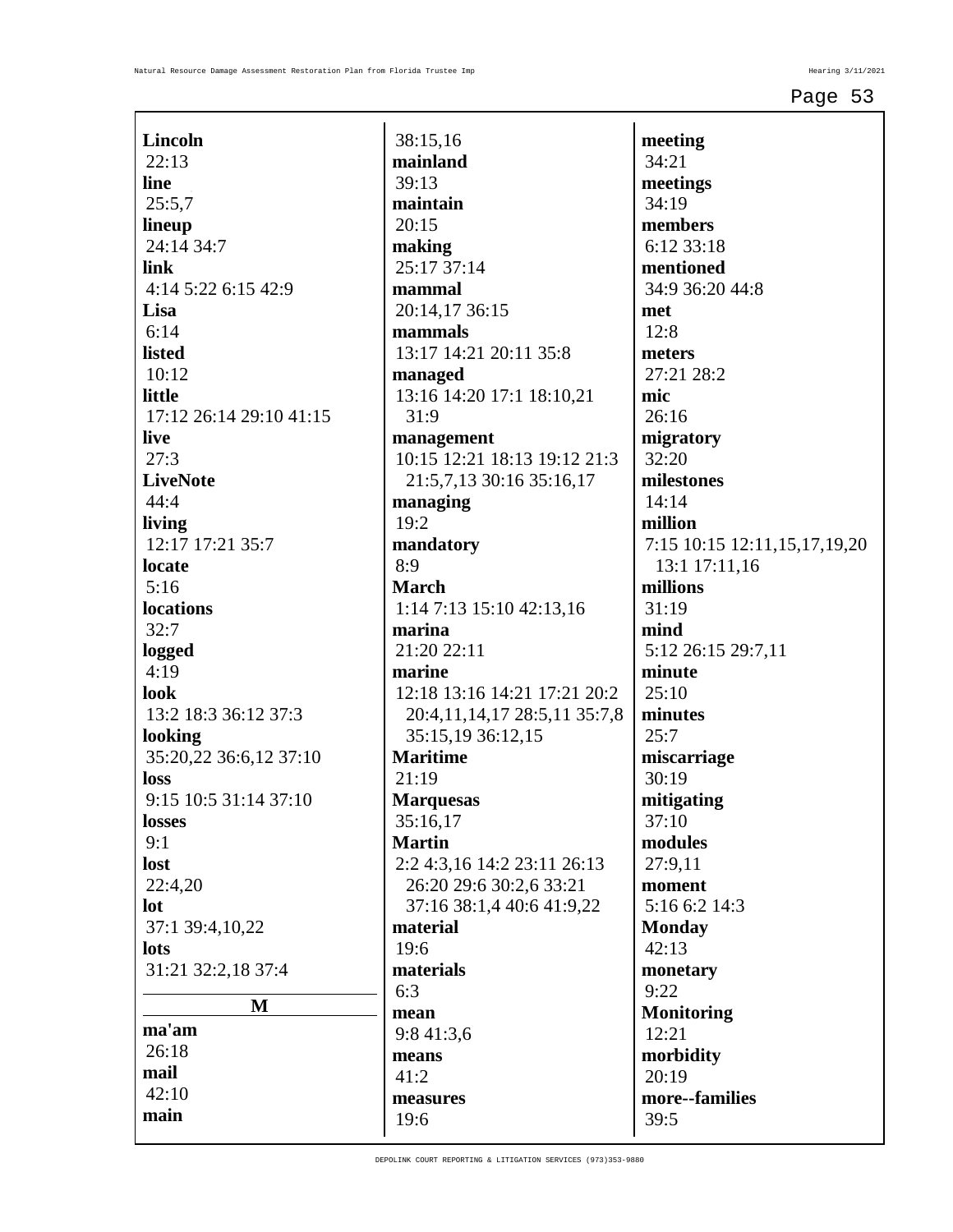| mortality                      | 21:10 31:5                    | 8:22                         |
|--------------------------------|-------------------------------|------------------------------|
| 20:8,19                        | <b>Network</b>                | <b>Ocean</b>                 |
| motorized                      | 20:15                         | 11:17 36:17                  |
| 20:10                          | network's                     | of--several                  |
| move                           | 20:16                         | 38:11                        |
| 13:19 23:12 29:14              | new                           | office                       |
| moving                         | 22:6 23:4                     | 30:12                        |
| 12:13 26:15                    | <b>Newbold</b>                | Oh                           |
| multiple                       | 6:13                          | 14:2 30:2                    |
| 17:7 20:9 21:10                | <b>NICHOLSON</b>              | oil                          |
| muted                          | 44:3,20                       | 1:5 6:18 8:10,12,16 9:9 10:5 |
| 5:3 30:2                       | nine                          | Okay                         |
|                                | 13:5 21:16                    | 14:6 26:20,20 38:5           |
| ${\bf N}$                      | <b>NOAA</b>                   | on-the-ground                |
| $\mathbf N$                    | 6:13 12:4                     | 8:19                         |
| 3:1,14:1                       | noise                         | Once                         |
| <b>Nadia</b>                   | 39:15                         | 25:3                         |
| 2:2 4:16 6:9 23:10             | nonpreferred                  | one-page                     |
| name                           | 18:6 41:1,5                   | 40:21                        |
| 4:16 24:9,13 25:4,4,6,14,16    | <b>Northeast</b>              | ongoing                      |
| 26:3,9 27:2 29:19 34:6,11      | 21:4                          | 15:9                         |
| 37:19 38:5 40:11,13 41:17      | <b>Northwest</b>              | 00                           |
| names                          | 3:13 40:17                    | 11:19                        |
| 42:1                           | not--and                      | <b>OPA</b>                   |
| <b>National</b>                | 37:2                          | 17:4                         |
| 3:9 18:17 19:3,11 22:14 23:3   | note                          | open                         |
| 28:11 30:12 31:16 32:6 33:7    | 6:14 7:12 18:5 24:22 25:18    | 11:17 36:17 39:22            |
| 33:13 34:16 35:15,19 39:21     | notice                        | open-house                   |
| natural                        | 15:2,6                        | 34:20                        |
| 1:5 6:18 8:14 9:5,12,20 10:4   | <b>NRDA</b>                   | operators                    |
| 11:7 17:7 19:7                 | 6:20,22 8:9,9 9:4,14,18 11:13 | 36:11                        |
| nature                         | 28:8,11 36:5                  | opinion                      |
| 33:17                          | <b>NRDA's</b>                 | 28:18 30:18                  |
| necessarily                    | 27:8                          | opportunities                |
| 39:8                           | number                        | 12:20 13:18 14:22 17:2 18:22 |
| need                           | 24:4                          | 21:15 22:5,21                |
| 5:1,7,14,18 6:2 16:1 25:1 32:4 | numerous                      | opportunity                  |
| 35:4                           | 38:13                         | 33:5 34:21 35:1 40:5,18      |
| needed                         |                               | option                       |
| 9:21 29:13                     | $\mathbf 0$                   | 32:15                        |
| needs                          | $\Omega$                      | options                      |
| 9:19 28:22                     | 3:14:1                        | 32:13                        |
| negate                         | objectives                    | orange                       |
| 35:4                           | 11:6 17:6 36:22 37:4          | 5:2                          |
| neither                        | observers                     | order                        |
| 44:12                          | 19:17 36:10                   | 24:4,5 33:4                  |
| nesting                        | occurred                      | organization                 |
|                                |                               |                              |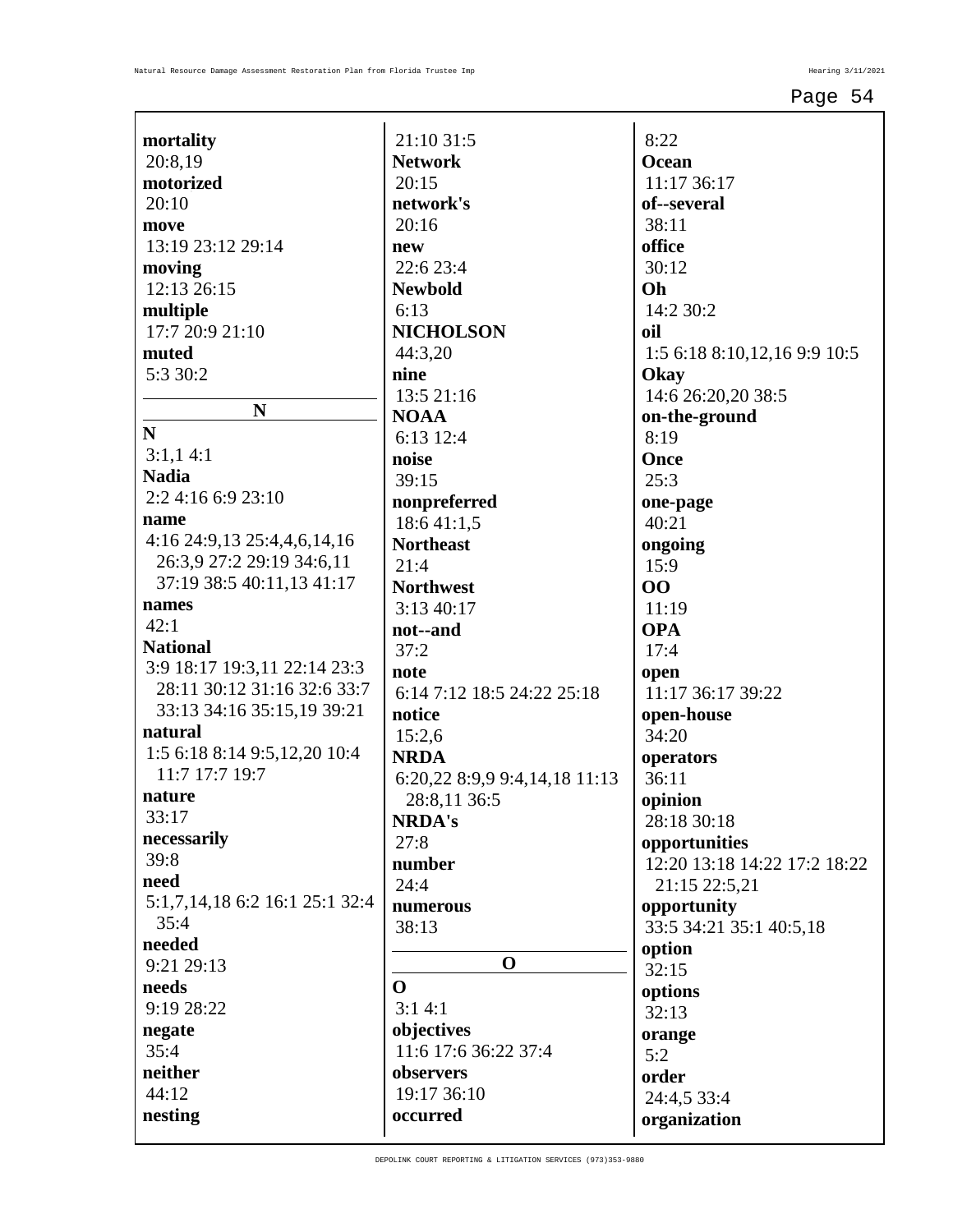| 25:16,17                                  |
|-------------------------------------------|
| originated                                |
| 31:21                                     |
| outcome                                   |
| 44:18                                     |
| outlined                                  |
| 11:7 13:6                                 |
| Outreach                                  |
| 19:17 20:5                                |
| outside                                   |
| 28:19                                     |
|                                           |
| oversight                                 |
| 11:14 12:22                               |
| overview                                  |
| 4:17 7:9 14:13 23:9                       |
| overwash                                  |
| 31:13                                     |
| Oyster                                    |
| 21:1                                      |
| <b>Oystercatchers</b>                     |
| 21:2                                      |
| Oysters                                   |
| 14:20                                     |
|                                           |
|                                           |
| P                                         |
| P                                         |
| 4:1                                       |
| $\mathbf{p}.\mathbf{m}$                   |
| 1:15,15 43:6                              |
| page                                      |
| 3:3 4:12 7:18 10:11 42:8                  |
| paid                                      |
| 10:3                                      |
| panel                                     |
| 4:22 5:2,17                               |
| <b>Panhandle</b>                          |
| 23:5                                      |
| Park                                      |
|                                           |
| 21:19,21 22:1,13 33:13 38:8<br>38:19 40:2 |
|                                           |
| parking                                   |
| 19:4 31:21 32:2,17 37:4 38:22             |
| 39:15                                     |
| parks                                     |
| 22:2,9                                    |
| part<br>6:22 23:19                        |

**partially** 19:7 **participants** 44:11 **participation** 42:22 **particular** 33:19 **parties** 9:6 44:13,16 **Pass** 18:18 22:16 **pass-through** 28:10 **patience** 14:12 **pause** 14:1,5 41:15,20,21 **pave** 31:4 **paved** 37:3 **pavement** 31:16 **pay** 10:1 **PDARP** 10:22 11:7 17:4 **penalties** 33:8 **Pensacola** 3:5,11 18:15 21:19 22:1,7,9 22:11 26:11 27:4,7 38:6,9,13 38:16,21 39:13,14 40:3 **people** 24:1 25:5 **Perdido** 18:14 19:6 37:6 **performed** 16:3 **period** 15:9 37:13 42:15 **permits** 28:9 **person** 40:7 **person's**

 $25:4$ **Phase** 22:17 **phone** 4:21 5:6,8 24:17 **pick** 36:18 **Pickens** 18:15 19:9 38:18 39:18 **picking** 16:18 **picnics** 39:3 **pier** 22:1,7 36:11 38:8,16,17 39:20 **piers** 38:13 **pin** 5:11,12,14 24:18 25:2 **place** 35:21 44:8 **Placement** 18:15 37:7 **places** 28:12 **placing** 19:6 **plan** 1:9 4:6 5:22 6:15 7:6,8,11,13 7:16,21 8:2,4,8 10:21 11:4 13:4,12,13,19,21 14:15 15:8 15:11,15,21 16:9,11,18 17:14 18:8,10 19:14 20:12 20:21 21:15 23:10,16,18,20 27:16 35:6 42:16,18,20 43:2 **plan's** 15:6 **planning** 5:9 7:1,10 9:18 13:10,21 14:14 15:4 17:20 24:17 **plans** 7:2 11:21 17:17 **please** 5:6,16,20 6:14 10:11 16:11 24:9 25:14,16,18 26:3 29:8 29:19 34:5,10 37:18 40:10 40:12,15 41:10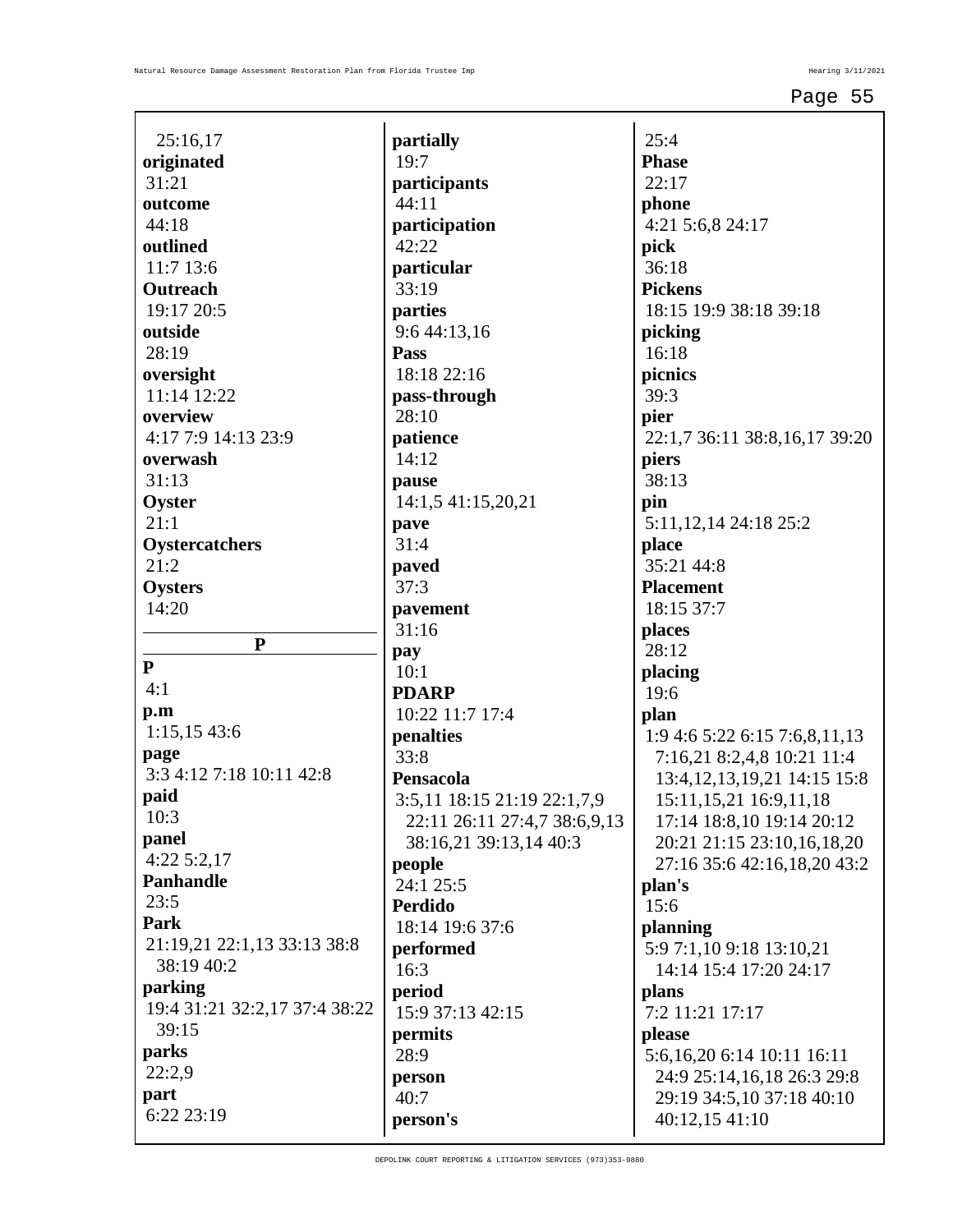$\mathbf{I}$ 

| plovers                       | presente             |
|-------------------------------|----------------------|
| 31:8                          | 10:22                |
| plug                          | presentir            |
| 34:3 40:9                     | 11:4                 |
| plus                          | previous             |
| 17:12                         | 7:16                 |
| point                         | primarily            |
| 41:8                          | 27:20 39             |
| points                        | prior                |
| 32:8 35:2                     | 25:17                |
| <b>Pollution</b>              | priorities           |
| 8:10                          | 32:19 41             |
| portals                       | priority             |
| 15:19                         | 32:22                |
| portion                       | private              |
| 5:10 8:5 13:20 23:13          | 27:5,6               |
| portions                      | probably             |
| 36:10                         | 24:6                 |
| posed                         | proceed              |
| 27:17                         | 26:7 34:1            |
| possible                      | proceedi             |
| 27:17 29:3 37:10              | 44:10,14             |
| post                          | proceedi             |
| 4:11 13:12                    | 44:6                 |
| post-settlement               | process              |
| 7:8,13 11:12 12:7             | 6:19,22              |
| posted                        | 15:13,1              |
| 14:16 15:2,6                  | process--            |
| pre-                          | 13:22                |
| 12:6                          | producti             |
| precast<br>27:12              | 23:7                 |
|                               | program              |
| predation                     | 10:20 11             |
| 21:4,13<br>preferred          | progress<br>25:9     |
| 7:14 16:19 17:14 18:4,6,12    |                      |
| 19:16, 16, 22 20:13, 22 21:17 | project<br>5:22 14:1 |
| 21:18 22:12 41:1,4            | 16:21 1              |
| prepare                       | 31:2 33              |
| 25:6                          | 41:342               |
| prepared                      | projects             |
| 10:20                         | 7:4,11,14            |
| present                       | 13:11,1              |
| 13:20                         | 17:1,3,              |
| presentation                  | 18:20 1              |
| 4:9,11,15 6:6 7:20 13:20      | 22:12,1              |
| 14:11                         | 36:164               |
|                               |                      |

**presented presenting primarily**  $:3$ **priorities**  $:2$ **probably** 12 40:15 42:2,20 **proceeding proceedings** 6:19,22 7:10 8:7,10,13 9:18 15:13,16 16:10 36:5 42:4 **process--[audio**  $\mathbf{p}$ **matic**  $:3$  12:12 5:22 14:17 15:17,19 16:1,5,6 16:21 17:22 19:16 20:15 31:2 33:19 36:5,18,20 38:12  $2:19$ 7:4,11,14 10:7,9,11 11:5,22 1,13,15 14:20 16:19 14,19 18:4,6,7,9,13 18:20 19:1,22 21:1,8,18 22:4 22:12,19 31:9 35:9 36:8,10  $1:4,5$ 

**property** 38:21 **proposal** 30:17,18 32:11 33:3 36:16 **proposed** 7:11 11:2 16:7,21 18:19 38:7 38:12 **proposes** 17:10 31:2 **proposing** 13:13 **protect** 12:17 31:3 **protected** 33:12 **protection** 18:14 19:12 30:17 32:20 33:6 35:21 **provide** 4:4,14 8:15,22 11:8 12:19 13:17 14:21 17:1 18:21 20:8 21:14 41:14,19 42:2,6 **provided** 6:1,4,16 8:4 9:2 **providing** 4:17 31:6 **public** 1:4 2:1 5:10 7:2,21 8:6,19 9:11 14:16 15:2,7,9 17:8 20:5 21:19 22:10 23:12 30:22 32:5 38:19 39:13 42:3 42:15 43:1,6 **public's** 9:5 **purpose** 4:4 **Pursuant** 12:9 **pushes** 28:19 **put** 24:20 27:11 34:6 39:20 40:2,9 40:11 41:17 **putting** 35:22 39:20 **Q**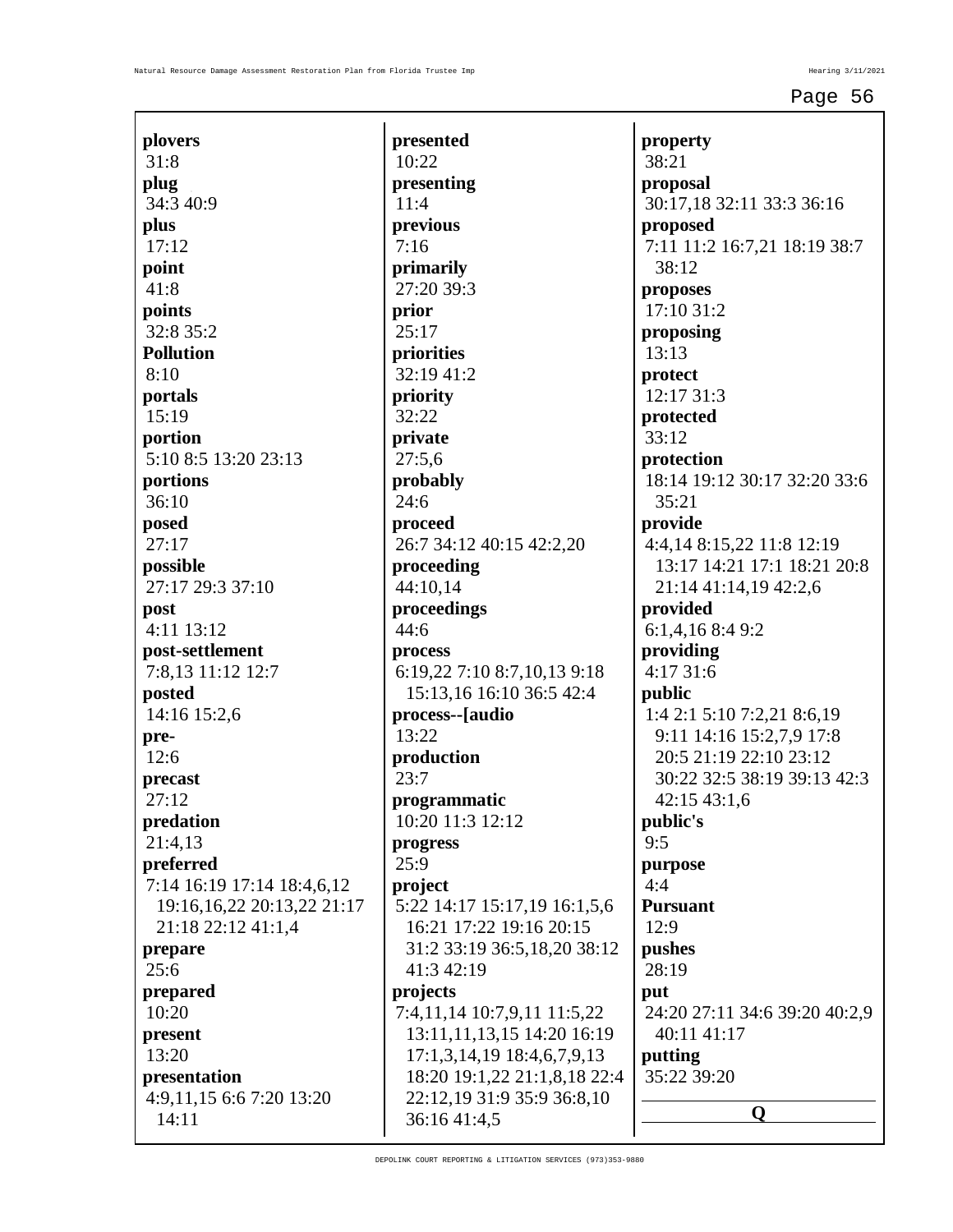| qualify                     | recreational                     |
|-----------------------------|----------------------------------|
| 31:9                        | 9:15 12:19 13:18 14:22 17:2      |
| Quality                     | 18:17,22 19:19 21:14 22:5,8      |
| 12:16                       | 22:15,18,20 23:2 31:6            |
| question                    | red                              |
| 40:20 41:7                  | 23:7                             |
| question-and-answer         | reduce                           |
| 34:22                       | 19:17 20:6,8                     |
| questions                   | reduced                          |
| 5:17 6:2 23:15 24:10,13,21  | 16:6                             |
| 29:12 34:6 40:11 41:18 42:1 | <b>Reducing</b>                  |
| quickly                     | 20:1                             |
| 35:9 36:19                  | reduction                        |
| quite                       | 19:20                            |
| 39:9                        | reef                             |
|                             | 21:1 22:16 23:4 27:8,11          |
| $\bf R$                     | reefs                            |
| $\bf{R}$                    | 27:15,22 28:6,15,19              |
| 4:1                         | reference                        |
| <b>Raker</b>                | 6:3                              |
| $2:4$ 14:6,8                | referred                         |
| ramp                        | 6:20 10:22                       |
| 22:13,22                    |                                  |
| range                       | Refuge<br>18:17 19:11 22:14 23:3 |
| 15:14 16:8                  |                                  |
| read                        | <b>Region</b>                    |
| 40:19                       | 36:7                             |
| reality                     | Regionwide                       |
| 33:8                        | 11:18 17:20 36:18                |
|                             | <b>Register</b>                  |
| really                      | 15:7                             |
| 36:9,15 37:3,13 38:10       | registered                       |
| <b>Realtime</b>             | 23:21 34:4                       |
| 44:5                        | registration                     |
| reasonable                  | 24:12                            |
| 15:14 16:8                  | regulations                      |
| reasons                     | 36:4                             |
| 28:14                       | related                          |
| receive                     | 14:18 44:12                      |
| 4:7                         | relative                         |
| received                    | 44:15                            |
| 23:17 24:3 42:13,18         | relatively                       |
| recommended                 | 38:20                            |
| 16:20                       | remainder                        |
| record                      | 14:11                            |
| 8:2 23:20 44:10             | remaining                        |
| recorded                    | 17:17 25:10,11                   |
| 44:7                        | remedy                           |
|                             |                                  |

30:21 **remember** 9:14 26:3 34:10 **remind** 42:12 **reminder** 5:3 12:2 24:15 29:19 **removal** 20:1 32:17 **remove** 31:20 **removing** 15:19 **Replenish** 12:17 **report**  $40:19$ **Reporter** 44:1,4,4 **Representatives**  $12:5$ **represented** 11:19 **representing** 25:15 40:17 **represents** 33:5 **requests** 33:2 **required** 28:18 **reside** 26:11 **resident** 3:5,11 26:10 27:2 38:6 **resilience** 32:20 **resolved** 16:12 **resource** 1:5 6:19 9:5 10:4 31:18 **resources** 8:15,21 9:1,3,12,16,20 11:8 12:18 17:22 31:1 35:7 **resources/services** 17:8 **respectfully**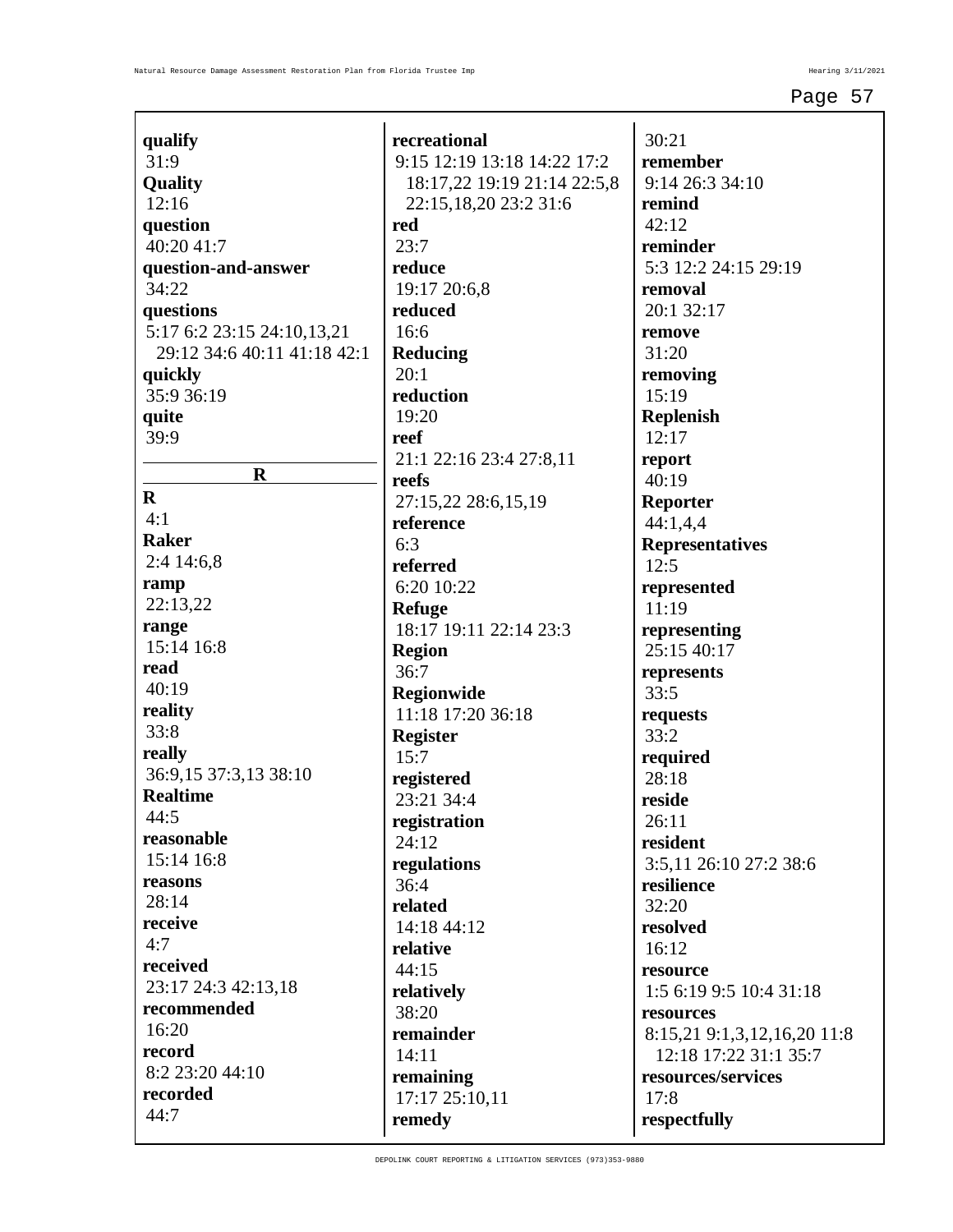| 33:2                            | 28:12                       | 27:19                         |
|---------------------------------|-----------------------------|-------------------------------|
| respecting                      | reviewing                   | screen                        |
| 25:13                           | 15:17                       | 5:1 25:8                      |
| respective                      | revised                     | screened                      |
| 11:22                           | 23:18                       | 16:2                          |
| responding                      | revisited                   | screening                     |
| 23:14                           | 29:1                        | 7:10 13:22 15:13,16 16:10     |
| response                        | <b>Rick</b>                 | screening--primary            |
| 8:16 9:10 30:1 37:22 41:11      | 3:10 29:17 34:2,10 37:18,20 | 16:4                          |
| responses                       | 38:1,5 40:6                 | script                        |
| 23:17                           | right                       | 4:12                          |
| responsible                     | 29:14 41:14,22              | scrutiny                      |
| 9:6                             | right-hand                  | 28:13                         |
| restoration                     | 4:22                        | sea                           |
| 1:9 4:6 7:1,2,4,6,8,17 8:19 9:7 | risk                        | 13:16 14:21 18:1 19:13,18,21  |
| 9:18,21 10:1,7,9,9,10,21        | 20:5 35:12                  | 20:1,4,6,9 35:8,13 36:1,8     |
| 11:3,5,16,18,20,21 12:1,7,11    | road                        | <b>Seabird</b>                |
| 12:13 13:5,7,10,10,12,14,15     | 18:15 19:9 28:20 39:17,17   | 21:6                          |
| 14:18,19 15:4,12,20,21 16:7     | roads                       | seashore                      |
| 16:22 17:17,21 18:2,4,10,11     | 31:21                       | 19:3 31:16,22 32:6 33:7 39:21 |
| 18:20 19:13,14 20:11,12,20      | <b>Robertson</b>            | season                        |
| 20:21 21:12,15,16 22:17         | 6:14                        | 39:15                         |
| 27:15 30:20 31:18,20 32:3       | role                        | seatrout                      |
| 33:1,6 35:6 43:2                | 11:14                       | 23:8                          |
| restore                         | RP2                         | second                        |
| 8:20 9:20 12:14,16 19:1 31:3    | 30:14 33:17                 | 7:7                           |
| restored                        | RP2-EA                      | secondary                     |
| 28:1 29:2                       | 1:10                        | 16:4                          |
| restoring                       | rubble                      | seconds                       |
| 11:721:937:1                    | 27:12 31:16                 | 25:11,11 41:20                |
| restrictions                    | rule                        | <b>Section</b>                |
| 36:1                            | 25:13                       | 18:8                          |
| resulted                        | runs                        | sediment                      |
| 15:22 16:5                      | 31:10                       | 18:14 19:7 37:6               |
| resulting                       | <b>RW</b>                   | see                           |
| 33:8                            | 11:19                       | 4:22 12:14 16:11 30:4 32:21   |
| results                         |                             | 35:6                          |
| 35:3                            | S                           | seeing                        |
| <b>Retention</b>                | S                           | 5:19                          |
| 21:4                            | 3:14:1                      | seek                          |
| <b>Retrofits</b>                | safety                      | 9:6                           |
| 18:16                           | 17:9                        | seeking                       |
| retrofitting                    | sanctuary                   | 9:22                          |
| 19:8                            | 35:15,19 36:4               | selected                      |
| review                          | <b>Sanders</b><br>21:21     | 13:11 42:19                   |
| 7:2 8:6 15:8,22 28:8,14 42:17   | science                     | sense                         |
| reviewers                       |                             | 28:2                          |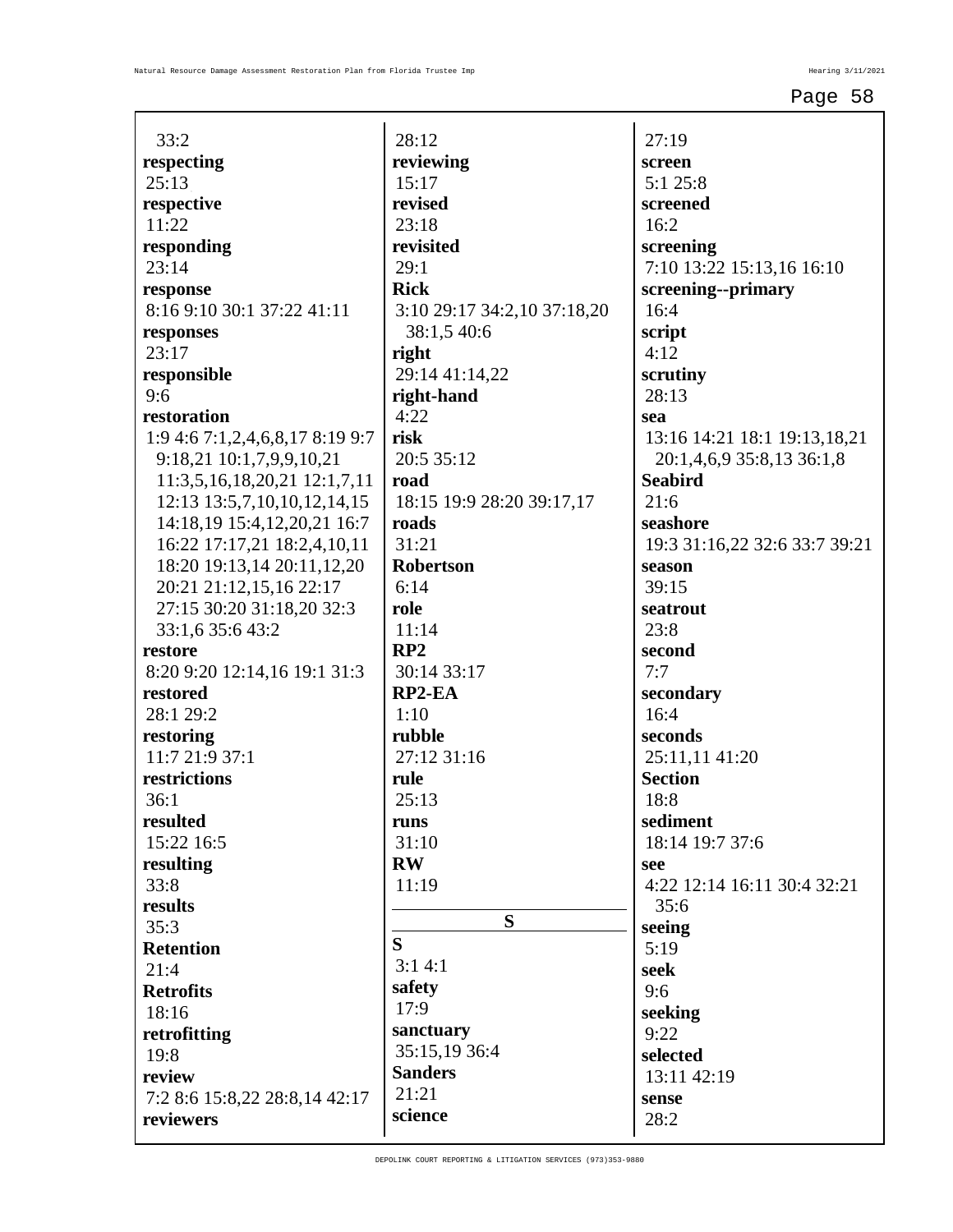| separate                      | simple                       | 18:1 27:14 30:15 31:2 35:15   |
|-------------------------------|------------------------------|-------------------------------|
| 28:17                         | 40:19                        | speed                         |
| serves                        | simply                       | 35:22                         |
| 11:13                         | 32:11                        | spent                         |
| <b>Service</b>                | site                         | 31:19                         |
| 28:12                         | 36:6                         | spill                         |
| services                      | sites                        | 1:5 6:18 8:12,16,22 9:9,16    |
| 8:15 9:2 11:8                 | 23:4 35:14                   | 10:5                          |
| session                       | six                          | <b>Sportfish</b>              |
| 7:22                          | 14:18 17:4                   | 22:18                         |
| set                           | slide                        | spot                          |
| 10:14                         | 5:6 6:4,16 10:13 13:3 42:4,9 | 39:22                         |
| settlement                    | 42:11                        | spotted                       |
| 10:2,19 11:9,15 12:10 13:8,12 | slides                       | 23:8                          |
| 17:12                         | 18:3                         | spread                        |
| shallow                       | small                        | 12:12                         |
| 39:10                         | 38:20                        | <b>St</b>                     |
| shallower                     | snowy                        | 18:16 19:10 22:14 23:3        |
| 27:22                         | 31:8                         | ST <sub>1</sub>               |
| sheets                        | <b>Society</b>               | 36:8                          |
| $6:1,15$ 18:5                 | 30:13                        | ST <sub>2</sub>               |
| <b>Shorebird</b>              | sorry                        | 36:9                          |
| 21:6                          | 26:13,21 30:8 38:3,3 40:18   | <b>STAFF</b>                  |
| short                         | 41:8                         | 2:1                           |
| 37:13 38:10                   | Sound                        | start                         |
| shorthand                     | 39:11                        | 37:20                         |
| 44:7                          | space                        | started                       |
| shortly                       | 39:22 41:16                  | 25:3,22 29:21                 |
| 24:14                         | spaces                       | state                         |
| shortsighted                  | 39:2                         | 11:17 12:3 23:4 25:14,16 26:3 |
| 30:22                         | speak                        | 29:19 30:12 31:4 34:11        |
| shown                         | 5:5,9,15 24:8,16,17 25:8,15  | 37:19 40:12                   |
| 5:6                           | 34:1,4 36:19                 | <b>States</b>                 |
| shows                         | speaker                      | 8:11                          |
| 11:11 13:9 27:19              | 29:15,15 37:17               | <b>Stella</b>                 |
| side                          | speakers                     | 6:12                          |
| 4:22 39:11                    | 3:3 41:13                    | steps                         |
| sides                         | speaking                     | 8:8 16:3                      |
| 38:14                         | 24:4                         | stewardship                   |
| sign                          | species                      | 21:6,13                       |
| 24:8                          | 20:9 21:11,12 31:5 36:13     | storm                         |
| signed                        | 37:11                        | 31:13 32:17                   |
| 24:1,2 34:1 37:17 40:7 41:13  | species'                     | storms                        |
| <b>Sikes</b>                  | 32:16                        | 32:1                          |
| 38:15                         | specific                     | stranding                     |
| similar                       | 11:5                         | 20:15,16                      |
| 32:2                          | specifically                 | streetlights                  |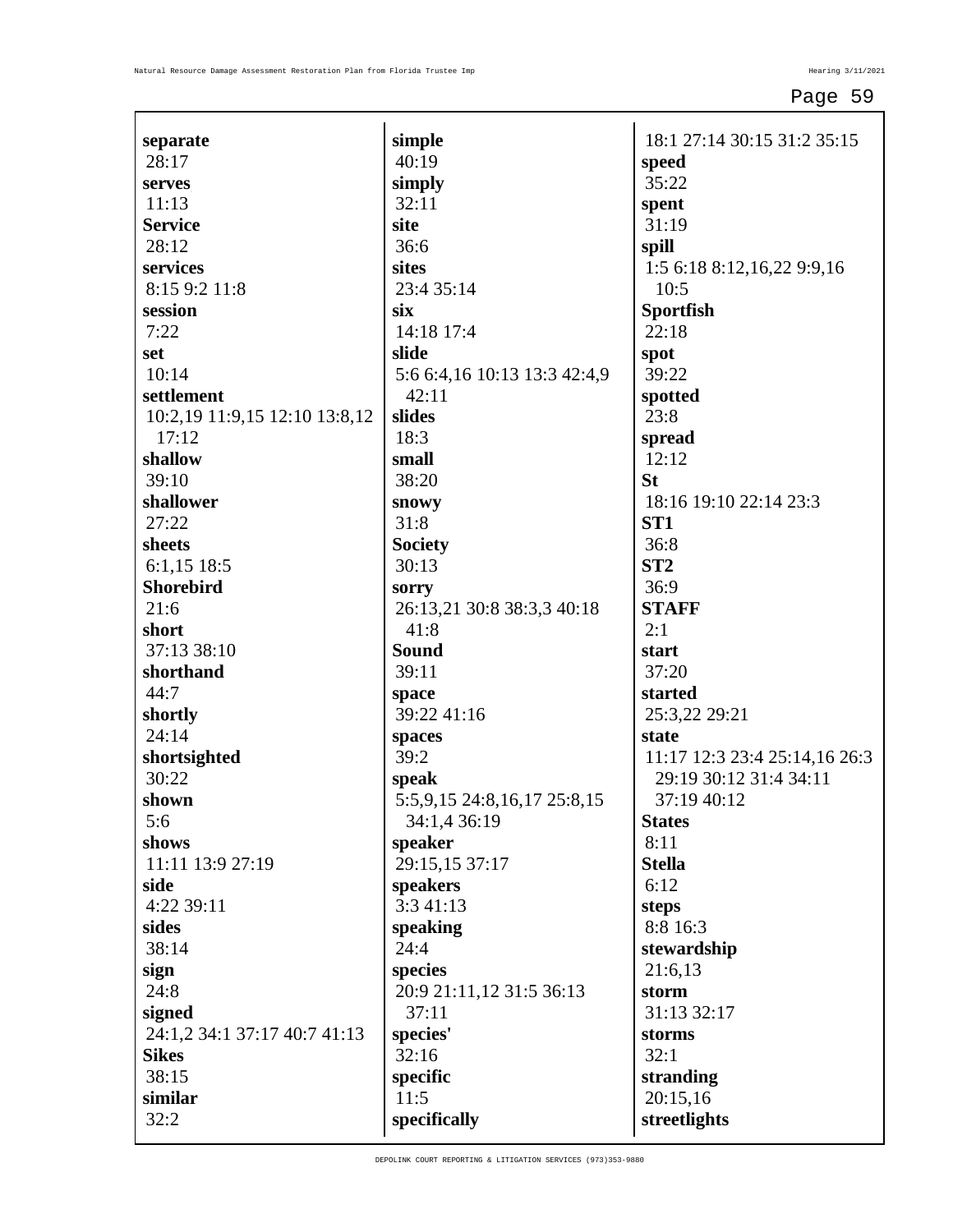| 19:8                        |
|-----------------------------|
| strikes                     |
| 20:6,10 35:12 36:2          |
| structure                   |
| 11:11,12                    |
| structures                  |
| 27:11,12<br>struggle        |
| 32:21                       |
| struggles                   |
| 31:14                       |
| submit                      |
| 8:1 14:17 25:20 29:8 30:13  |
| 41:10                       |
| submitted                   |
| 28:7 42:7,10                |
| submitting                  |
| 33:16 35:10                 |
| subsequent                  |
| 32:3<br><b>Subsequently</b> |
| 15:5                        |
| success                     |
| 17:6                        |
| sufficient                  |
| 28:22                       |
| suggested                   |
| 32:10                       |
| suitable                    |
| 39:8 40:2                   |
| suite                       |
| 19:1 21:8<br>summarizes     |
| 15:12 23:17                 |
| summer                      |
| 39:2                        |
| supplement                  |
| 19:7                        |
| support                     |
| 23:3 27:14                  |
| supported                   |
| 36:15                       |
| sure                        |
| 5:6,8 26:16 29:9            |
| surely<br>39:22             |
| surge                       |
|                             |

31:13 **survival** 20:17 **swimming** 39:9 **System** 33:13 **Systems** 44:5 **T T** 3:1,1 **table** 13:4,9 **take** 5:16 14:10 25:21 **taken** 44:14 **target** 19:20 **technical** 5:19 **terns** 31:8 **testimony** 44:11 **thank** 4:8 6:9 14:12 16:14 25:12 26:9 29:4,5 30:6 33:20 34:15 37:14 42:21 **thanks** 23:11 26:20 29:6 33:14,21 37:12,16 40:6 41:9 **thing** 37:12 **things** 39:7 **think** 14:2 36:21 40:1 42:2 **thorough** 33:17 **thought** 40:4 **threat** 20:3 **Threats**

 $20:1$ **three** 13:14 16:3 19:15 **Thursday** 1:14 **TIF** 6:11 **TIG** 6:21 7:17,18 8:3 10:8,11 12:2 12:10 13:3,8 14:14,16 15:1,3 15:16 16:3 17:10,11,13,18 17:20 23:13 36:22 41:11 42:16,19 **TIG's** 7:6,7,12 13:11 15:13 16:8 37:4 43:2 **TIGs** 11:20 36:17 **time** 1:15 4:8 7:22 16:17 24:13 25:4,6 27:1 29:4 44:8 **timeline** 7:10 13:21 **timer** 25:8 **titles** 40:22 **to--** 38:2 **today** 4:18 6:11 7:5 11:4 38:19 **today's** 4:4,10 6:17 23:15,22 25:19 **tonight** 4:9 34:1,4,8,18 40:8,10 41:19 42:22 **total** 12:10 16:19,21 **touch** 35:9 **Trail** 21:21 **trams** 32:7 **transcribed** 44:9 **tropical**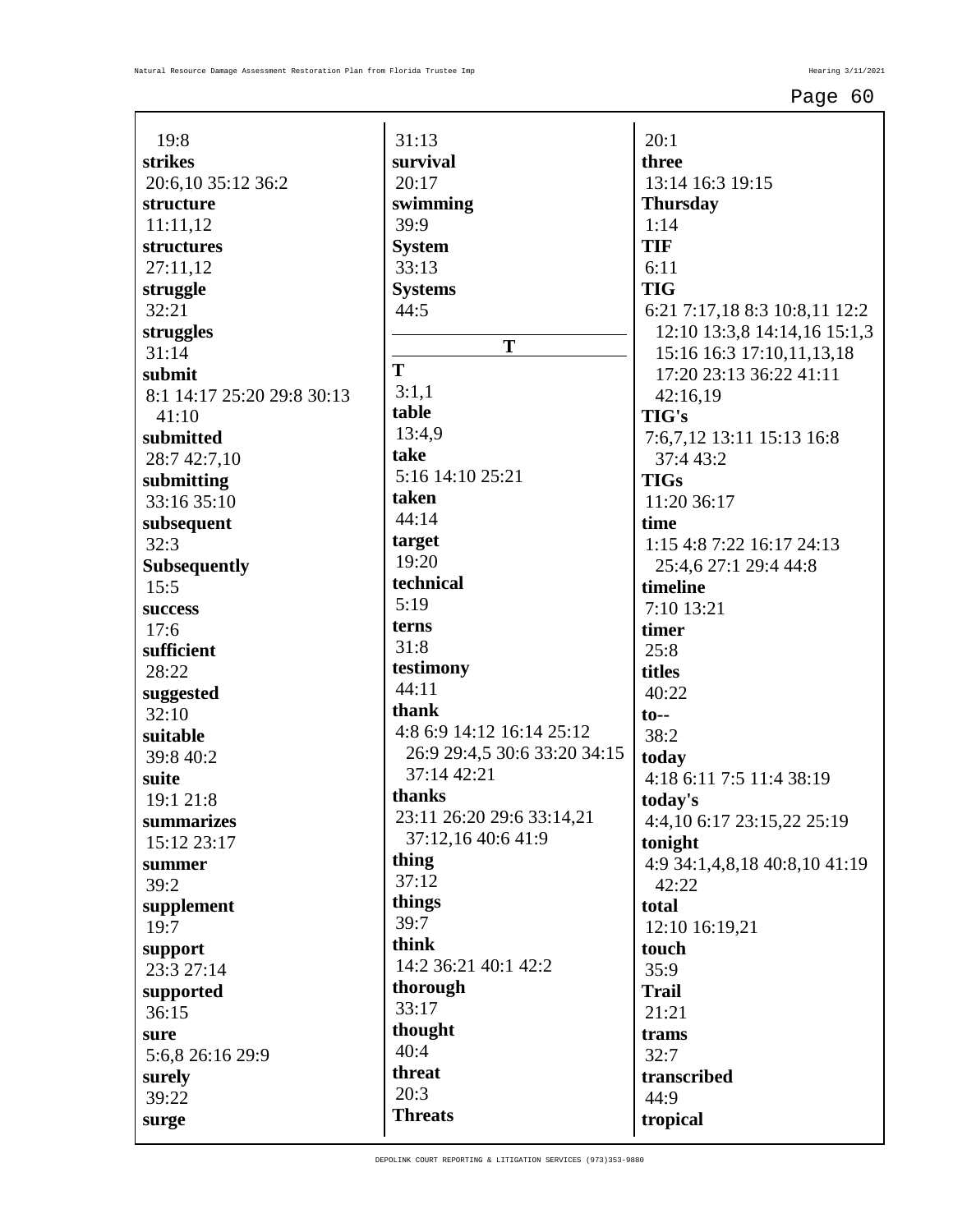| 32:1                            | uncovered                    |
|---------------------------------|------------------------------|
| trouble                         | 10:18                        |
| 24:20 26:14 29:11               | understand                   |
| true                            | 27:16 28:4,10,15             |
| 44:10                           | understanding                |
| truly                           | 20:18 27:19                  |
| 33:5                            | undertake                    |
| trust                           | 6:22                         |
| 31:1                            | unit                         |
| <b>Trustee</b>                  | 31:12                        |
| 1:8 4:5, 12 6:21 8:13 11:10, 13 | unknown                      |
| 14:17 15:2,18 17:5 36:22        | 10:16,17                     |
| 42:8                            | unmute                       |
| <b>Trustee's</b>                | 5:4,14 24:15 25:7 26:6 29:18 |
| 7:18 10:12                      | 30:3                         |
| <b>Trustees</b>                 | unmuted                      |
| 6:22 8:18 9:4 10:14,20 12:8     | 26:7 34:13                   |
| 15:22 31:19 33:14               | unmuting                     |
| <b>Trustees'</b>                | 37:21 40:15                  |
| 11:1                            | unrestored                   |
| try<br>30:3 38:2                | 27:10 28:3                   |
| turn                            | upcoming<br>27:15            |
| 5:5,15 24:16                    | <b>Upgrades</b>              |
| turtle                          | 21:22 22:3                   |
| 18:2 19:13 20:9 28:5 35:17      | usage                        |
| 36:8                            | 39:12                        |
| turtles                         | <b>USDA</b>                  |
| 13:16 14:21 19:18,21 20:1,4,6   | 6:14 12:4                    |
| 35:8,13 36:1                    | use                          |
| two                             | 4:18 8:14 9:11,15 10:5 17:10 |
| 16:7,22 18:20 19:22 20:12       | 31:2,7 38:19 39:14           |
| 42:6                            | utilized                     |
| type                            | 38:22 39:1                   |
| 15:12 18:5,10 19:13 20:11,20    | V                            |
| 21:15 24:9,12                   |                              |
| types                           | <b>Valparaiso</b>            |
| 13:5, 15 14:19 15:21 16:7 18:2  | 23:1<br>valuable             |
| 18:20                           | 33:12                        |
| types--Habitat                  | <b>Vegetation</b>            |
| 16:22                           | 21:3                         |
| typical                         | verbal                       |
| 28:1                            | 25:21 41:19                  |
| U                               | verbally                     |
| unallocated                     | 23:14 34:5                   |
| 17:16                           | vessel                       |
|                                 |                              |

20:6 27:15,22 28:6,9,15,18 35:12 36:2 **Vincent** 18:16 19:10 22:14 23:3 **virtual** 7:21 **visit** 10:11 **visitor** 19:2 **visitors** 32:8 **voice** 27:14 **vulnerable** 31:13 **W want** 25:12,18 26:16 27:14 29:9 30:3 34:3 38:2 40:9 41:16 42:21 **wanted** 23:22 30:15 36:19 37:7 42:12 **waste** 30:22 **water** 12:16 39:9 **watercraft** 20:10 **waters** 23:5 27:22 28:1 **way** 13:2 **ways** 25:19 32:9 42:6 **we'll** 4:14 5:20 24:21 30:13 **we're** 14:2 26:14 41:22 **webinar** 1:4 2:1 4:4,10,17,20 5:10,19 6:3 7:9 8:5,7 23:13,15,22 25:19 34:18 42:5,22 43:1,4,7 **webinar's** 29:8 **website**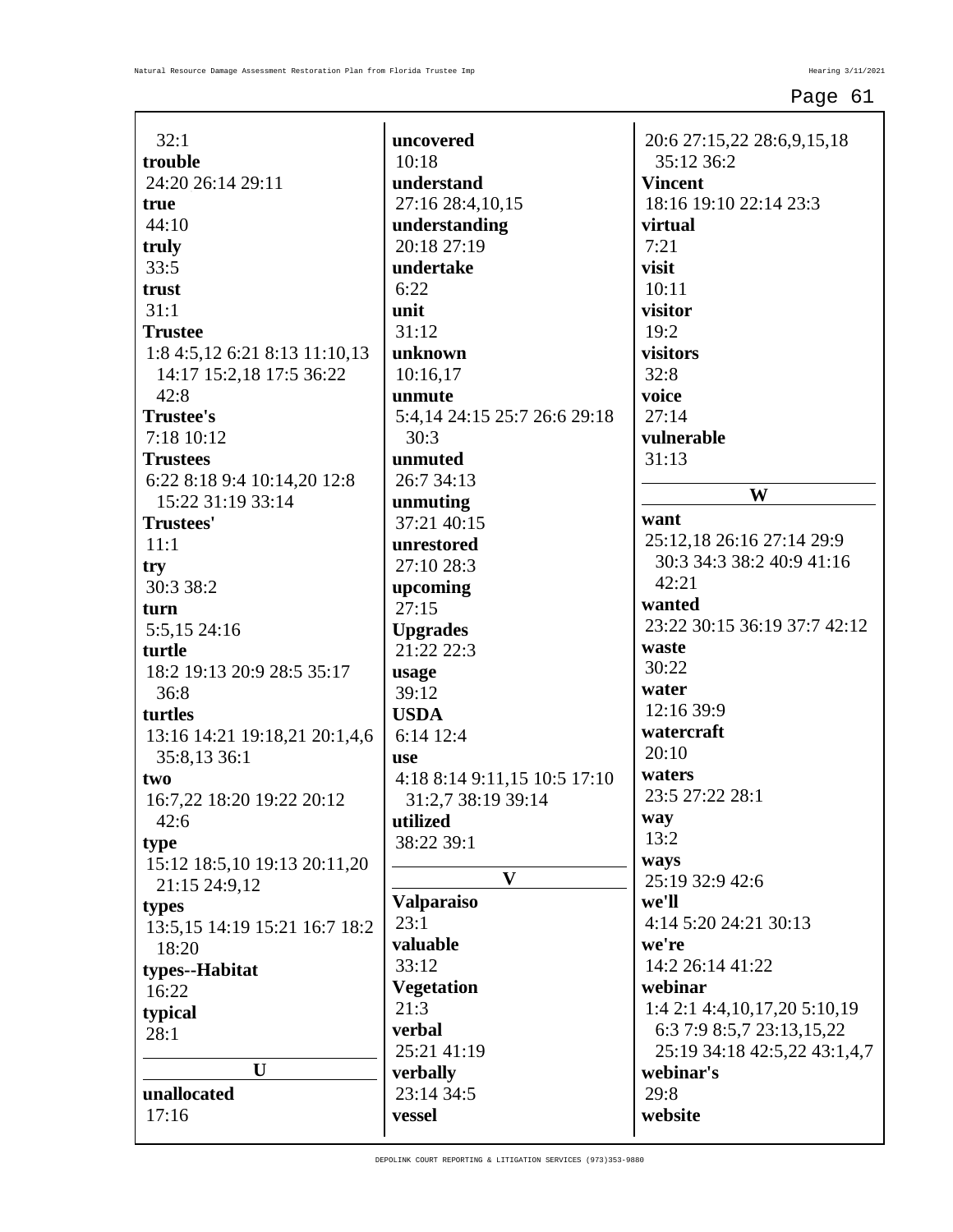| 4:13,14 7:19 10:12 14:17     | 39:4,9                       | 1:14 15:5,10 42:14    |
|------------------------------|------------------------------|-----------------------|
| 15:2 42:8                    |                              | 20th                  |
| welcome                      | $\mathbf{Z}$                 | 14:15                 |
| 4:335:1                      | zones                        | 23                    |
| West                         | 35:22                        | 7:14                  |
| 22:1 38:9,19 40:2            |                              | 24                    |
| whale                        | $\boldsymbol{0}$             | 16:6                  |
| 27:18                        |                              | 25 <sub>th</sub>      |
| wholesale                    | $\mathbf{1}$                 | 15:5                  |
| 27:21                        | $\mathbf{1}$                 | 26                    |
| wildlife                     | 10:6                         | 3:5                   |
| 2:5 3:9,13 6:7 14:9 18:16,17 | $1-1$                        | 29th                  |
| 19:9,11 22:14 23:3 28:7      | 13:4                         | 15:1,10 42:13,16      |
| 34:16 35:16,17 40:17         | 1,005                        |                       |
| <b>Wilson</b>                | 16:1,5                       | $\mathbf{3}$          |
| 6:12                         | 10                           | $\overline{3}$        |
| Wimmer                       | 25:11                        | 25:7                  |
| 3:12 40:8,16,16              | 100                          | 3-minute              |
| withdraws                    | 27:20                        | 25:13                 |
| 33:3                         | 11                           | 30                    |
| Wonderful                    | 1:14                         | 3:7 13:1 25:11        |
| 30:8                         | 15                           | 335                   |
| words                        | 10:4                         | 12:17                 |
| 16:20                        | 184                          | 34                    |
| work                         | 12:20                        | 3:9                   |
| 11:21 12:5                   | 19                           | 38                    |
| worries                      | 16:19 17:3                   | 3:11 12:15            |
| 26:22                        | 1990                         | 39,000                |
| Wraithmell                   | 8:10                         | 17:12                 |
| 3:6 26:2 29:16 30:5,8,10     | $\overline{2}$               | 398                   |
| writing                      | $\overline{2}$               | 17:15                 |
| 35:10 41:10                  | 1:9 4:6 7:6 16:11 22:17 35:6 |                       |
| written                      | 37:14 43:2                   | $\boldsymbol{\Delta}$ |
| 33:16                        | $2 - 1$                      | 40                    |
| wrong                        | 15:11                        | 3:13                  |
| 16:17                        | 2,162                        | 400                   |
| www.gulfspillrestoration.n   | 15:17                        | 27:21                 |
| 4:13                         | 2.5                          | 450-page              |
|                              | 18:8                         | 37:13                 |
| $\mathbf X$                  | 2016                         | 5                     |
|                              | 10:2                         | 5                     |
| $\mathbf Y$                  | 2019                         |                       |
| years                        | 7:13 14:16                   | 21:7                  |
| 10:4 21:7 28:20 37:14        | 2020                         | 5:00                  |
| yesterday                    | 15:1                         | 1:15                  |
| 24:3                         | 2021                         | 5:44                  |
| young                        |                              | 1:15 43:6             |
|                              |                              |                       |